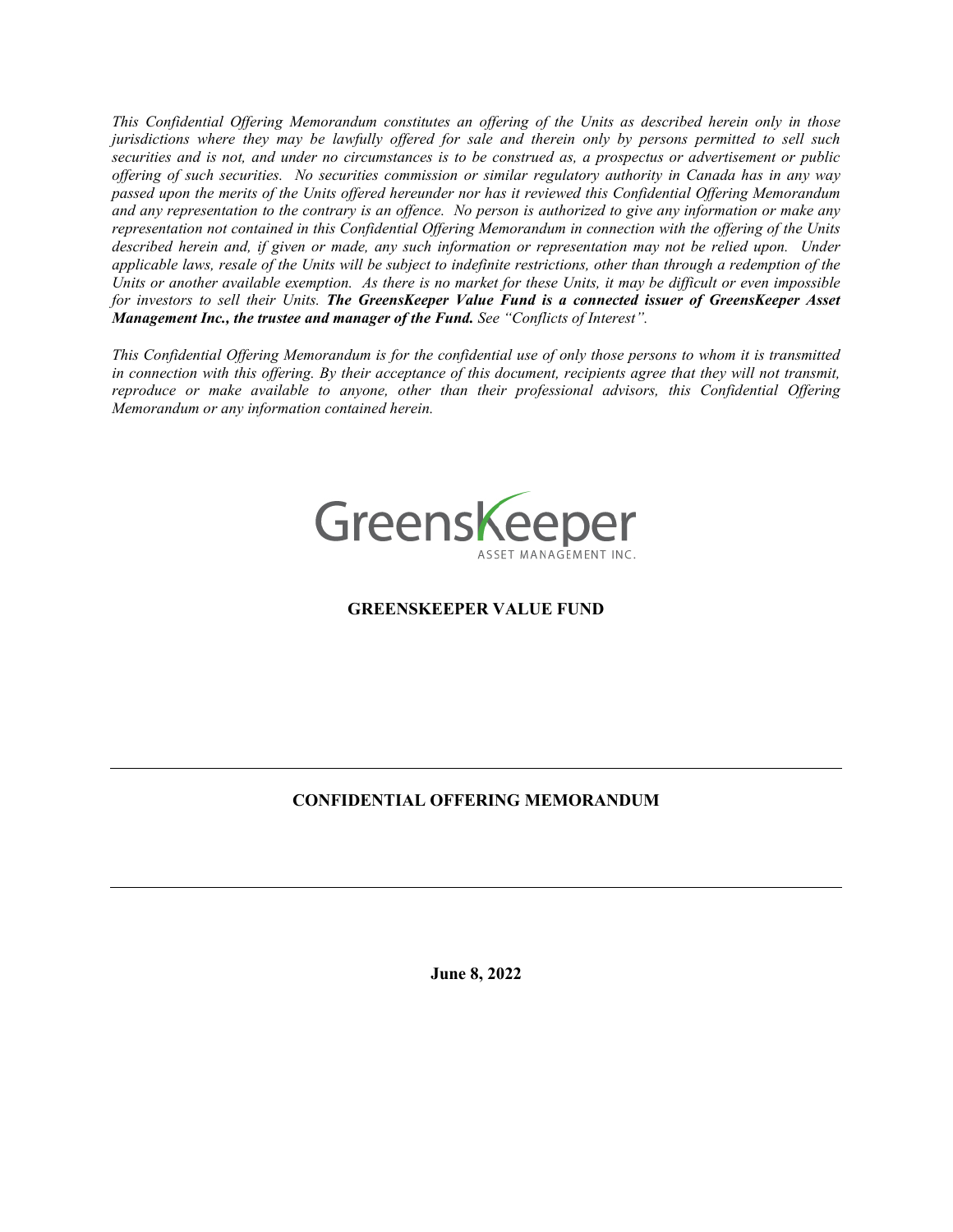# **TABLE OF CONTENTS**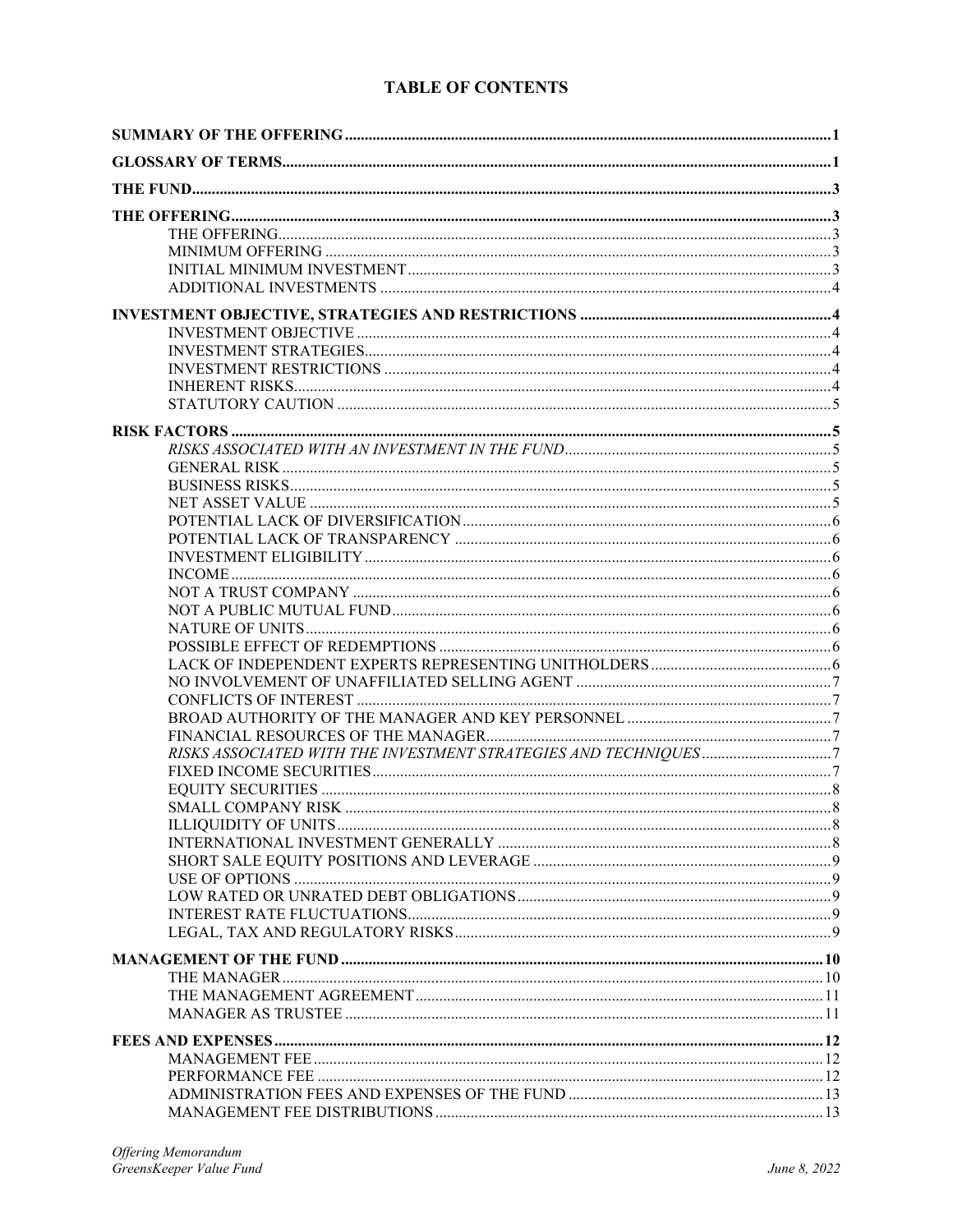| <b>SCHEDULE "A"</b> |  |
|---------------------|--|

| PURCHASERS' RIGHTS OF ACTION FOR DAMAGES OR RESCISSION …………………………………………………………………… |  |
|-----------------------------------------------------------------------------------|--|
|                                                                                   |  |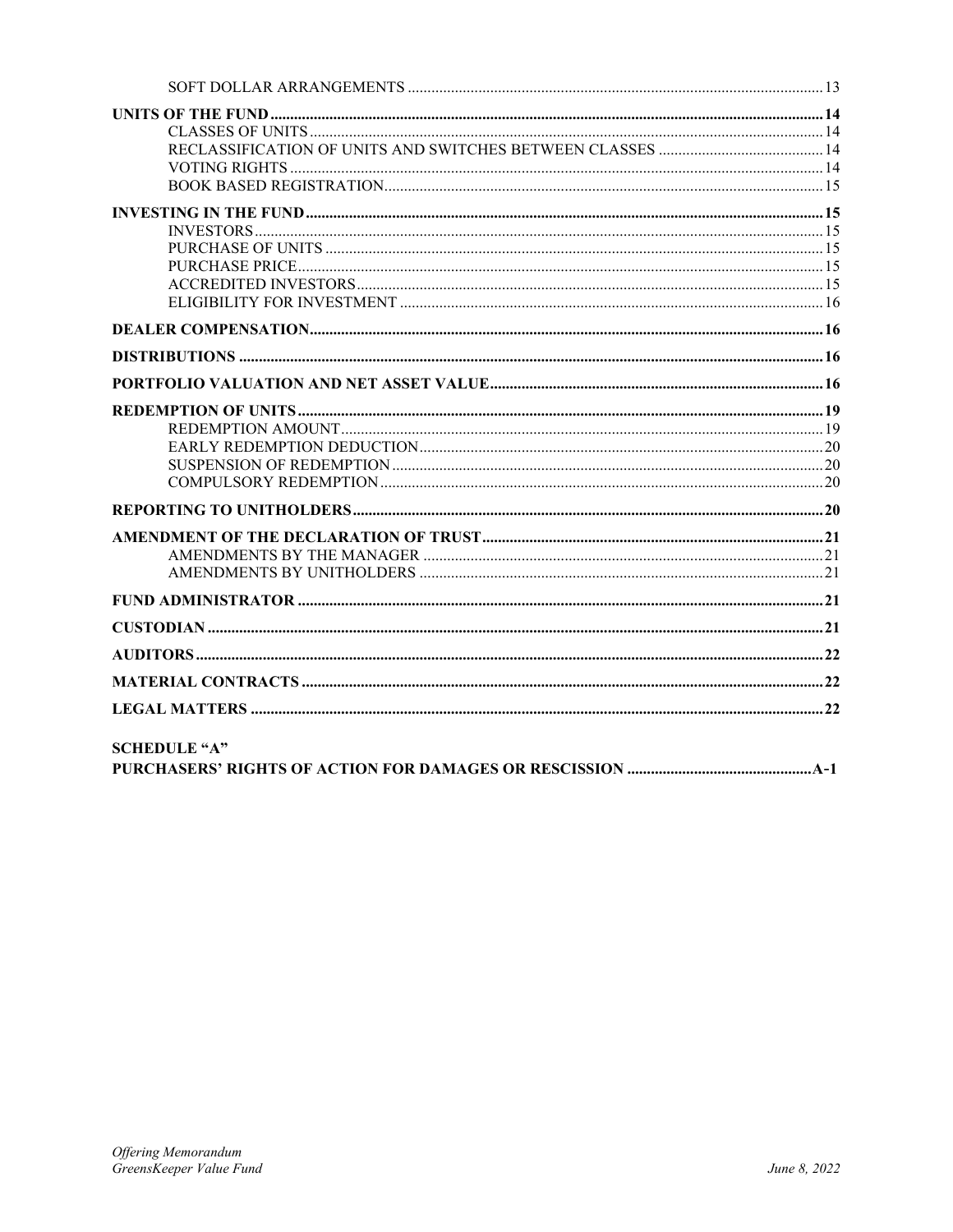#### **SUMMARY OF THE OFFERING**

*Prospective investors are encouraged to consult their own professional advisors as to the tax and legal consequences of investing in the Fund. The following is a summary only and is qualified by the more detailed information contained in this Confidential Offering Memorandum. Capitalized terms used but not defined in this summary shall have the meaning specified in the Glossary of Terms unless otherwise indicated. Unless otherwise indicated, all references to dollar amounts in this Confidential Offering Memorandum are to Canadian dollars.* 

### **The Fund**

The **GreensKeeper Value Fund** is an unincorporated open-end trust created under the laws of the Province of Ontario pursuant to a declaration of trust first dated as of January 1, 2011, as amended and/or restated from time to time. **GreensKeeper Asset Management Inc.** (the "**Manager**") is the trustee and manager of the Fund. **The Fund is a connected issuer of the Manager.** The Manager will earn fees from the Fund. See "Conflicts of Interest".

### **Investment Objective, Strategies and Restrictions**

The investment objective of the Fund is to deliver absolute returns to unitholders (net of all fees) in excess of both the S&P/TSX Index and the S&P500 Index (measured in Canadian dollars) over the long term. The Fund seeks to accomplish its set objective through investments in a concentrated portfolio, primarily in equities from any sector and market capitalization.

The Manager uses bottom-up fundamental analysis combined with a value investing methodology in selecting investments for the Fund. The Manager's investment process is designed to create a core portfolio of long positions in primarily Canadian and U.S. based companies that the Manager believes are undervalued, typically in companies with improving fundamentals, strong balance sheets, superior earnings growth potential, shareholder-friendly management teams and solid business models.

The Manager uses a combination of proprietary and third-party tools in its portfolio management program to help identify superior investment opportunities. The Manager employs a rigorous screening process using third-party databases to identify investment opportunities that have the characteristics that it believes to be associated with successful investments.

The Fund may take a significant position in an attractive stock or group of stocks. The assets of the Fund may be concentrated in specialized industries, market sectors or asset classes. Accordingly, the Fund may be significantly less diversified than conventional funds. This potential concentration means that the Fund is not intended to be, and would generally not be suitable as, a complete investment program for any investor.

The Fund is registered as a "registered investment" under section 204.4 of the Tax Act. A fund which is a registered investment but which is not a "mutual fund trust" as defined in the Tax Act must restrict its investments to those that are "prescribed investments" for the type of plan or fund in respect of which it has applied for registration, until such time as the Fund becomes a "mutual fund trust". If the Fund becomes a "mutual fund trust" as defined under the Tax Act it would not be required to observe these restrictions.

# **Risk Factors**

Investment in the Units is speculative due to the nature of the Fund's business and involves certain risk factors, not all of which may be described in this document. There is no guarantee that an investment in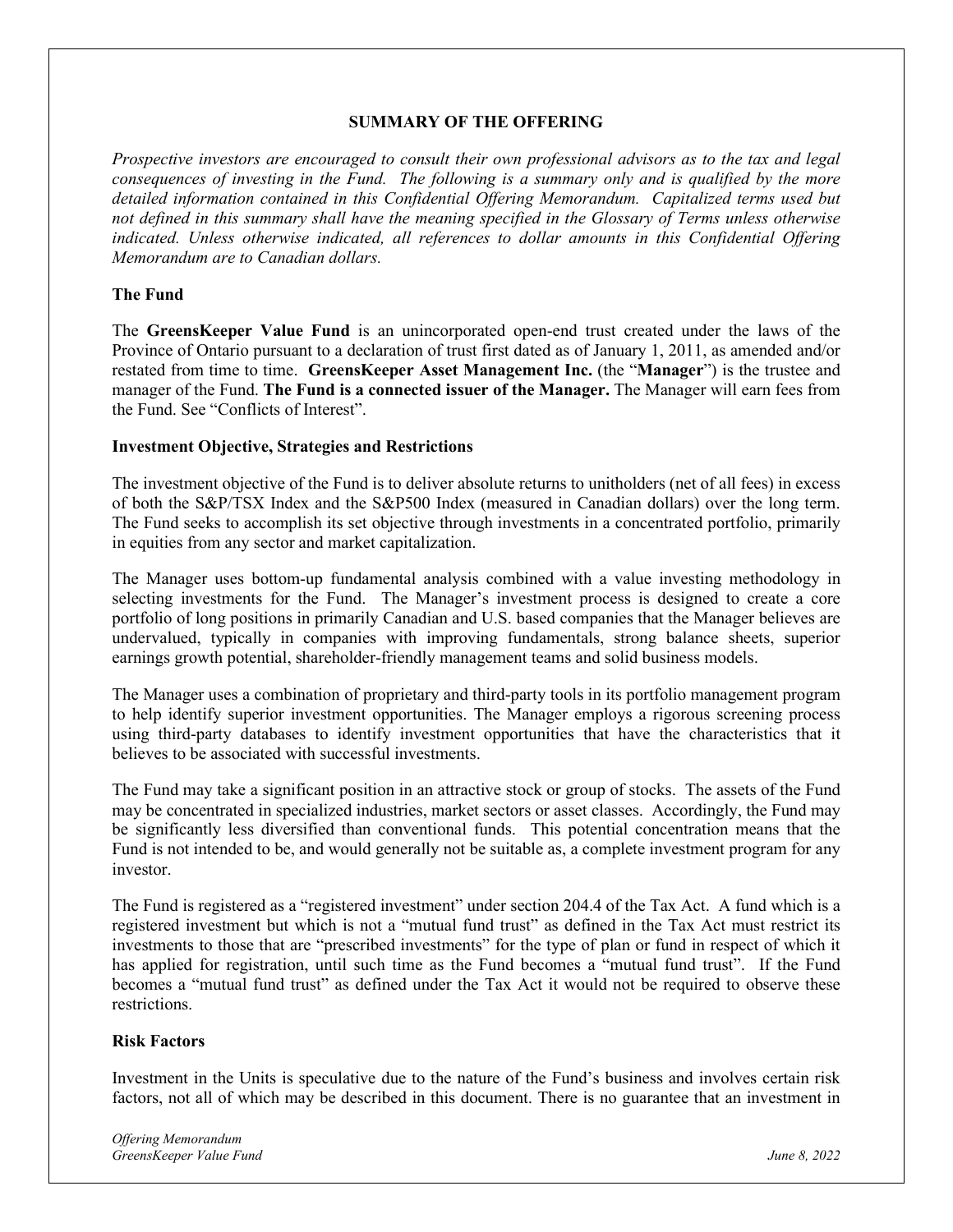Units of the Fund will earn any positive return in the short or long term and investors must be able to bear the risk of a complete loss of their investment. Investors should consider their personal circumstances and the risk factors described in the Confidential Offering Memorandum before investing. See "Risk Factors".

- ii -

# **Manager**

**GreensKeeper Asset Management Inc.**, whose registered office is located at 2010 Winston Park Drive, Suite 200, Oakville, Ontario, L6H 5R7, is the trustee and manager of the Fund. The Manager is responsible for management and control of the affairs of the Fund on a day-to-day basis and approving and monitoring the Fund's various service providers. The Manager is also responsible for the management of the Fund's portfolio on a discretionary basis and the distribution of the Units of the Fund. The Manager is registered as an Investment Fund Manager, Portfolio Manager and Exempt Market Dealer in Ontario. See "The Manager". See "Management of the Fund – The Manager".

# **The Units**

The beneficial interests in the Fund are represented by Units. The Fund may issue an unlimited number of Units in any number of classes. The Manager will determine the opening **Net Asset Value** of each class of Units. Each Unit carries with it a right to vote, with one vote for each whole Unit (the Net Asset Value of all Units held by an investor will be aggregated for the purpose of determining voting rights). The Fund may issue fractions of a Unit. The Units were initially issued at subscription price of \$10.00 per Unit and thereafter at the applicable Net Asset Value per Unit.

# **Classes of Units**

Units of the Fund are currently issued in the following classes:

*Class A:* are available to all qualified purchasers.

*Class D:* are available to purchasers who acquire their Units through another eligible registered dealer.

*Class F:* are available to (i) purchasers who participate in fee-based programs through eligible registered dealers and whose dealer has signed a Class F Agreement with us, and (ii) qualified individual purchasers in the Manager's sole discretion, including employees of the Manager.

*Class G:* are available to large purchasers and institutional investors who have in excess of one million dollars being managed by the Manager and who enter into a Class G Agreement with the Manager. Class G Units are not charged a management fee or performance fee by the Fund as investors in Class G Units pay negotiated management and performance fees directly to the Manager pursuant to the Class G Agreement.

# **The Offering**

Units are offered in all jurisdictions of Canada other than Newfoundland & Labrador through dealers registered in the respective province or territory. Units may be purchased directly from the Manager by investors resident in Ontario or Québec.

# **Sales Commissions**

No commission is payable to the Manager in respect of Units purchased directly by a subscriber from the Manager. A subscriber may pay a negotiated commission to his or her dealer.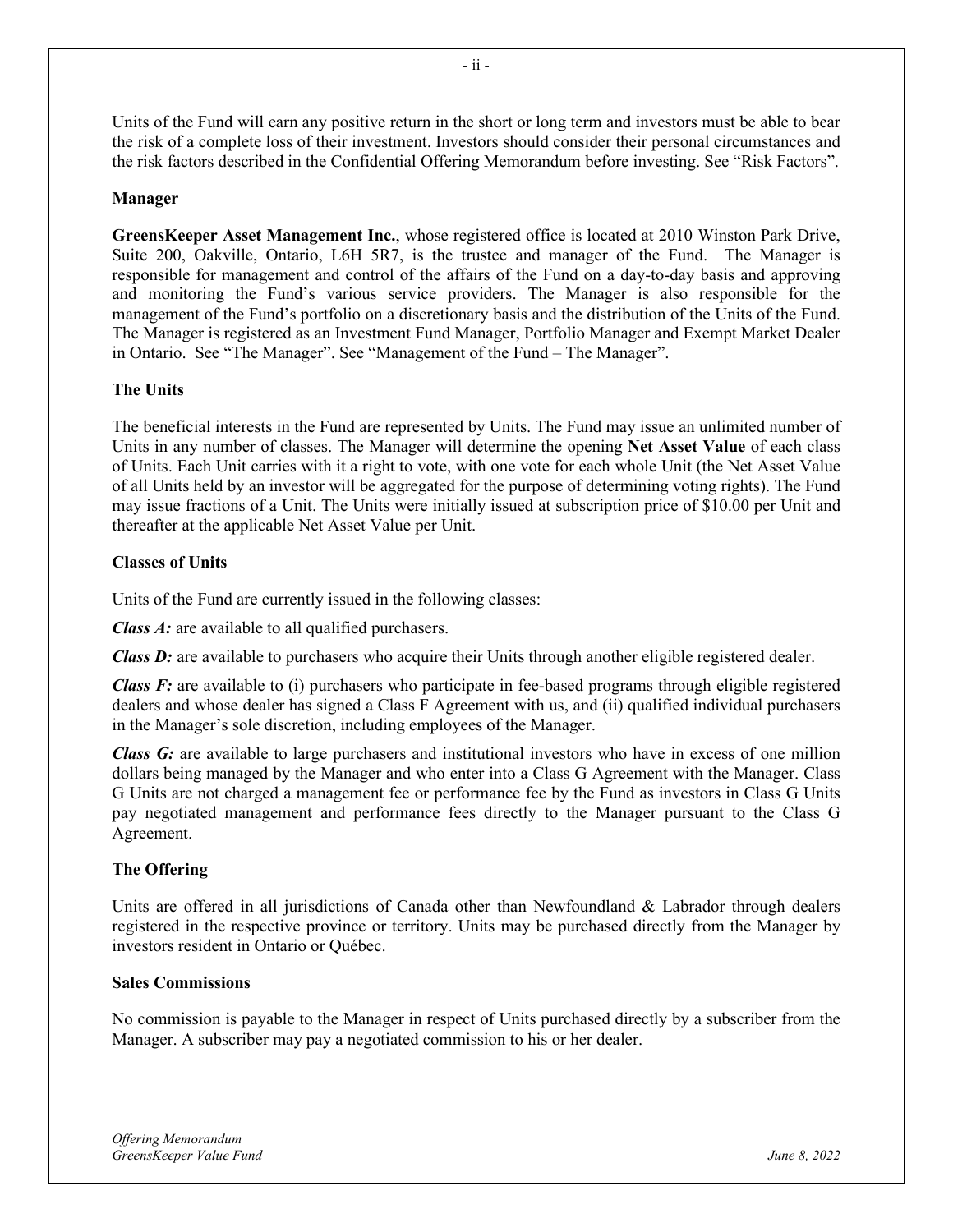### **Redemptions**

Units may be redeemed at their Net Asset Value on any Redemption Date by giving not less than 30 days' notice to the Manager. A redemption of Units within 90 days of their issue may be subject to a deduction of up to 5.00% of the aggregate Net Asset Value per Unit, which amount will be retained by the Fund.

### **Unit Certificates**

Certificates for Units will not be issued as the Fund maintains a book based system of registration.

#### **Management Fee**

The Fund pays to the Manager an annual Management Fee based on a percentage of the Net Asset Value of the Fund calculated and payable as of the last business day of each calendar month. The table below sets out the Management Fee applicable to each class:

| <b>Class</b> | <b>Management Fee</b> |
|--------------|-----------------------|
| A            | 1.50%                 |
| D            | 1.50%                 |
| F            | $1.00\%$              |
| G            | Based on Account Size |

### **Performance Fee**

Pursuant to the terms of the Declaration of Trust, Performance Fees are payable by the Fund to the Manager in respect of Class A, Class D and Class F Units and will accrue monthly and be paid annually, and on redemption of a Class A, Class D or Class F Unit. Performance Fees will be calculated as 20% of any gain on Units of each class over a hurdle of 6% p.a. (the "**Hurdle Rate**"). The gain is calculated as the difference between the Net Asset Value before Performance Fee on each class and the Unitholder equity in the class.

Unitholder equity is calculated by taking the Net Asset Value of the class at the start of the current Fiscal Year, plus the value of all contributions (subscriptions for Units) made in that class during the Fiscal Year and subtracting a pro-rata share of equity on every redemption of Units in the class. The hurdle amount for each year is calculated by applying the Hurdle Rate to the Unitholder equity, on an annualized basis (adjusted for contributions made during the year), and is subtracted from the gain as defined above. The resulting positive difference in gain, if any, is multiplied by the Performance Fee rate as per above and is payable to the Manager.

If at any time the return of the Fund for a Fiscal Year is less than the hurdle amount, then no Performance Fee will be payable and the deficiency will be carried forward and subtracted from the gain in the subsequent Fiscal Year. If after subtracting the deficiency in the subsequent Fiscal Year, the Fund's return in that subsequent Fiscal Year is less than the hurdle amount for that year, such deficiency will then be carried forward to the next following Fiscal Year, and so on. Any deficiency will be reduced pro-rata for any redemptions of Units made in the year a deficiency exists, for as a Unitholder redeems Units the proportional share of any deficiency allocable to those Units must also be removed.

Upon a redemption of Units, a pro-rata amount of any accrued Performance Fee will be crystallized and paid to the Manager, and a pro-rata amount of Unitholder equity and calculated hurdle amount will be removed from future calculation of Performance Fee to reflect the withdrawal of the Unitholder from the class.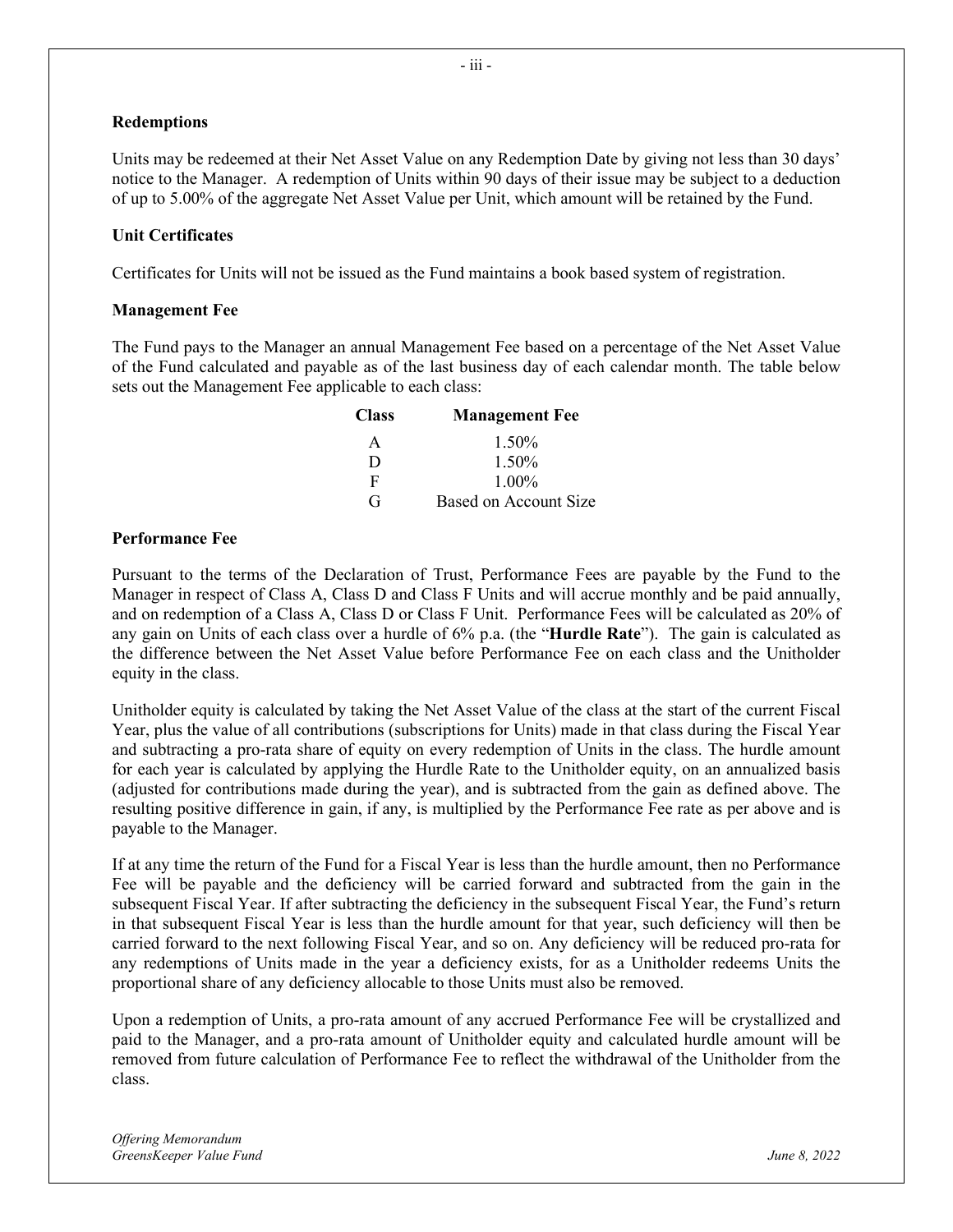All fees are subject to GST/HST and any other applicable taxes.

#### **Administration Fees and Expenses of the Fund**

In addition to the Management Fee and the Performance Fee, the Fund will incur and pay out of the Fund's assets: (i) any charges or expenses which, in the sole opinion of the Manager, are necessary or incidental to the Fund's operation; (ii) compensation to persons with whom the Fund has contracted or transacted business or for special services provided to the Fund including, without limitation, services as a broker, transfer agent, registrar, or custodian or for legal, accounting or other professional services, as the Manager acting in good faith deems reasonable, and (iii) any and all present and future levies, duties, sales, withholdings and any tax of whatsoever nature or kind of any jurisdiction together with any and all interest, charges and penalties and other payments of any nature or kind relating thereto. The Manager has the right, in its sole discretion, to pay some or all of the Fund's ongoing expenses out of its Management Fee and/or the Performance Fee.

#### **Valuation Date**

Units will be valued on the last Business Day of each calendar month or any other date determined by the Manager. See "Portfolio Valuation and Net Asset Value".

#### **Distributions**

The Fund will distribute annually to holders of Units of the Fund (the "**Unitholders**") sufficient income and capital gains (net of applicable losses) for each taxation year of the Fund, so that the Fund will not have any liability for Canadian federal income tax under Part I of the Tax Act and such amounts shall be due and payable on the last Valuation Date of each fiscal year of the Fund. All distributions paid on Units will, except to the extent paid to Unitholders who have redeemed their Units during that taxation year, be reinvested in additional Units of the same class at the applicable Net Asset Value.

#### **Canadian Federal Income Tax Considerations**

**General:** The Fund is required to include in computing its income in respect of each taxation year all dividends received by it, distributions paid or payable to it by a trust, accrued interest, income or gains from most types of derivatives transactions and the taxable portion of capital gains, net of allowable capital losses. The Fund will deduct in computing its income for the year all reasonable expenses incurred by it for the purposes of earning income. In addition, the Fund may deduct amounts of Fund income (including taxable capital gains) paid or payable to Unitholders. Unitholders will generally be required to include in computing their income any income and taxable capital gains paid or made payable to them by the Fund, including reinvested distributions.

Investors are urged to consult with their tax advisers respecting the purchase, holding and disposition of Units of the Fund. Investors should be aware of the tax considerations and consequences associated with an investment in a trust generally and in an actively managed investment pool in particular.

**Eligibility for Registered Plans:** The Fund is a "registered investment" for purposes of the Tax Act. Provided that it continues to qualify as such, Units of the Fund will be qualified investments under the Tax Act for registered retirement savings plans ("**RRSPs**"), registered retirement income funds ("**RRIFs**"), deferred profit sharing plans, registered education savings plans ("**RESPs**"), registered disability savings plans ("**RDSPs**") and tax-free savings accounts ("**TFSAs**"). Annuitants of RRSPs and RRIFs, holders of RDSPs and TFSAs and subscribers of RESPs are urged to consult with their own tax advisers as to whether Units would be a "prohibited investment" under the Tax Act in their particular circumstances. A "**prohibited investment**" includes a unit of a trust which does not deal at arm's length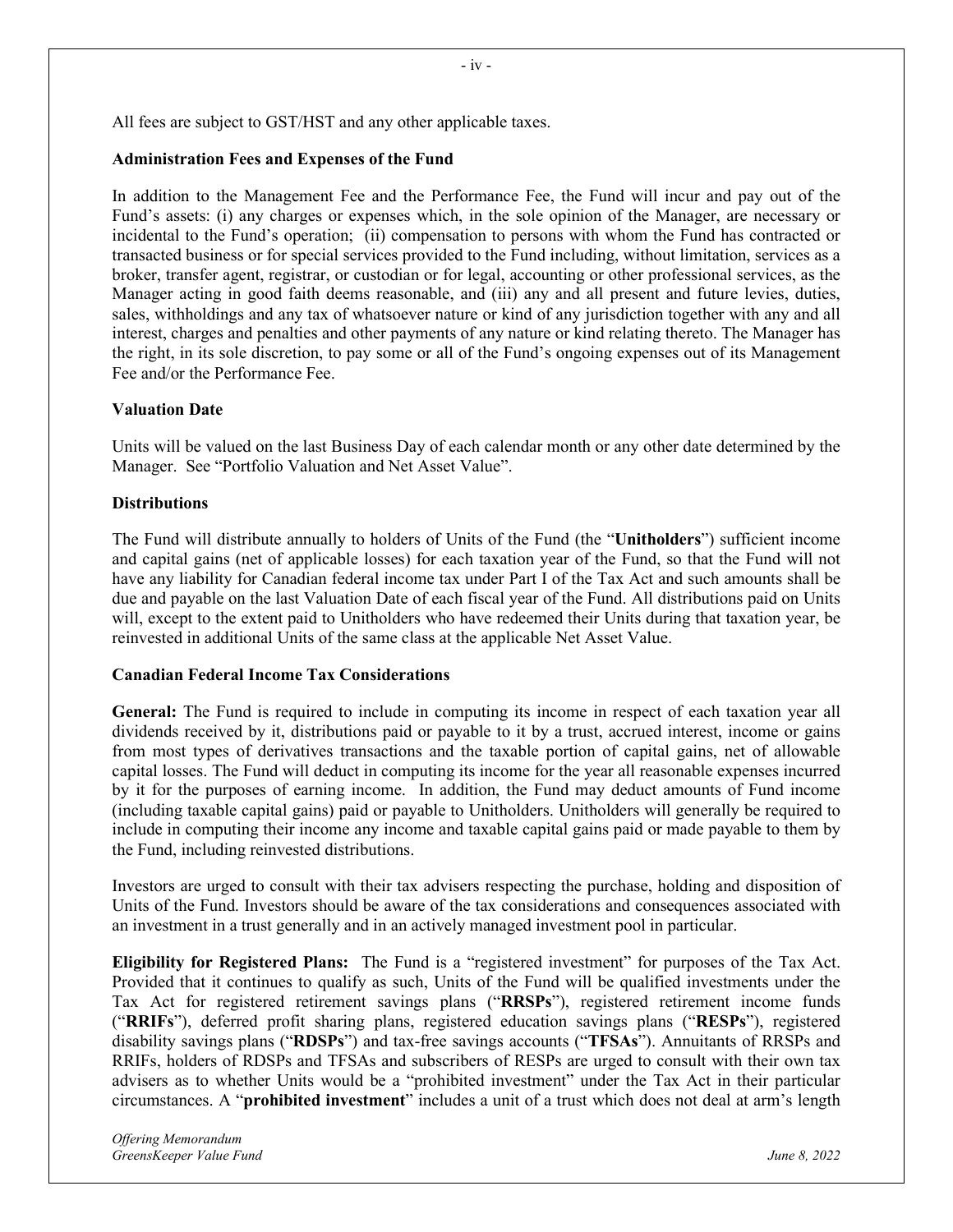with the holder of the RDSP or TFSA, annuitant of the RRSP or RRIF, or the subscriber of the RESP, as the case may be, or in which the holder, annuitant or subscriber has a significant interest, which in general terms means the ownership of 10% or more of the value of the trust's outstanding units by the holder, annuitant or subscriber, either alone or together with persons and partnerships with whom the holder, annuitant or subscriber does not deal at arm's length.

# **Reporting to Unitholders**

Audited financial statements of the Fund as at the end of each Fiscal Year and statements for Canadian tax purposes reporting distributions and other relevant information will be sent to all Unitholders annually. Unitholders will also receive unaudited financial statements for the six months ending June 30 in each Fiscal Year.

In addition, the Manager will forward such other reports to Unitholders as are from time to time required by law.

# **Release of Confidential Information**

Under applicable securities and anti-money laundering legislation, the Manager is required to collect and may be required to release confidential information about Unitholders and, if applicable, about the beneficial owners of corporate Unitholders, to regulatory or law enforcement authorities.

# **Rights of Action**

Investors are entitled to the benefit of certain rights of action which are described in Schedule "A" hereto.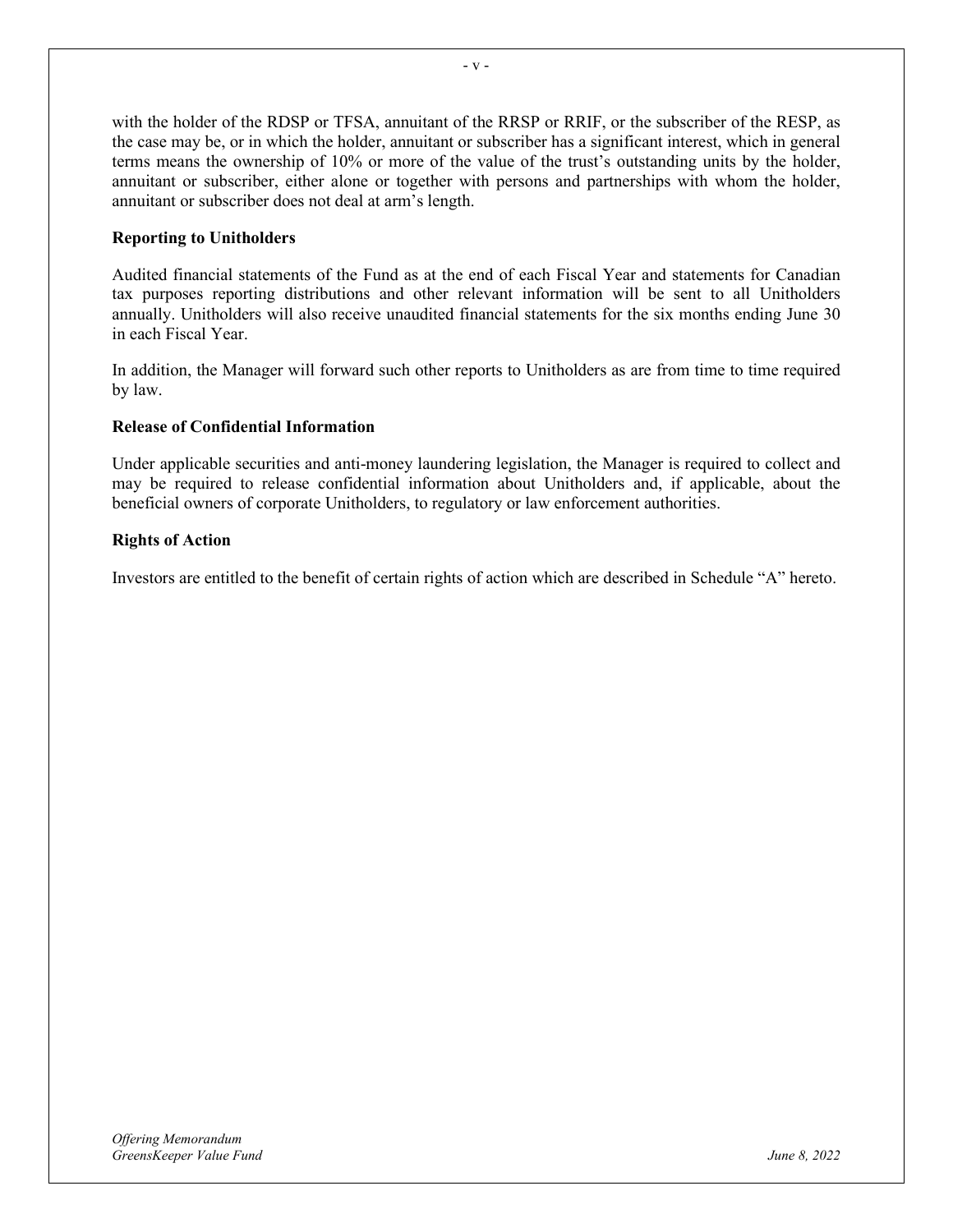# **GLOSSARY OF TERMS**

"**Business Day**" means any day normally treated as a business day in Toronto, Ontario and on which day there is a regular session on the Toronto Stock Exchange, the New York Stock Exchange or any other major securities market or exchange on which a significant portion of the Fund's investments trade at any time;

"**Confidential Offering Memorandum**" means this confidential offering memorandum, including all and any schedules and attachments, as may be amended and/or restated from time to time;

"**CRA**" means the Canada Revenue Agency and any successor agency;

"**Declaration of Trust**" means the master declaration of trust first dated as of January 1, 2011 establishing the Fund, as amended and restated as of November 11, 2019 and as it may be further amended from time to time;

"**Fiscal Year**" of the Fund means each 12 month period ending December 31, or any stub period in the first or terminal year of the Fund;

"**Fund**" means the **GreensKeeper Value Fund**;

"**Management Agreement**" means the agreement between the Fund and the Manager, first dated as of January 17, 2014, as amended and restated November 11, 2019 and as may be further amended from time to time;

**"Management Fee"** has the meaning given to such term under "Fees and Expenses – Management Fee";

"Management Fee Distribution" has the meaning given to such term under "Fees and Expenses – Management Fee Distributions";

"**Manager**" means **GreensKeeper Asset Management Inc.** in its capacity as the manager of the Fund, and any successor manager appointed pursuant to the Declaration of Trust;

"**Minimum Amount Exemption**" means the exemption from the prospectus requirement for persons who qualify as minimum amount investors as set forth in NI 45-106:

"**Net Asset Value**" means the total net asset value of all classes of the Fund or the net asset value of a particular class of Units, as the context requires, and "**Net Asset Value per Unit**" means the net asset value of a class divided by the number of Units of such class then outstanding, in each case calculated in accordance with the Declaration of Trust as described under "Portfolio Valuation and Net Asset Value";

"**NI 45-106**" means National Instrument 45-106 *Prospectus Exemptions*, as amended or replaced from time to time, and includes Section 73.3 of the *Securities Act* (Ontario) as it applies to Ontario investors;

**"Performance Fee"** has the meaning given to such term under "Fees and Expenses – Performance Fee";

"**Person**" means any individual, partnership, Unitholders, joint venture, syndicate, sole proprietorship, company or corporation with or without share capital, unincorporated association, trust, trustee, executor, administrator or other legal personal representative, regulatory body or agency, government or governmental agency, authority or entity however designated or constituted;

**"Redemption Date"** means with respect to any class or any Units, (i) a Valuation Date, or (ii) such other date as the Manager in its sole discretion may decide from time to time;

"**Redemption Value**" has the meaning given to such term under "Redemptions of Units – Redemption Amount";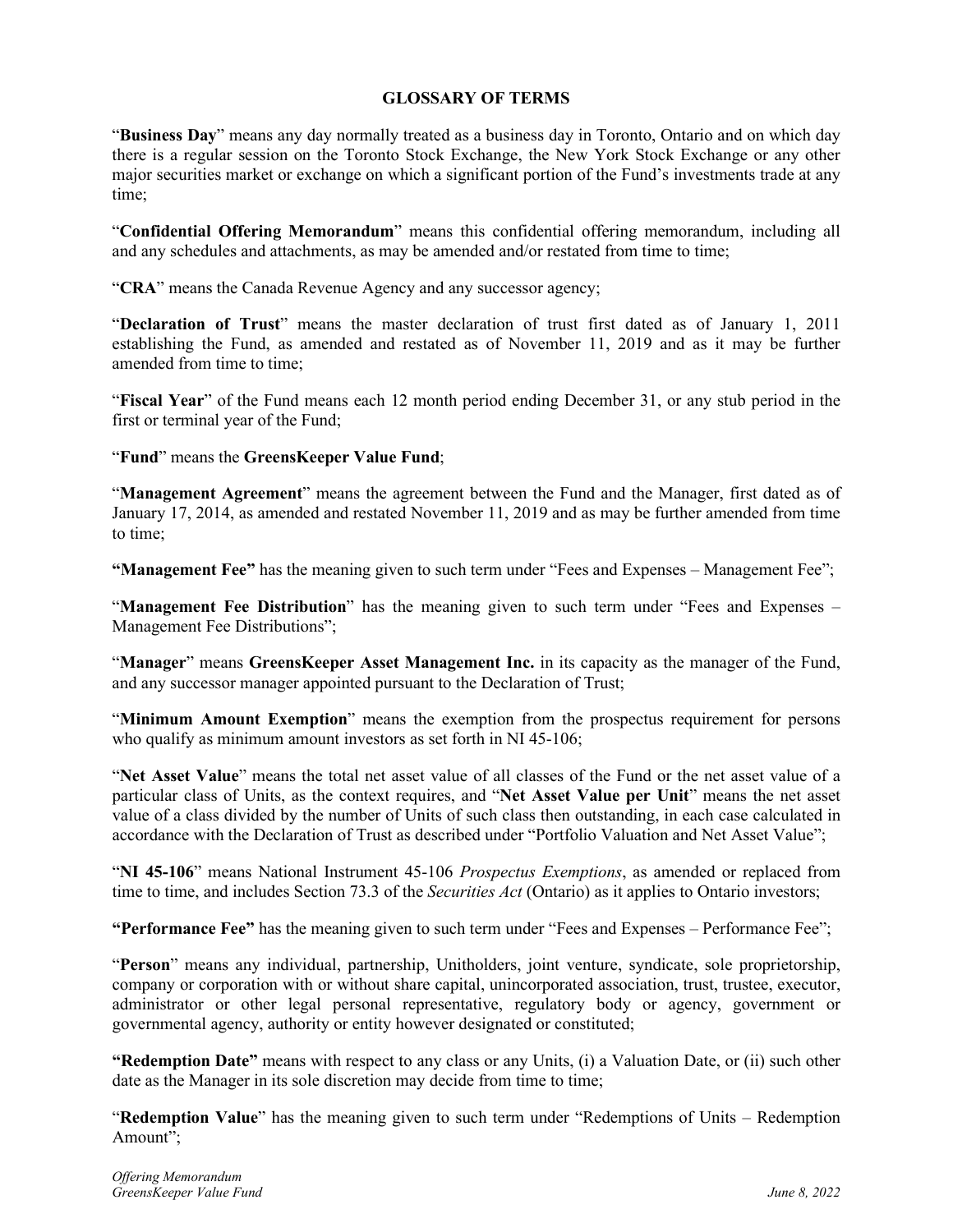**"Registered Dealer"** means an investment dealer or exempt market dealer registered pursuant to National Instrument 31-103 *Registration Requirements, Exemptions and Ongoing Registrant Obligations*, as amended or replaced from time to time, in the province or territory in which a subscriber for Units resides;

"**Redemption Form**" means the redemption form, in such form as is approved by the Manager from time to time;

"**Special Resolution**" means a resolution passed by not less than 66 ⅔% of the votes cast by the Unitholders who voted in respect of that resolution at a meeting or in writing, as the case may be;

**"Subscription Agreement"** means the subscription agreement for Units in the Fund, in such form as is approved by the Manager from time to time;

**"Subscription Date"** means a Valuation Date or such other date, as the Manager in its sole discretion may decide from time to time, on which the Manager may accept subscriptions for Units;

"**Tax Act**" means the *Income Tax Act* (Canada) and the Regulations thereunder, as amended from time to time;

"**Unit**" means a beneficial interest in the Fund referred to as a unit, as recorded in the register of Fund from time to time, with such rights and obligations of the holder thereof as provided in the Declaration of Trust;

"**Unitholder**" means a Person whose name appears on the register or registers of the Fund as a holder of Units of the Fund; and

"**Valuation Date**" means the last Business Day of each calendar month or such other date as established in the Declaration of Trust or as determined by the Manager for purposes of calculating the Net Asset Value of the Fund.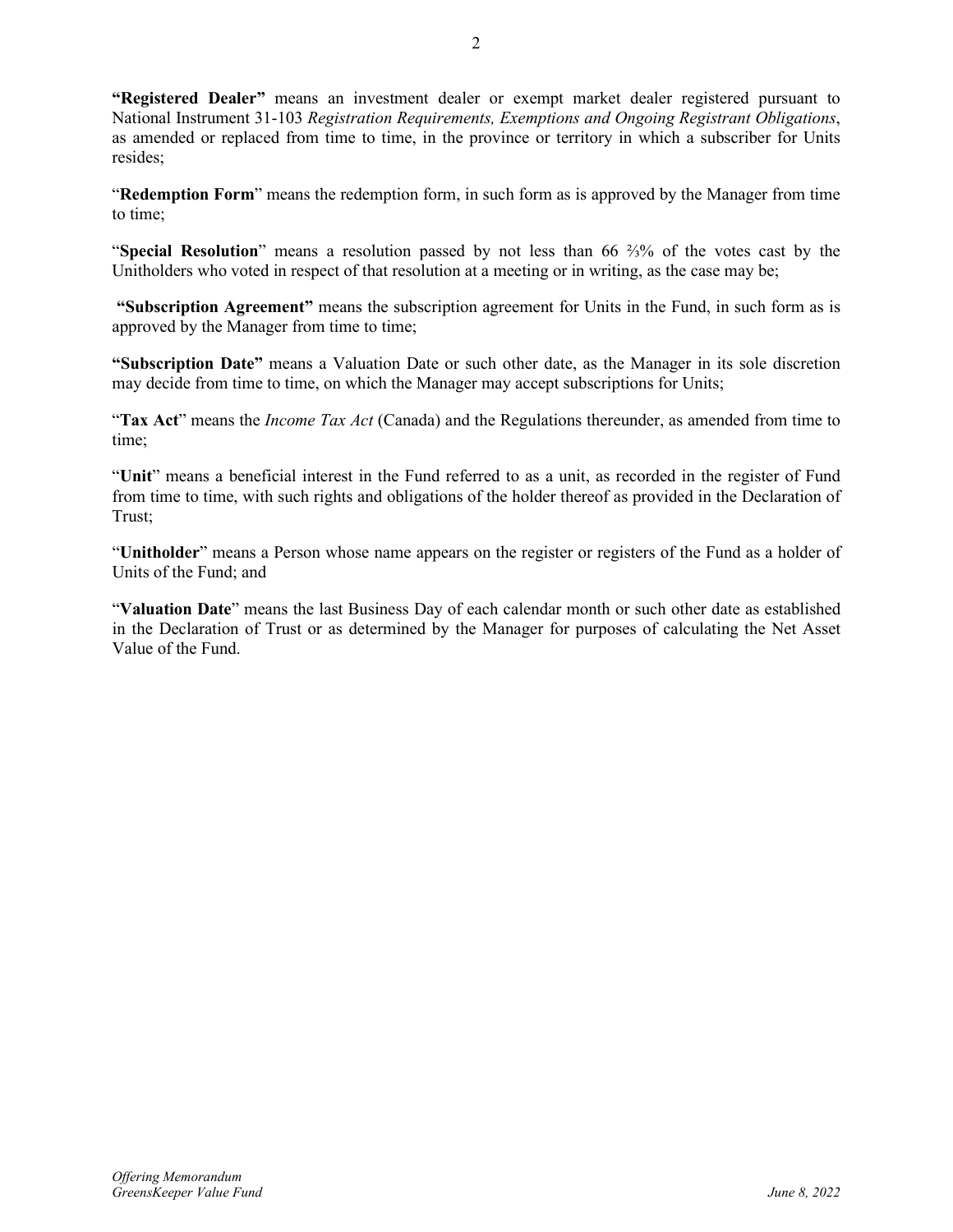#### **THE FUND**

The **GreensKeeper Value Fund** is an unincorporated open-end trust created under the laws of the Province of Ontario pursuant to the Declaration of Trust dated as of January 1, 2011, as amended and/or restated from time to time. **GreensKeeper Asset Management Inc.** is the trustee and manager of the Fund. The address of the head office of GreensKeeper Asset Management Inc. is located at 2010 Winston Park Drive, Suite 200, Oakville, Ontario, L6H 5R7.

An investment in the Fund is represented by Units, each of which represents an interest in the net assets of the Fund. Units are issued on a continuous basis in one of several classes. See "Units of the Fund".

### **THE OFFERING**

### **The Offering**

Units are offered on a continuous basis to investors resident in all provinces and territories of Canada (other than Newfoundland & Labrador) pursuant to exemptions from the prospectus requirements of applicable securities legislation. See "Investing in the Fund". Units must be purchased through a Registered Dealer. Investors resident in Ontario or Québec may purchase Units directly from the Manager.

A Person wishing to become a Unitholder or a Unitholder wishing to subscribe for additional Units shall subscribe by means of the Subscription Agreement in such form as may be approved by the Manager from time to time. The subscriber shall tender with the Subscription Agreement full payment of the aggregate subscription price of the Units in the form of a cheque made payable to "NBIN" or confirmation of wire instructions or other evidence of payment (as the Manager may otherwise permit or require) for the amount representing the purchase price of the Units subscribed for.

Registered Dealers submitting subscriptions through Fundserv shall deliver a fully executed Subscription Agreement on or before the designated Subscription Date (or such later date as the Manager may permit from time to time) and submit subscription proceeds in accordance with the usual Fundserv settlement process.

No Units shall be issued without receipt by the Fund of the subscription proceeds and the Subscription Agreement. The Manager has the unconditional right to accept or reject any subscription submitted and will promptly give notice thereof to the investor. If a subscription is not accepted by the Manager, all subscription proceeds will be returned, without interest, deduction or penalty to the investor. If the subscription is accepted only in part, a cheque representing a portion of the purchase price for that portion of the subscription for the Units which is not accepted will be promptly returned without interest. See "Units of the Fund" and "Investing in the Fund".

# **Minimum Offering**

There is no minimum or maximum number of Units offered by the Fund or minimum or maximum proceeds from the sale of Units.

### **Initial Minimum Investment**

Each initial investment by an investor must not be less than the amount specified by the Manager for investors who qualify as an accredited investor for the purposes of NI 45-106, or \$150,000 for investors who qualify under the Minimum Amount Exemption. The Manager reserves the right to change the minimum amounts for initial investments in the Fund at any time, from time to time, and on a case-bycase basis, subject to regulatory requirements.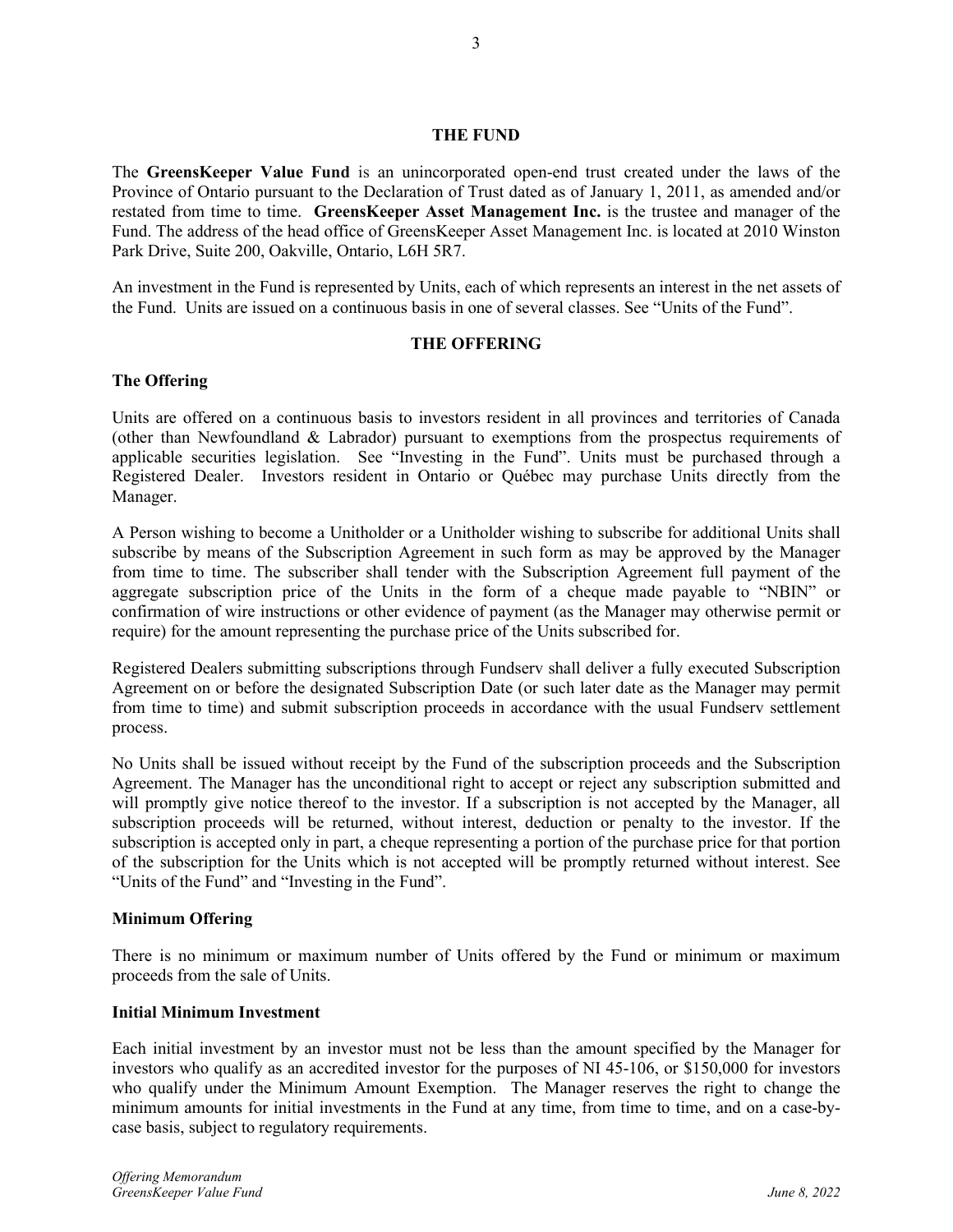### **Additional Investments**

Each additional investment by an investor must be not less than the amount specified by the Manager. The Manager reserves the right to change the minimum amounts for additional investments in the Fund at any time, from time to time, and on a case-by-case basis, subject to regulatory requirements.

4

# **INVESTMENT OBJECTIVE, STRATEGIES AND RESTRICTIONS**

### **Investment Objective**

The investment objective of the Fund is to deliver absolute returns to unitholders (net of all fees) in excess of both the S&P/TSX Index and the S&P500 Index (measured in Canadian dollars) over the long term. The Fund seeks to accomplish its set objective through investments in a concentrated portfolio, primarily in equities from any sector and market capitalization.

### **Investment Strategies**

The Manager uses bottom-up fundamental analysis combined with a value investing methodology in selecting investments for the Fund. The Manager's investment process is designed to create a core portfolio of long positions in primarily Canadian and U.S. based companies that the Manager believes are undervalued, typically in companies with improving fundamentals, strong balance sheets, superior earnings growth potential, shareholder-friendly management teams and solid business models.

The Manager uses a combination of proprietary and third-party tools in its portfolio management program to help identify superior investment opportunities. The Manager employs a rigorous screening process using third-party databases to identify investment opportunities that have the characteristics that it believes to be associated with successful investments.

The Fund may take a significant position in an attractive stock or group of stocks. The assets of the Fund may be concentrated in specialized industries, market sectors or asset classes. Accordingly, the Fund may be significantly less diversified than conventional funds. This potential concentration means that the Fund is not intended to be, and would generally not be suitable as, a complete investment program for any investor.

### **Investment Restrictions**

The Manager may from time to time establish restrictions with respect to the investments of the Fund, including, without limitation, restrictions as to the proportion of the assets of the Fund which may be invested in the securities of issuers operating in any industry sector or in any class of investment.

The Fund is registered as a "registered investment" under section 204.4 of the Tax Act. A fund which is a registered investment but which is not a "mutual fund trust" as defined in the Tax Act must restrict its investments to those that are "prescribed investments" for the type of plan or fund in respect of which it has applied for registration, until such time as the Fund becomes a "mutual fund trust". If the Fund becomes a "mutual fund trust" as defined under the Tax Act it would not be required to observe these restrictions.

### **Inherent Risks**

An investment in the Fund should be viewed as a speculative investment. The Fund is not intended as a complete investment program and is designed only for investors who have adequate means of providing for their needs and contingencies without relying on distributions or withdrawals from their fund account, who are financially able to maintain their investment and who can afford the loss of their investment. There can be no assurance the Fund will achieve its investment objectives. All potential investors in the Fund should understand the investment approaches and techniques that the Manager expects to use in the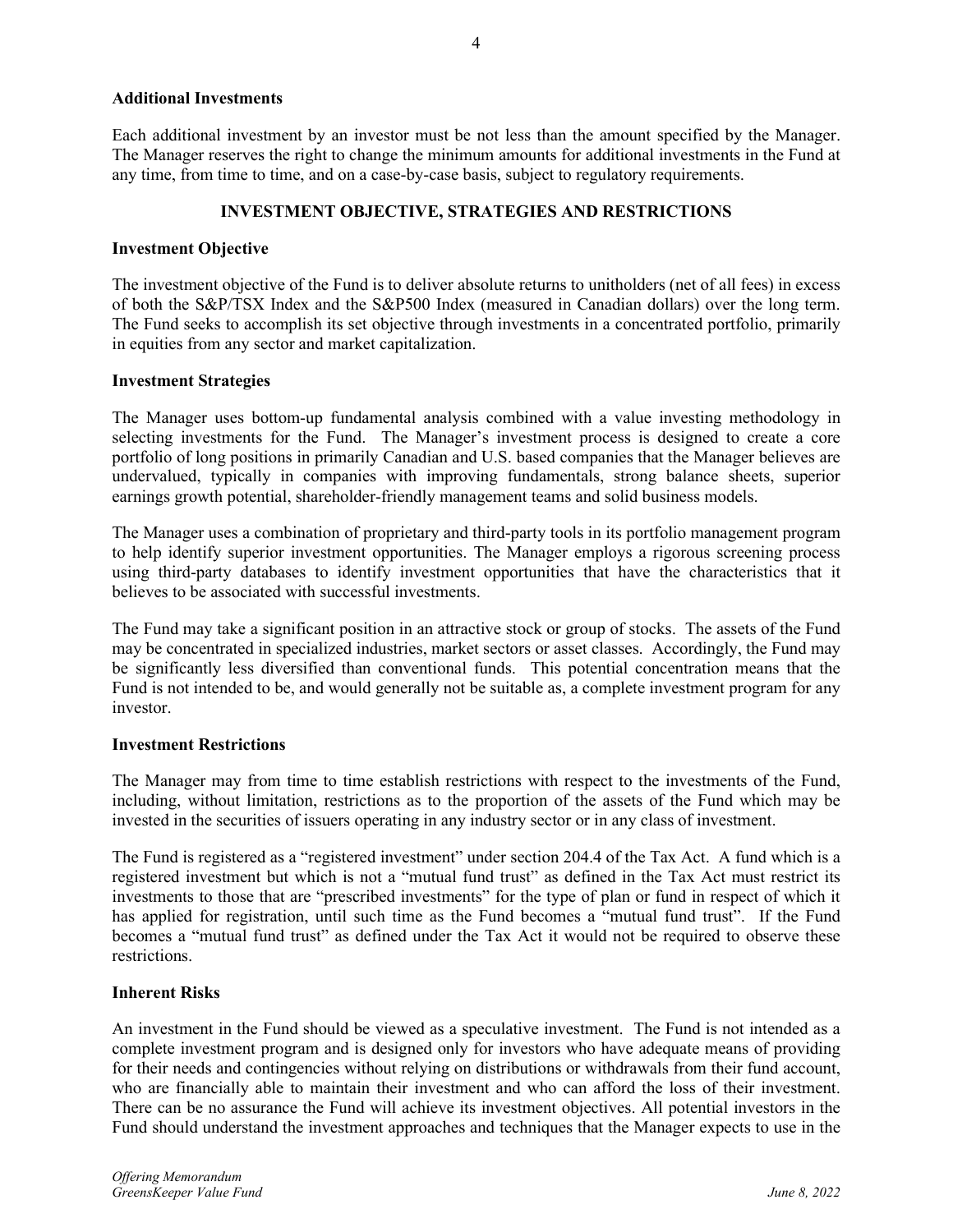management of the Fund and the particular risks associated with those approaches and techniques. See "Risk Factors" for more information on the risks specific to the Fund.

### **Statutory Caution**

The foregoing disclosure of the Manager's investment strategies and intentions may constitute "forward looking information" for the purpose of applicable securities legislation, as it contains statements of the Manager's intended course of conduct and future operations of the Fund. These statements are based on assumptions made by the Manager of the success of its investment strategies in certain market conditions, relying on the experience of the Manager's officers and employees and their knowledge of historical economic and market trends. Investors are cautioned that the assumptions made by the Manager and the success of its investment strategies are subject to a number of mitigating factors. Economic and market conditions may change, which may materially impact the success of the Manager's intended strategies as well as its actual course of conduct. Investors are urged to read "Risk Factors" below for a discussion of other factors that will impact the operations and success of the Fund.

### **RISK FACTORS**

Investment in the Units involves significant risks due to the nature of the Fund's business. There is no guarantee that an investment in Units of the Fund will earn any positive return in the short or long term and investors must be able to bear the risk of a complete loss of their investment. Investors should consider the following risk factors before investing. There may be additional risk factors not described herein or not known to the Manager or the Manager as of the date of the Confidential Offering Memorandum.

### *Risks Associated with an Investment in the Fund*

### **General Risk**

An investment in the Fund may be considered to be speculative. It is not intended as a complete investment program and is designed only for investors who can afford the loss of their investment. All potential investors in the Fund should review closely the Fund's "Investment Objective, Strategies and Restrictions".

#### **Business Risks**

While the Manager believes that the Fund's investment policies will be successful over the long term, there can be no guarantee against losses resulting from an investment in Units and there can be no assurance that the Fund's investment approach will be successful or that its investment objective will be attained. No assurance can be given that the Fund's investment portfolio will generate any income or will appreciate in value. The Fund could realize substantial losses, rather than gains, from some or all of the investments described herein. A trust, such as the Fund, cannot flow through losses to investors. However, such losses will be reflected in the Net Asset Value per Unit which, if the Units are redeemed, would give rise to capital losses which may be used by investors.

### **Net Asset Value**

The Net Asset Value of the Fund will fluctuate with changes in the market value of the investments held by the Fund. Such changes in market value may occur as a result of various factors, including those factors identified below with respect to international investments and material changes in the intrinsic value of an investment held by the Fund.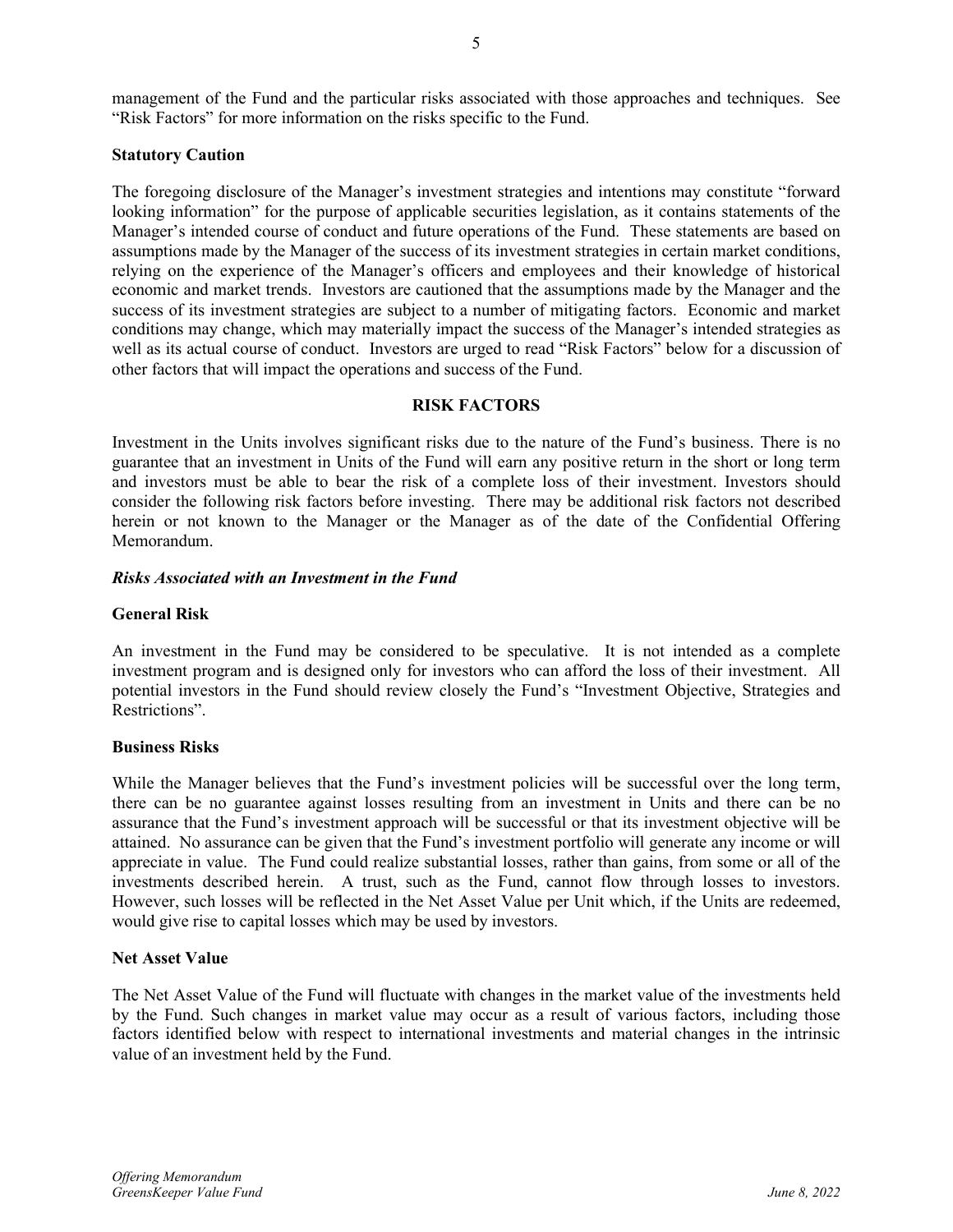# **Potential Lack of Diversification**

The Fund does not have any specific limits on holdings in securities of issuers in any one country, region, industry or issuer. Although the Fund's portfolio will generally have some diversification, this may not be the case at all times if the Manager deems it advantageous for the Fund to be less diversified. Accordingly, the investment portfolio of the Fund may be more susceptible to fluctuations in value resulting from adverse economic and other conditions affecting a particular investment.

#### **Potential Lack of Transparency**

Due to competitive concerns that could hurt investment returns, the Fund will discuss and disclose its activities in marketable securities only to the extent legally required. Therefore, the Fund will not normally disclose or comment on specific investments or ideas.

#### **Investment Eligibility**

There can be no assurance that Units will be or continue to be qualified investments under the Tax Act. The Tax Act imposes penalties on such plans for the acquisition or holding of non-qualified investments.

#### **Income**

An investment in Units of the Fund is not suitable for an investor seeking an income from such investment.

### **Not a Trust Company**

The Fund is not a trust company and, accordingly, is not registered under the trust company legislation of any jurisdiction. Units are not "deposits" within the meaning of the *Canada Deposit Insurance Corporation Act* (Canada) and are not insured under provisions of that statute or any other legislation.

#### **Not a Public Mutual Fund**

The Fund is not subject to the restrictions placed on public mutual funds to ensure diversification and liquidity of the Fund's portfolio.

#### **Nature of Units**

The Units are neither fixed income nor equity securities. An investment in Units does not constitute an investment by Unitholders in the securities included in the portfolio of the Fund. Unitholders will not own the securities held by the Fund by virtue of owning Units of the Fund. Units are dissimilar to debt instruments in that there is no principal amount owing to Unitholders. Unitholders will not have the statutory rights normally associated with ownership of shares of a corporation including, for example, the right to bring "oppression" or "derivative" actions.

#### **Possible Effect of Redemptions**

Substantial redemptions of Units from the Fund could require the Fund to liquidate positions more rapidly than otherwise desirable to raise the necessary cash to fund redemptions and achieve a market position appropriately reflecting a smaller asset base. Such factors could adversely affect the value of the Units redeemed and of the Units remaining.

#### **Lack of Independent Experts Representing Unitholders**

Each of the Fund and the Manager has consulted with a single legal counsel regarding the formation and terms of the Fund and the offering of Units. Unitholders have not, however, been independently represented. Therefore, to the extent that the Fund, Unitholders or this offering could benefit by further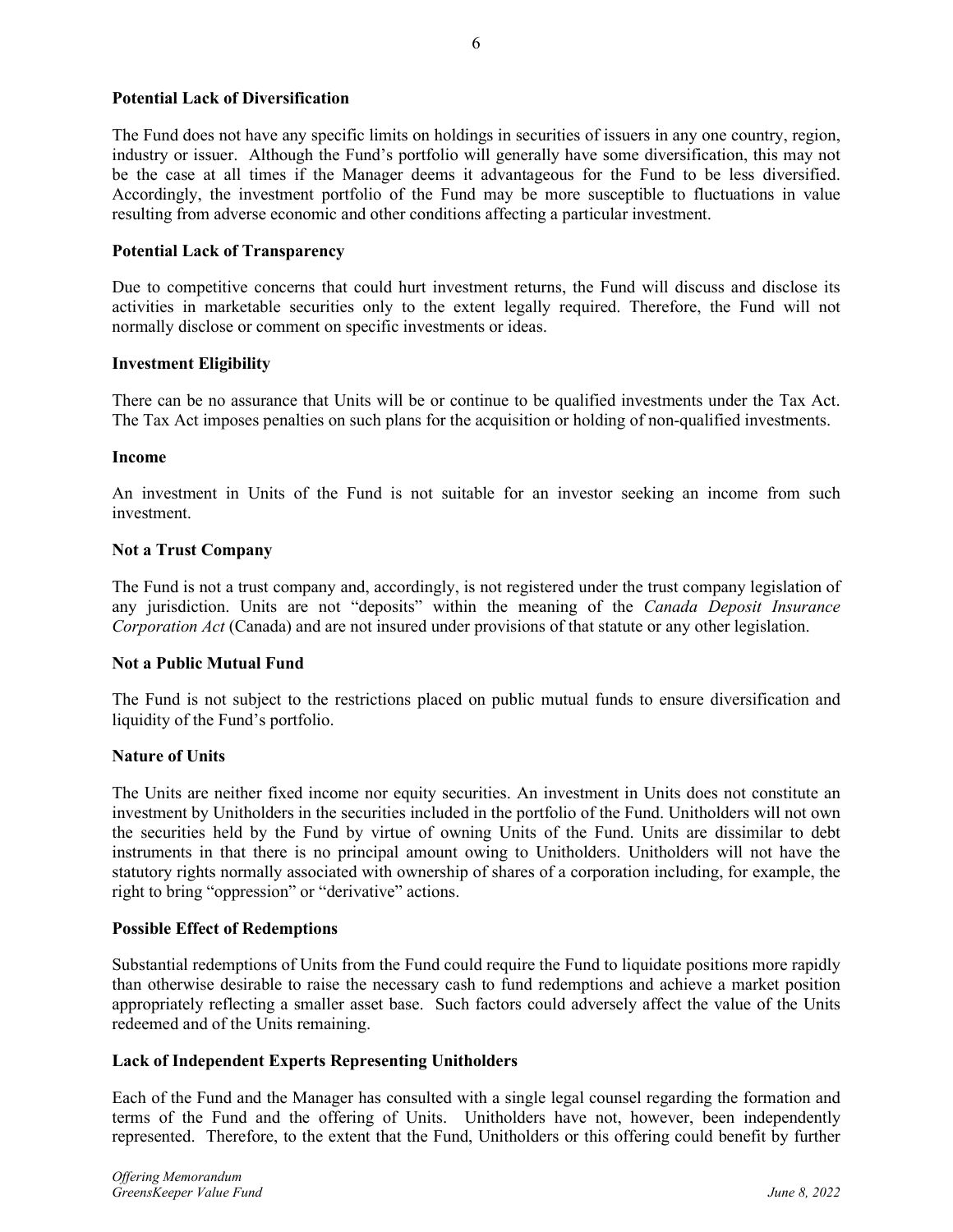independent review, such benefit will not be available. Each prospective investor should consult his or her own legal, tax and financial advisors regarding the desirability of purchasing Units and the suitability of investing in the Fund.

# **No Involvement of Unaffiliated Selling Agent**

No outside selling agent unaffiliated with the Manager has made any review or investigation of the terms of this offering, the structure of the Fund or the background of the Manager.

# **Conflicts of Interest**

Securities regulation requires that potential conflicts of interest be fully disclosed in this offering memorandum. Such potential conflicts are perceived to arise whenever a registrant such as the Manager participates in the distribution of securities of a related or connected issuer. Because the Manager earns fees from the ongoing management of the Fund's investment portfolio and the distribution of Units of the Fund, the Fund is considered a connected issuer of the Manager. See "Manager".

In addition to the foregoing, the Manager may be subject to various conflicts of interest due to the fact that the Manager may be engaged in a wide variety of management, advisory and other business activities unrelated to the Fund's business (some of which may compete with the Fund's investment activities). The Manager's investment decisions for the Fund will be made independently of those made for the other clients of the Manager and independently of its own investments. However, on occasion, the Manager may make the same investment for the Fund and one or more of its other clients. Where the Fund and one or more of the other clients of the Manager are engaged in the purchase or sale of the same security, the transaction will be effected on a fair basis. The Manager will allocate opportunities to make and dispose of investments fairly among clients with similar investment objectives having regard to whether the security is currently held in any of the relevant investment portfolios, the relative size and rate of growth of the Fund and the other funds under common management and such other factors as the Manager considers relevant in the circumstances.

# **Broad Authority of the Manager and Key Personnel**

The Declaration of Trust and Management Agreement give the Manager (as manager and investment advisor) broad discretion over the conduct of the Fund's business, selection of the Fund's investments and over the types of transactions in which the Fund engages. Therefore, the Fund will be dependent upon the business expertise and judgment of the Manager and its key personnel. The loss of any of the individuals active in the Manager could have a material adverse effect on the Fund. Should Mr. McCloskey become incapable of providing portfolio management services to the Fund for any reason, the Fund would seek to provide a replacement, but if it was unable to do so it would need to take steps to terminate the Fund.

# **Financial Resources of the Manager**

To a certain extent, the economic success of the Fund is dependent upon the continuing financial wellbeing of the Manager. The Manager may have financial obligations to other funds, corporations and other business entities in the future.

#### *Risks Associated with the Investment Strategies and Techniques*

#### **Fixed Income Securities**

The Fund may hold fixed-income securities such as corporate and government bonds and other debt obligations. Fixed-income securities will be influenced by the financial conditions pertaining to the issuer of such securities, general market conditions for fixed-income securities and the general level of interest rates. In particular, if fixed income investments are not held to maturity, the Fund may suffer a loss at the time of sale of such securities.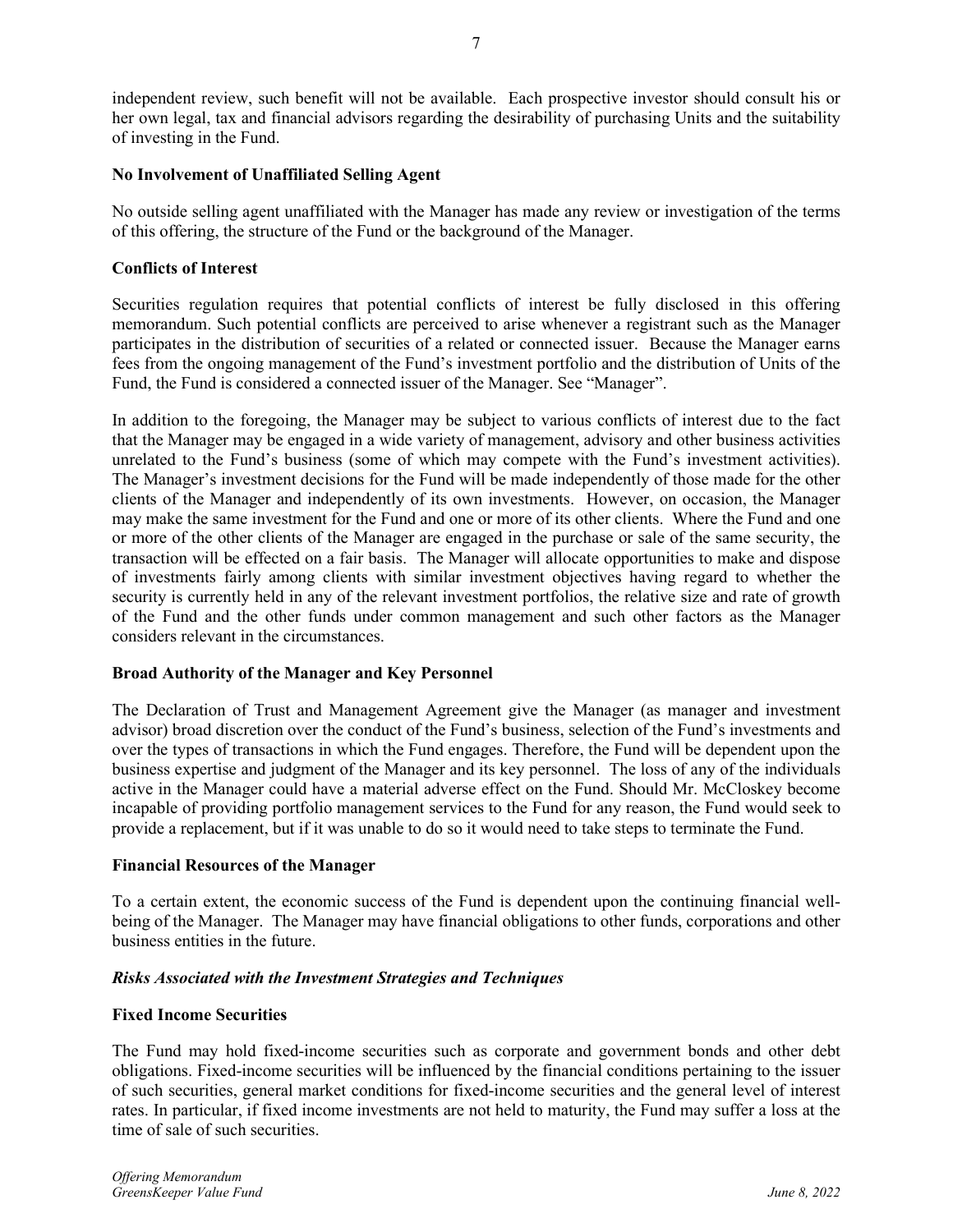# **Equity Securities**

The Fund will hold equity securities issued by publicly-traded companies. Equity securities will be influenced by stock market conditions in those jurisdictions where the securities are listed for trading and by changes in the circumstances of the issuers of such securities.

#### **Small Company Risk**

The Fund may invest in securities of small companies. Small companies tend to be more volatile than more established companies as they may have a smaller market share, their products may be in developmental phase or they may have limited financial resources. The number of their shares trading in the market may also be limited, resulting in reduced liquidity and the potential for increased volatility in share price.

### **Illiquidity of Units**

Units are generally neither transferable nor assignable. Units are being offered on a private placement basis, and even if they are transferable will be subject to resale restrictions under applicable Canadian securities laws. Units are redeemable, however these redemption rights may be suspended in certain circumstances and delayed in others. Consequently, investors may be unable to liquidate their Units, and are therefore cautioned that an investment in Units will not be suitable for investors with a short time horizon. Furthermore, this lack of liquidity, plus the fact that Unit certificates will not be issued, means that Units generally cannot be used by a Unitholder as collateral for any loan the Unitholder may have, whether undertaken in order to purchase Units or otherwise.

#### **International Investment Generally**

The Fund may invest in securities of foreign issuers either directly or through the use of equity-linked or derivative instruments and investments denominated or traded in currencies other than Canadian dollars and in markets outside of Canada. These investments involve certain considerations not typically associated with investments in Canadian issuers or securities denominated or traded in Canadian dollars. These considerations include:

- (a) changes in the exchange rate applicable to the foreign investment and the potential effect of foreign exchange controls (including suspension of the ability to transfer currency from a given country);
- (b) the application of foreign tax law, changes in governmental administration or economic or monetary policy or changed circumstances in dealings between nations;
- (c) the effect of local market conditions on the availability of public information, the liquidity of securities traded on local exchanges and transaction costs and administrative practices of local markets;
- (d) the fact that the Fund's assets may be held by custodians or pledged to creditors of the Fund in jurisdictions outside of Canada so that there can be no assurance that judgments obtained in Canadian courts will be enforceable in any of those jurisdictions;
- (e) in some countries, political or social instability or diplomatic developments could adversely affect, or result in the complete loss of, such investments;
- (f) the possibility of expropriation, confiscatory taxation or nationalization of foreign bank deposits or other assets;
- (g) lack of comprehensive tax, legal and regulatory systems, which may result in the Fund being unable to enforce its legal rights or protect its investments; and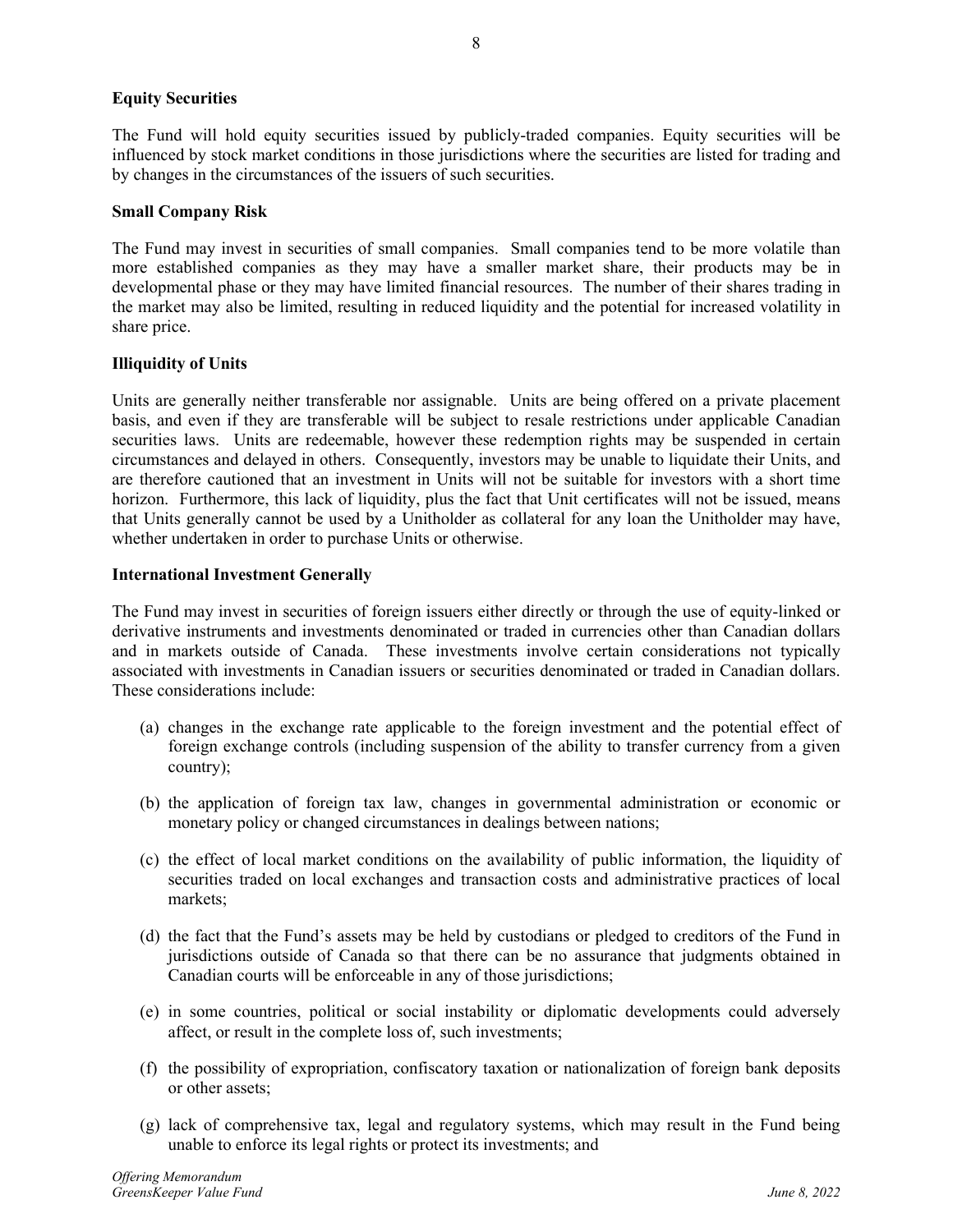(h) the imposition of foreign governmental laws or restrictions could affect investments in securities of issuers in those nations.

Restrictions and controls on investments in the securities markets of some countries may have an adverse effect on the availability and costs to the Fund of investments in those countries. Costs may be incurred in connection with the conversions between various currencies. In addition, the income and gains of the Fund may be subject to withholding taxes imposed by foreign governments for which investors may not receive a full foreign tax credit.

# **Short Sale Equity Positions and Leverage**

The Fund may take short sale positions without maintaining an equivalent quantity, or a right to acquire an equivalent quantity, of the underlying securities in its portfolio. When engaging in short sales there can be no assurance that the relevant security will experience declines in market value and this could result in losses if the security were sold at a price which is lower than the market price at which it may be acquired at the time the transaction is to be completed.

The Fund will generally avoid the use of leverage in implementing its investment strategies. However, from time to time, in addition to short selling, the Fund may employ leverage (i.e., the use of borrowed funds or securities) as a temporary tool in its investment strategy. While the use of leverage can increase the rate of return, it can also increase the magnitude of loss in unprofitable positions beyond the loss which would have occurred if there had been no borrowings. The interest expense and other costs incurred in connection with such borrowing may not be recovered by appreciation in the securities purchased or carried, and will be lost in the event of a decline in the market value of such securities. Leverage will thus tend to magnify the losses or gains from investment activities.

# **Use of Options**

The Fund may purchase and write exchange-traded and over-the-counter put and call options on debt and equity securities and other financial assets. Options may be used for both speculative and hedging purposes. Purchasing and writing put and call options are highly specialized activities and entail greater than ordinary market risks.

# **Low Rated or Unrated Debt Obligations**

The Fund may from time to time hold instruments that have a credit quality rated below investment grade by internationally recognized credit rating organizations or may be unrated. These securities involve significant risk exposure as there is uncertainty regarding the issuer's capacity to pay interest and repay principal in accordance with the terms of the obligations. Low rated and unrated debt instruments generally offer a higher current yield than that available from higher grade issuers, but typically involve greater risk.

# **Interest Rate Fluctuations**

In the case of interest rate sensitive securities, the value of a security may change as the general level of interest rates fluctuates. When interest rates decline, the value of such securities can be expected to rise. Conversely, when interest rates rise, the value of such securities can be expected to decline. Increases in interest rates will also increase the Fund's cost of borrowing.

# **Legal, Tax and Regulatory Risks**

Legal, tax and regulatory changes to laws or administrative practice could occur which may adversely affect the Fund or the investments held directly or indirectly by the Fund. Interpretation of the law or administrative practice may affect the characterization of the Fund's earnings as capital gains or income which may increase the level of tax borne by investors as a result of increased taxable distributions from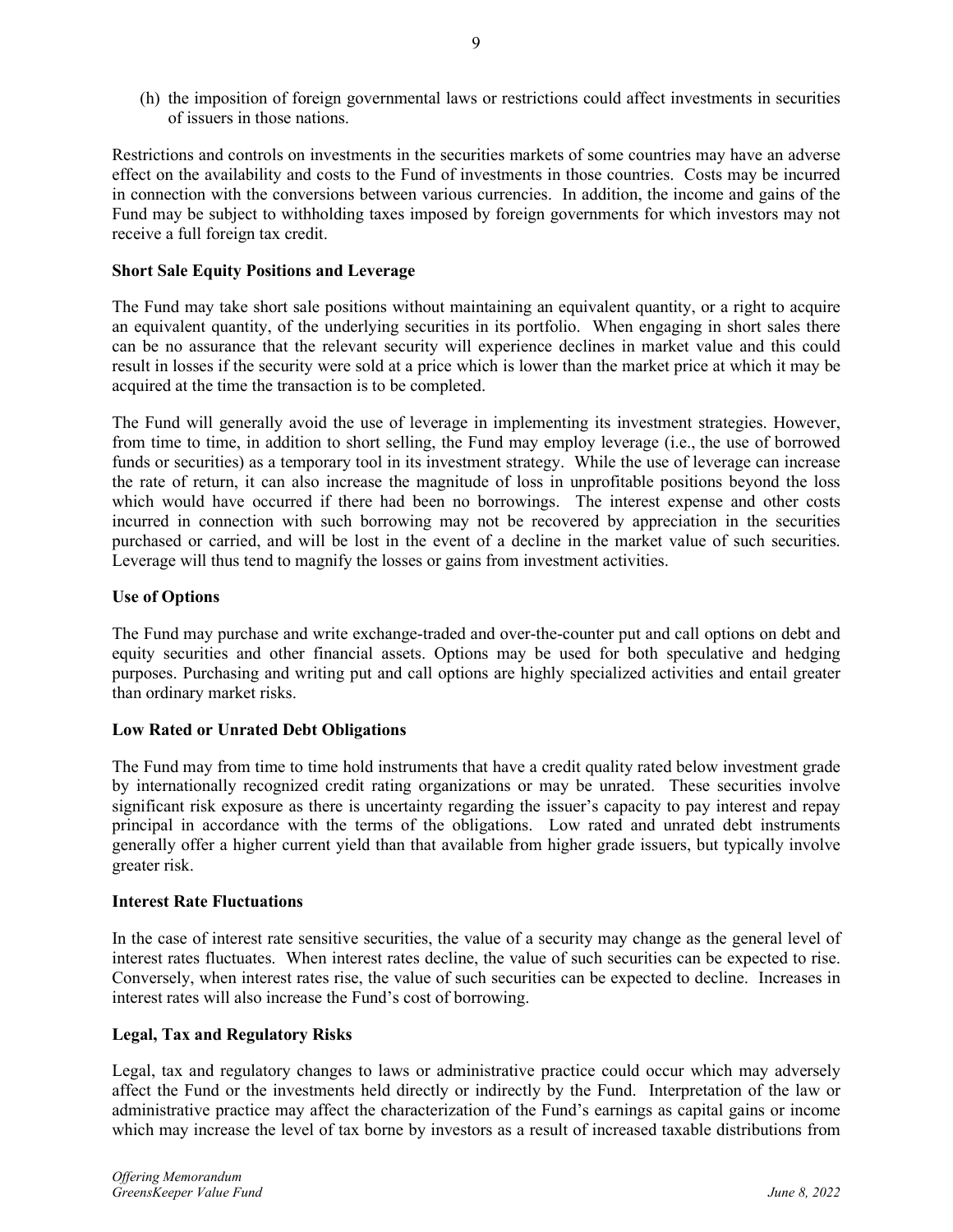the Fund. There can be no assurance that Canadian federal income tax laws and administrative policies and assessing practices of the CRA respecting the treatment of trusts will not be changed in a manner that adversely affects the Unitholders.

While the Fund has been structured so that it generally will not be liable to pay income tax, the information available to the Fund and the Manager relating to the characterization, for tax purposes, of the distributions received by the Fund in any year from issuers of the Fund's investments may be insufficient as at December 31 of that year to ensure that the Fund will make sufficient distributions in order that the Fund will not be liable to pay income tax in respect of that year.

# **MANAGEMENT OF THE FUND**

# **The Manager**

**GreensKeeper Asset Management Inc.** is the trustee and manager of the Fund. The Manager is responsible for management and control of the affairs of the Fund on a day-to-day basis and approving and monitoring the Fund's various service providers, in accordance with the terms of the Declaration of Trust and the Management Agreement. The Manager may act as manager and/or investment advisor of other funds. The Manager may also become a Unitholder by purchasing Units of one or more classes.

The Manager also acts as manager of the Fund's portfolio on a discretionary basis and as a distributor of the Units of the Fund. The Manager may delegate certain of these duties from time to time.

The Manager was incorporated under the *Canada Business Corporations Act* and its principal place of business is 2010 Winston Park Drive, Suite 200, Oakville, Ontario, L6H 5R7. The Manager is registered as an Investment Fund Manager, Portfolio Manager and Exempt Market Dealer in Ontario and Québec.

Set out below are the particulars of the relevant experience of the sole director and officer of the Manager.

| <b>Name and Municipality of</b><br><b>Residence</b> | <b>Position with Manager</b>                                                                                                                          |
|-----------------------------------------------------|-------------------------------------------------------------------------------------------------------------------------------------------------------|
| Michael P. McCloskey<br>Mississauga, Ontario        | Director, Advising Representative, Chief<br>Compliance Officer, Ultimate Designated<br>Person, Chief Investment Officer and<br>Dealing Representative |

*Michael McCloskey, B.Sc., J.D., M.B.A., C.I.M., AR*

Michael McCloskey is a director and Advising Representative ("AR"), Chief Compliance Officer ("CCO"), Ultimate Designated Person ("UDP"), and Chief Investment Officer ("CIO") of the Manager. He is also registered as a dealing representative for the exempt market dealer (EMD) related activities of the Manager. The Manager was founded in 2010 and specializes in advising and managing investments using bottom-up fundamental analysis combined with a value investing methodology.

Michael has over 25 years' experience in the financial industry. After completing his formal education, he joined the Toronto law firm of Aird & Berlis in 1995 as an associate and was made a partner of the firm in 2000. His legal career focused on the areas of Corporate Finance and domestic and international Mergers and Acquisitions (M&A).

In January 2002 Michael decided to leave the practice of law when he joined Sprott Securities (now Cormark Securities) as an investment banker and partner of the firm. He joined Cormark at the time of a management-led buyout of the firm from its founder Eric Sprott. Mr. McCloskey remained Cormark's second-longest serving investment banker until his resignation in September 2010. His eight and a half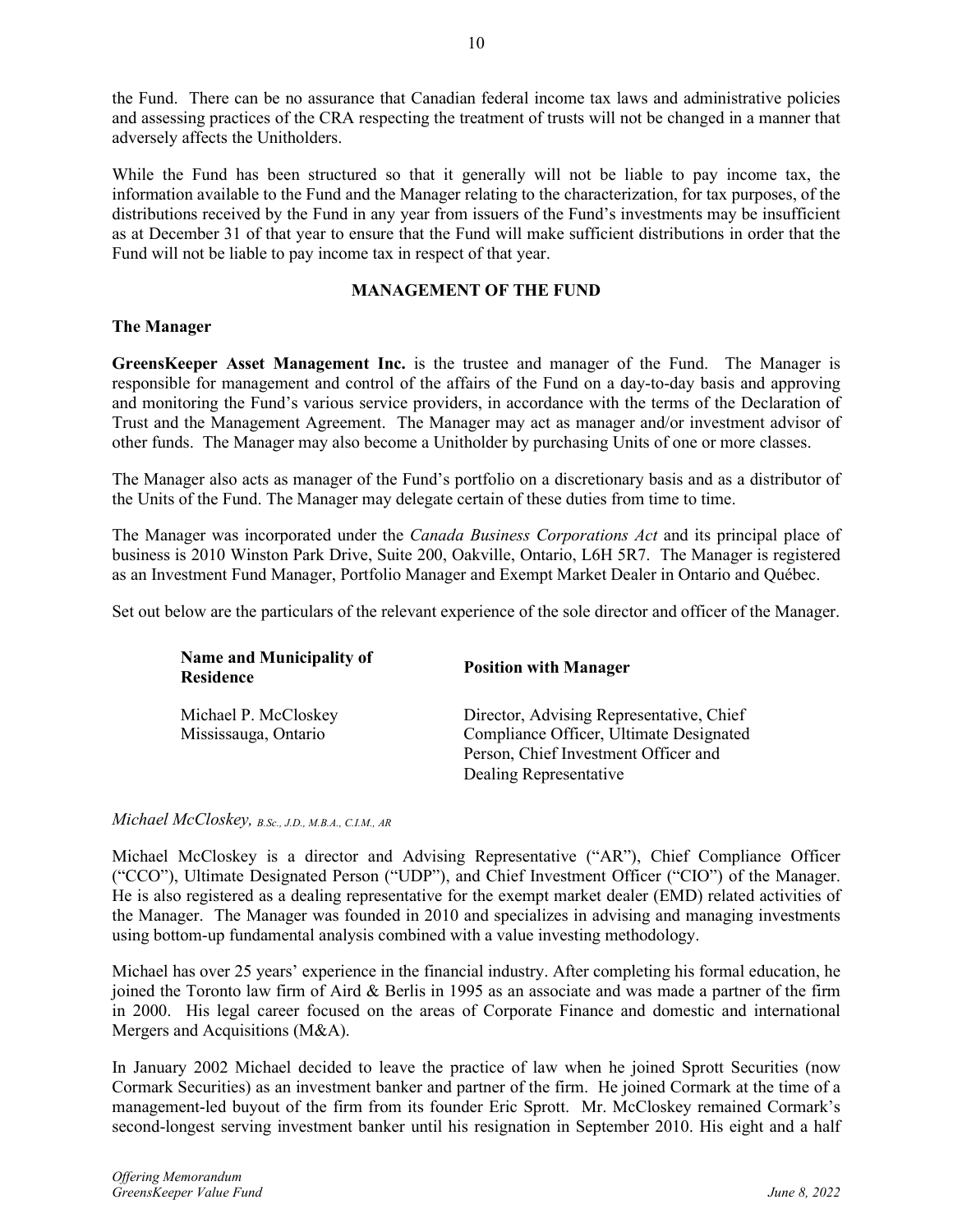years at the firm provided him with the opportunity to work on numerous initial public offerings (IPOs), debt and equity financings, takeover bids and M&A advisory assignments. He has developed a detailed understanding of the financial markets, the interaction between the buy-side and the sell-side, securities analysis and securities valuation.

In 2011 Michael joined Lightwater Partners Ltd. as an Associate Advising Representative and was instrumental in the formation of the GreensKeeper Value Fund. While at Lightwater, he devoted his full time and attention to the management of the Fund.

In 2014 Michael resigned from Lightwater in order to establish GreensKeeper Asset Management Inc. Michael's education and professional designations are set out below:

Advising Representative, 2014 Associate Advising Representative, 2011 Canadian Investment Manager, 2009 Admitted to the Ontario Bar, 1997 J.D., Osgoode Hall Law School, 1995 M.B.A. (Honours), Schulich School of Business, York University, 1995 B.Sc. (Honours), Mathematics, University of Western Ontario, 1991.

### **The Management Agreement**

The Fund is managed by the Manager pursuant to the Management Agreement and in accordance with the Declaration of Trust. The Manager may be terminated by a Special Resolution of Unitholders, and such termination shall take effect on the date specified in such Special Resolution or if no date is specified, upon the expiration of 90 days following the date on which such Special Resolution is effective. The Manager may resign on 90 days' notice to the Unitholders. If the Manager becomes insolvent or bankrupt, goes into liquidation or makes a general assignment for the benefit of its creditors or otherwise acknowledges its insolvency, the Manager shall be deemed to have given written notice of its resignation 90 days prior to such act of insolvency. If no new manager is appointed, the Fund will be terminated. In the event of a change of control of the Manager, the Fund shall be terminated on the 90th day following such change of control, unless prior thereto the Unitholders resolve by Special Resolution to continue the Fund. The Management Agreement, unless terminated as described above, will continue in effect until the termination of the Fund.

The Manager is required to exercise its powers and perform its duties honestly, in good faith and in the best interests of the Fund and to exercise the care, diligence and skill that a reasonably prudent and qualified manager would exercise in comparable circumstances.

The services of the Manager are not exclusive. The Manager or any of its affiliates may from time to time provide similar services to other investment funds and other clients (whether their investment objectives and policies are similar to those of the Fund). See "Risk Factors – Conflicts of Interest" and "Risk Factors – Broad Authority of the Manager".

#### **Manager as Trustee**

The Manager also acts as the trustee of the Fund pursuant to the provisions of the Declaration of Trust. As trustee, the Manager may delegate powers and responsibilities vested in the trustee under the Declaration of Trust. The Manager may resign as trustee by an instrument in writing to Unitholders and such resignation shall be effective 90 days following the day such notices are delivered or mailed. The Manager may also resign as trustee upon the occurrence of certain events. Upon the Manager ceasing to be the trustee of the Fund, the Manager shall appoint and designate a successor trustee. If a successor trustee has not been appointed within 45 days following the giving of notice by the Manager of its resignation as trustee (or within 45 days following the Manager's bankruptcy or other incapacity to exercise the duties of the office of a trustee), then Unitholders shall appoint and designate a successor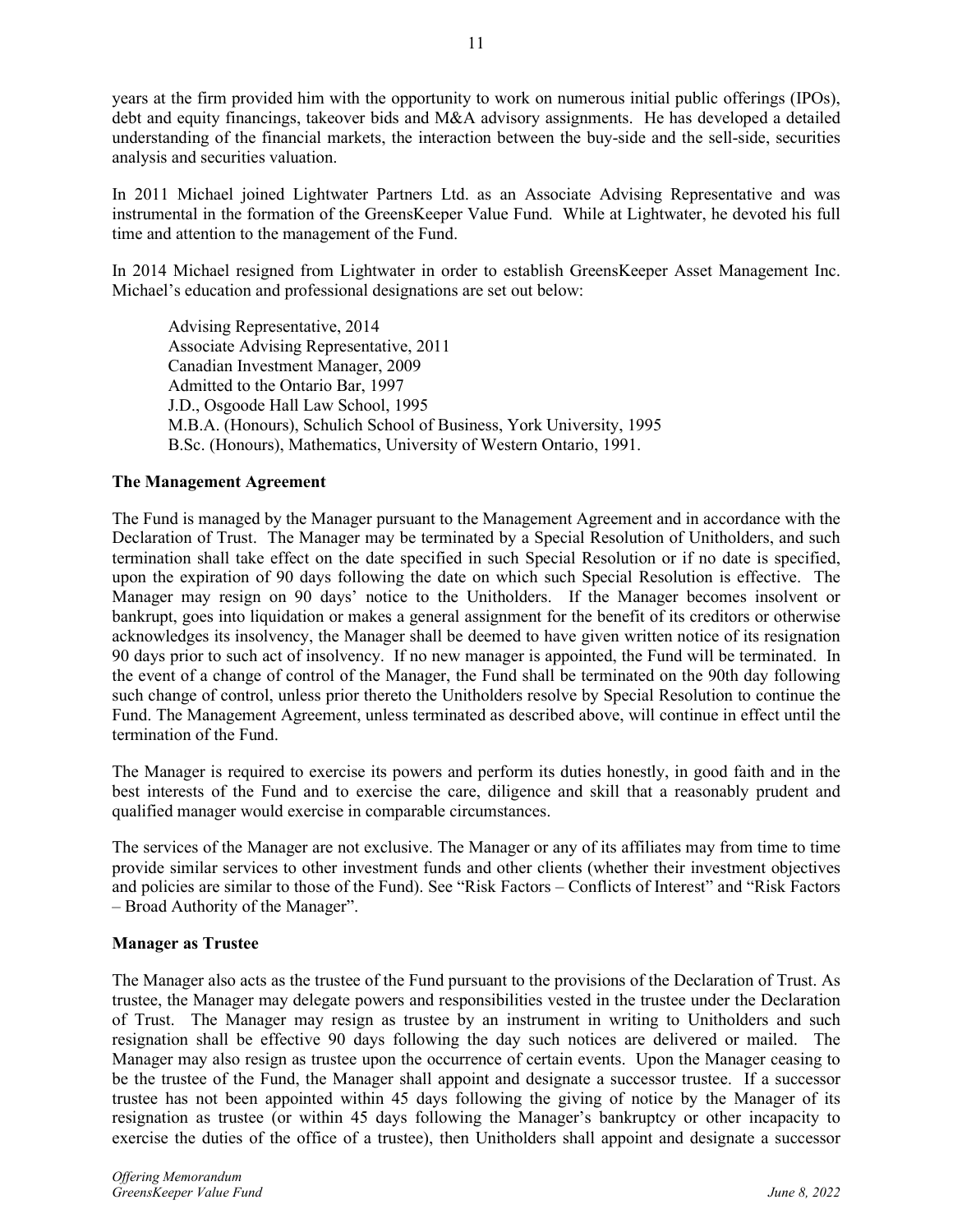trustee and manager within a further period of 45 days, failing which the Fund shall be deemed to have been terminated.

The Manager may be removed as trustee and a successor trustee appointed by a Special Resolution of Unitholders and such removal of the Manager as trustee and appointment of successor trustee shall take effect on the date specified in such Special Resolution or if no date is specified, upon the expiration of 120 days following the date on which such Special Resolution is effective.

The Declaration of Trust provides that the Manager as trustee has a right of indemnification in carrying out its duties under the Declaration of Trust except in cases of wilful misconduct, bad faith, negligence or reckless disregard of duty, or in cases where the Manager fails to act honestly and in good faith with a view to the best interests of Unitholders or to exercise the degree of care, diligence and skill that a reasonably prudent person would exercise in comparable circumstances. In addition, the Declaration of Trust contains provisions limiting the liability of the Manager and indemnifying the Manager in respect of certain liabilities incurred by it in carrying out its duties.

# **FEES AND EXPENSES**

### **Management Fee**

The Fund pays to the Manager an annual management fee (the "**Management Fee**") based on a percentage of the Net Asset Value of the Fund calculated and payable as of the last Business Day of each calendar month. The table below sets out the Management Fee applicable to each class:

| <b>Class</b> | <b>Management Fee</b> |
|--------------|-----------------------|
| A            | 1.50%                 |
| D            | 1.50%                 |
| F            | $1.00\%$              |
| G            | Based on Account Size |

# **Performance Fee**

Pursuant to the terms of the Declaration of Trust, Performance Fees are payable to the Manager in respect of Class A, Class D and Class F Units and will accrue monthly and be paid annually, and on redemption of a Class A, Class D or Class F Unit. Performance Fees will be calculated as 20% of any gain on Units of each class over a hurdle of 6% p.a. (the "**Hurdle Rate**"). The gain is calculated as the difference between the Net Asset Value before Performance Fee on each class and the Unitholder equity in the class.

Unitholder equity is calculated by taking the Net Asset Value of the class at the start of the current Fiscal Year, plus the value of all contributions (subscriptions for Units) made in that class during the Fiscal Year and subtracting a pro-rata share of equity on every redemption of Units in the class. The hurdle amount for each year is calculated by applying the Hurdle Rate to the Unitholder equity, on an annualized basis, and is subtracted from the gain as defined above. The resulting positive difference in gain, if any, is multiplied by the Performance Fee rate as per above and is payable to the Manager, plus GST/HST and any other applicable taxes.

If at any time the return of the Fund for a Fiscal Year is less than the hurdle amount, then no Performance Fee will be payable and the deficiency will be carried forward and subtracted from the gain in the subsequent Fiscal Year. If after subtracting the deficiency in the subsequent Fiscal Year, the Fund's return in that subsequent Fiscal Year is less than the hurdle amount for that year, such deficiency will then be carried forward to the next following Fiscal Year, and so on. Any deficiency will be reduced pro-rata for any redemptions of Units made in the year a deficiency exists, for as a Unitholder redeems Units the proportional share of any deficiency allocable to those Units must also be removed.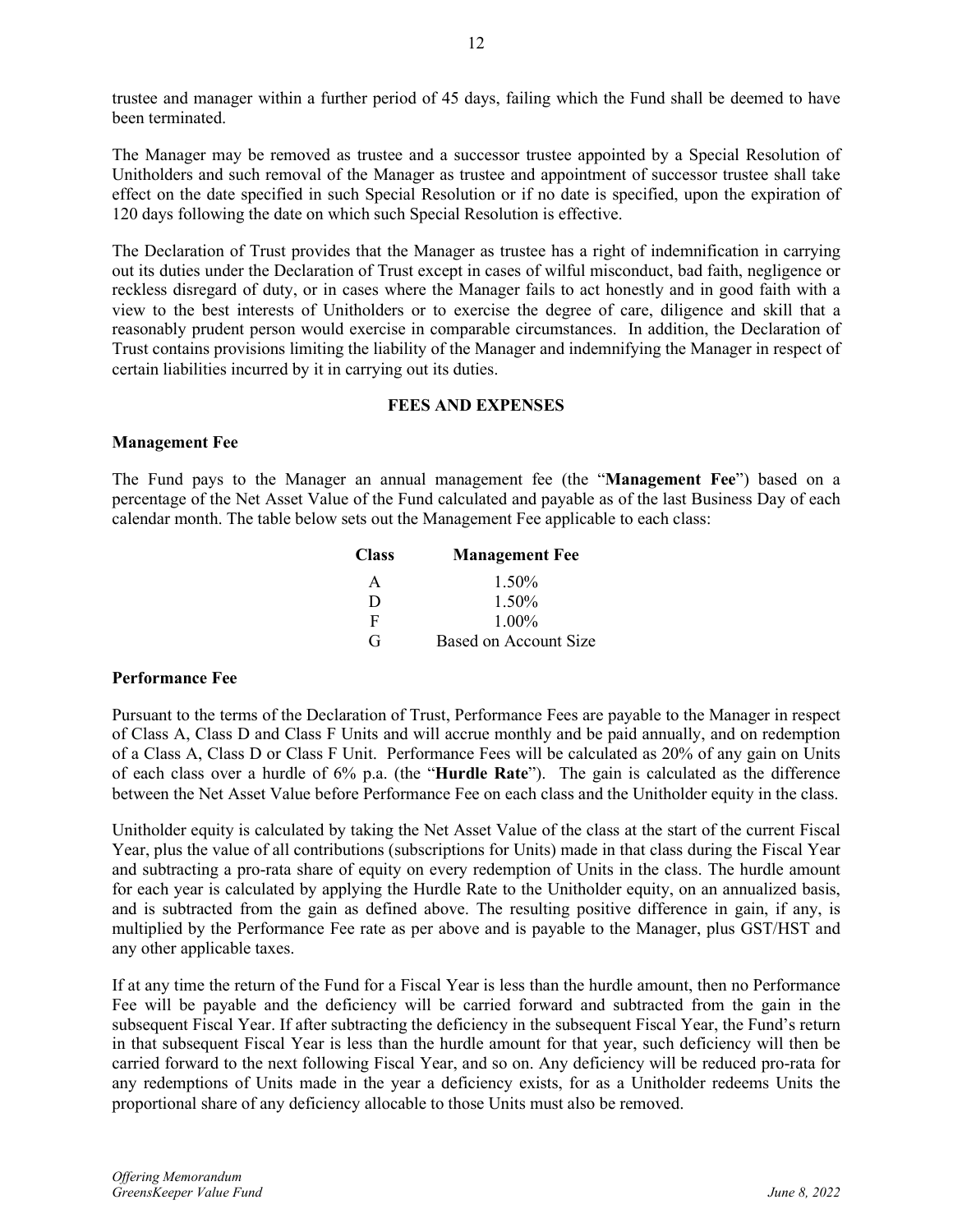Upon a redemption of Units, a pro-rata amount of any accrued Performance Fee will be crystallized and paid to the Manager, and a pro-rata amount of Unitholder equity and calculated hurdle amount will be removed from future calculation of Performance Fee to reflect the withdrawal of the Unitholder from the class.

#### **Administration Fees and Expenses of the Fund**

In addition to the Management Fee and the Performance Fee (plus GST/HST, as applicable), the Fund will incur and pay out of the Fund's assets: (i) any charges or expenses which, in the sole opinion of the Manager, are necessary or incidental to the Fund's operation, (ii) compensation to persons with whom the Fund has contracted or transacted business or for special services provided to the Fund including, without limitation, services as a broker, transfer agent, registrar, or custodian or for legal, accounting or other professional services, as the Manager acting in good faith deems reasonable, and (iii) any and all present and future levies, duties, sales, withholdings and any tax of whatsoever nature or kind of any jurisdiction together with any and all interest charges and penalties and other payments of any nature or kind relating thereto, that is necessary, proper or desirable to be paid in order to advance the interests of the Fund. The Manager has the right, in its sole discretion, to pay some or all of the Fund's ongoing expenses out of its Management Fee and/or the Performance Fee.

### **Management Fee Distributions**

In order to encourage very large holdings by investors in the Fund and to achieve effective management fees that are competitive for these large investments, the Manager may agree to reduce the management fee that it would otherwise be entitled to receive from the Fund with respect to a Unitholder's investment in the Fund provided that the amount of this reduction is distributed to such Unitholder (a "**Management Fee Distribution**"). In this way, the cost of Management Fee Distributions is effectively borne by the Manager, not the Fund.

Management Fee Distributions, where applicable, are calculated and credited to the relevant Unitholder on each Valuation Date and distributed on a regular basis, first out of net income and net taxable capital gains of the Fund and thereafter out of capital. Any such reduction in management fees in respect of a large investment is fully negotiable between the Manager and a Unitholder's Registered Dealer and is based primarily on the size of the investments in the Fund of such Unitholder, among other factors.

All Management Fee Distributions will be automatically reinvested in additional Units of the same class at the applicable Net Asset Value per Unit on the Valuation Date. The Manager will confirm in writing to the Unitholder's dealer the details of any Management Fee Distribution arrangement. See "Distributions".

#### **Soft Dollar Arrangements**

Soft dollar arrangements occur when brokers have agreed to provide permitted services (relating to research and trade execution) at no cost to the Manager in consideration for the Manager directing the brokerage business of the Fund to such brokers. Although the brokers involved in soft dollar arrangements may not necessarily charge the lowest brokerage commissions, the Manager may nonetheless enter into such arrangements when it is of the view that such brokers provide best execution and/or the value of the research and other services exceeds any incremental commission costs.

The Manager may enter into soft dollar arrangements in accordance with industry standards when it is of the view that such arrangements are for the benefit of its clients, including the Fund, however not all soft dollar arrangements will benefit all clients at all times. The Manager will make a good faith determination in allocating the benefits of any soft dollar arrangements between its clients.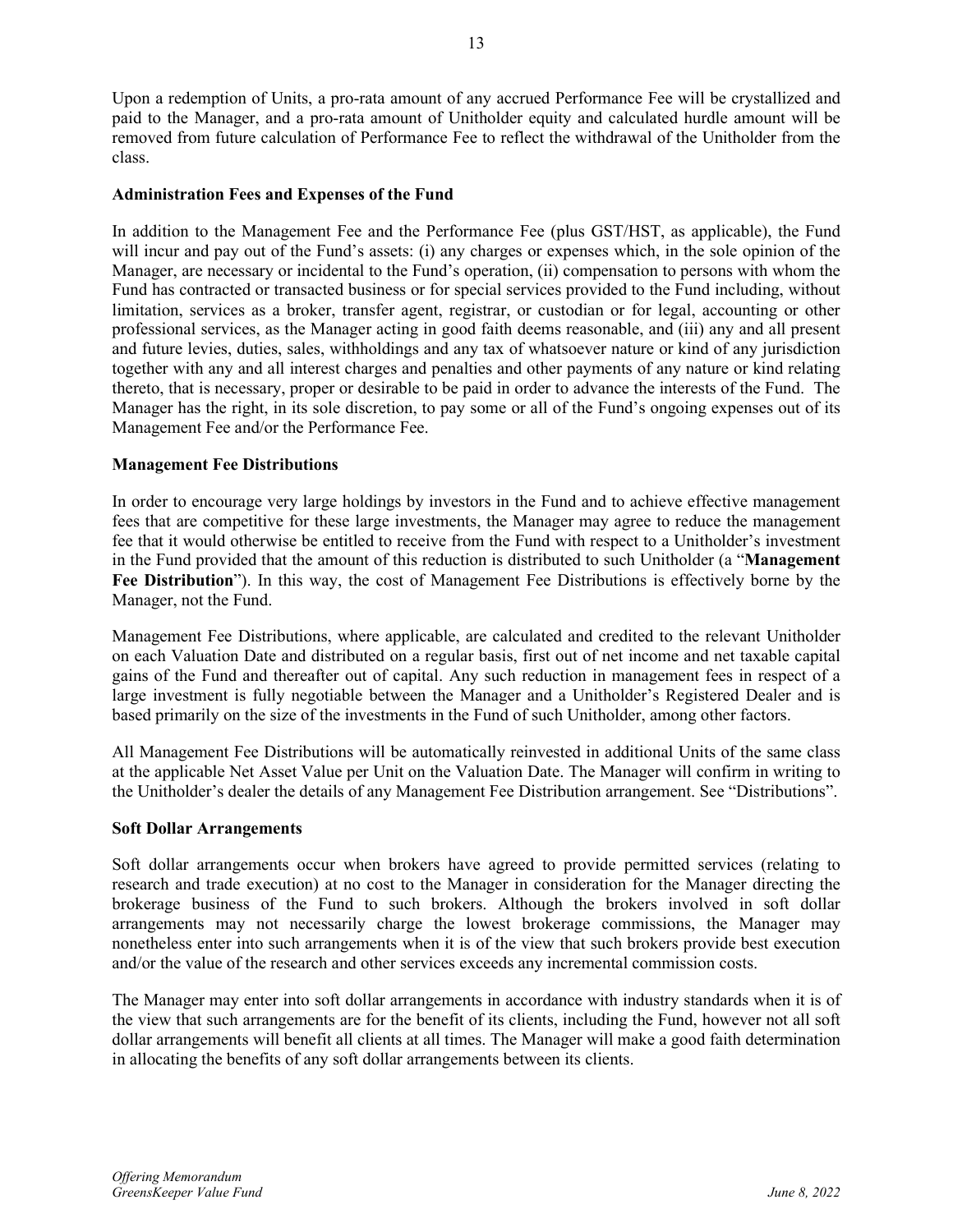# **UNITS OF THE FUND**

The beneficial interests in the Fund are represented by Units. The Fund may issue an unlimited number of Units in any number of classes. The Manager will determine the opening Net Asset Value of each class of Units. The Fund may issue fractions of a Unit. The Manager may consolidate, subdivide or designate by name the Units from time to time in such manner as the Manager considers appropriate.

The Units were initially issued at subscription price of \$10.00 per Unit and thereafter at the applicable Net Asset Value per Unit of each Class.

### **Classes of Units**

Units of the Fund are currently issued in the following classes:

*Class A:* are available to all qualified purchasers.

*Class D:* are available to purchasers who acquire their Units through another eligible registered dealer.

*Class F:* are available to (i) purchasers who participate in fee-based programs through eligible Registered Dealers and whose dealer has signed a Class F Agreement with us; and (ii) qualified individual purchasers in the Manager's sole discretion including employees of the Manager.

*Class G:* are available to large purchasers and institutional investors who have in excess of one million dollars being managed by the Manager and who enter into a Class G Agreement with the Manager. Class G Units are not charged a management fee or performance fee by the Fund as investors in Class G Units pay negotiated management and performance fees directly to the Manager pursuant to the Class G Agreement.

# **Reclassification of Units and Switches between Classes**

The above-noted criteria for Class A, Class D, Class F and Class G Units continue to apply after an investment has been made. If, after and investment has been made, a Unitholder ceases to satisfy the criteria for holding a particular class of Units, then such class of Units will be reclassified by the Manager on the next Valuation Date into another class of Units that the Unitholder is qualified to hold. However, a Unit will not be reclassified if an investor fails to satisfy the criteria for holding a particular class as a result of negative performance returns by the Manager.

Subject to any criteria established by the Manager, Unitholders may request that the Manager reclassify their units of one class into units of another class. **The Manager has no obligation to reclassify Units held by a Unitholder who may qualify to acquire Units of a Class with a lower Management Fee or**  Performance Fee. Based on the published administrative policies of the CRA, generally a switch between classes of the Fund is not a disposition for tax purposes and no capital gain or capital loss will be realized. Upon a reclassification or switch from one class of Units to another class, the number of Units held by the Unitholder will change since each class of Units has a different Net Asset Value per Unit.

# **Voting Rights**

Each Unit carries with it a right to vote, with one vote for each whole Unit.

The rights of Unitholders are contained in the Declaration of Trust. The provisions or rights attaching to the Units and the other terms of the Declaration of Trust applicable to the Fund may be modified, amended or varied but only for the purposes and in the manner described in the Declaration of Trust.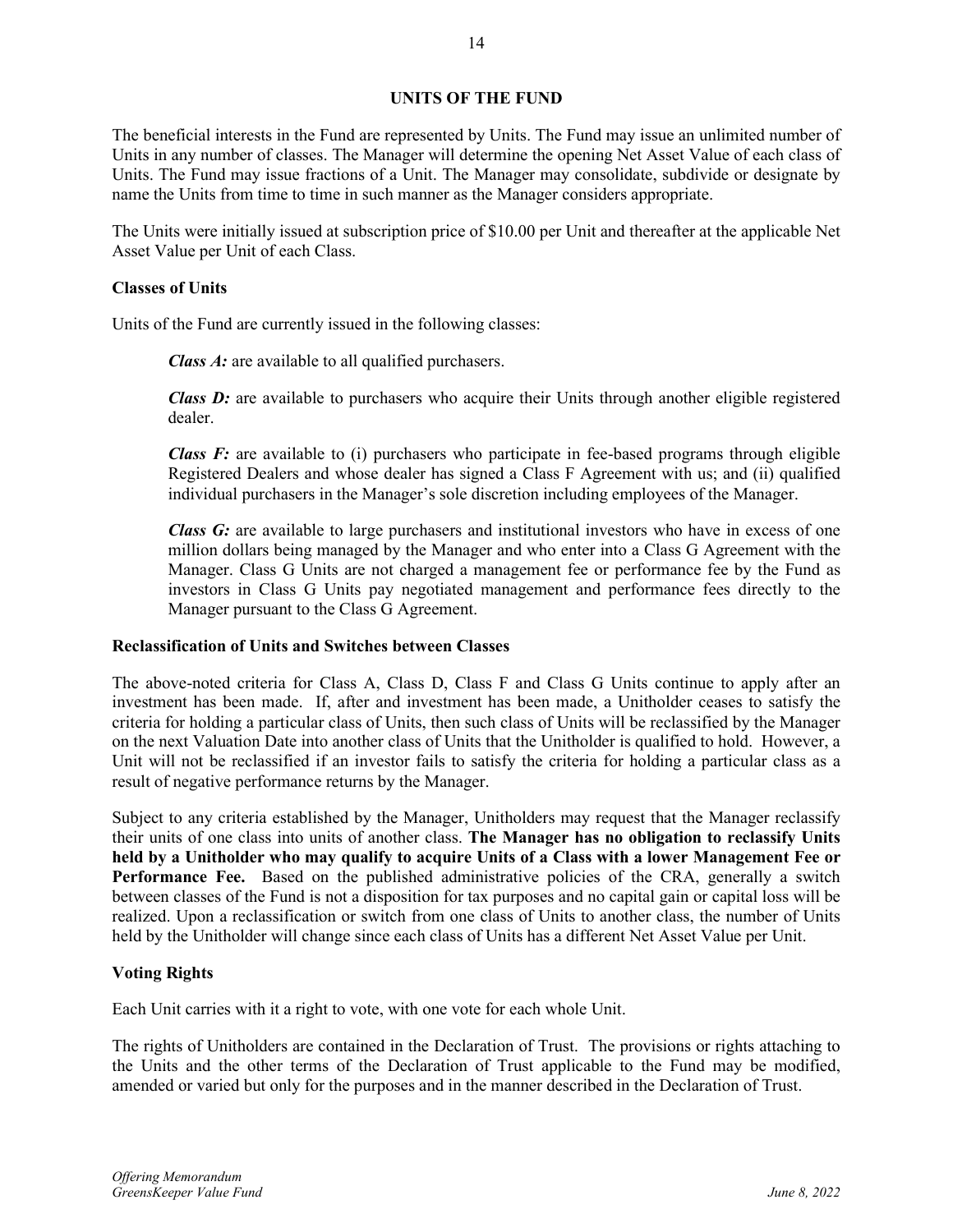### **Book Based Registration**

The Fund maintains a book based system of Unit registration and, accordingly, does not issue certificates.

### **INVESTING IN THE FUND**

Units are offered pursuant to prospectus exemptions set out in NI 45-106. Unless a subscriber can establish to the Manager's satisfaction that another exemption is available, this will generally require that each investor is investing as principal (and not for or on behalf of any other persons) and is either an "accredited investor" pursuant to NI 45-106, or is an investor other than an individual that is investing a minimum amount of \$150,000 (the "**Minimum Amount Exemption**"). This minimum amount is net of any front end commissions paid by an investor to his or her agent.

The so-called "Offering Memorandum Exemption" is not being relied on, and the Minimum Amount Exemption will not be relied on in Alberta, and investors do not have the benefit of certain additional protections that NI 45-106 gives to investors when an issuer relies on the Confidential Offering Memorandum Exemption.

#### **Investors**

Any investor acceptable to the Manager may subscribe for and purchase Units. There is no minimum or maximum number of Units offered or minimum or maximum proceeds from the sale of Units.

#### **Purchase of Units**

Investors who wish to subscribe for Units must complete, execute and deliver a duly completed Subscription Agreement to the Manager.

The Manager reserves the right to accept or reject any subscription order in whole or in part, provided that any decision to reject a subscription order must be made within two Business Days of receipt of the subscription order by the Manager. In the case of rejection, any monies received with the subscription order will be immediately refunded or in any event within two days of receipt, without interest.

#### **Purchase Price**

Investors may purchase Units of the Fund offered pursuant to this Confidential Offering Memorandum through the Manager on a monthly basis on a Valuation Date at a purchase price equal to the applicable Net Asset Value per Unit. Investors who wish to subscribe for Units of the Fund must complete, execute and deliver the Subscription Agreement to the Manager, together with a cheque or bank draft in an amount equal to the purchase price. The Net Asset Value per Unit for subscription orders which are received and accepted by the Manager prior to 4:00 p.m. (Eastern time), or such earlier time as the Toronto Stock Exchange may close, on a Valuation Date will be calculated as of that Valuation Date. The Net Asset Value per Unit for subscription orders received and accepted after 4:00 p.m. (Eastern time), or such earlier time as the Toronto Stock Exchange may close, on a Valuation Date will be calculated on the next Valuation Date. See "Portfolio Valuation and Net Asset Value".

#### **Accredited Investors**

An investor resident in any province or territory in Canada will qualify as an accredited investor if he or she satisfies certain criteria as defined in NI 45-106. Each investor should refer to the more detailed representations, warranties and certifications contained in the Subscription Agreement to determine whether he or she qualifies as an accredited investor.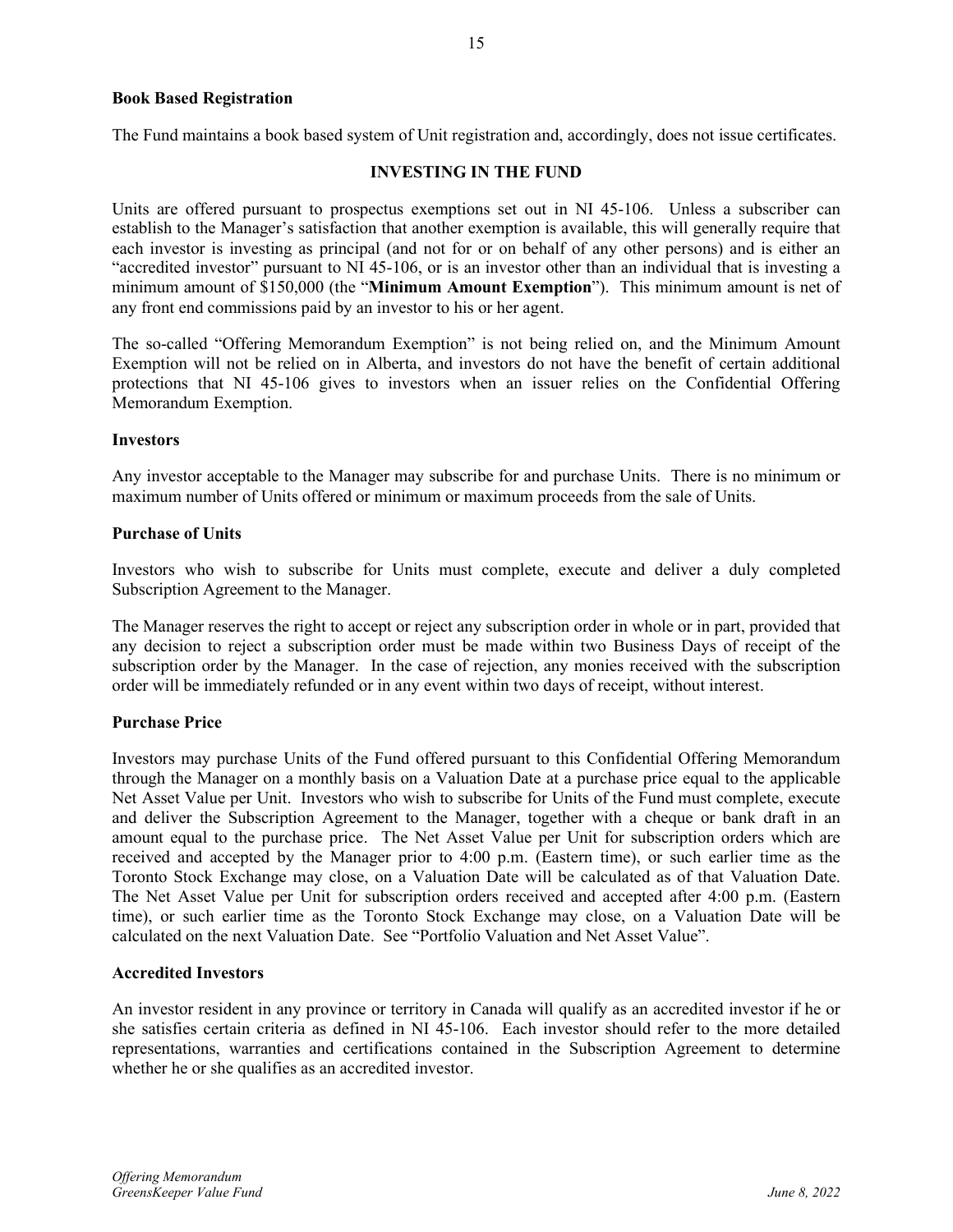# **Eligibility for Investment**

The Fund is a "registered investment" for purposes of the Tax Act. Provided that it continues to qualify as such, Units of the Fund will be qualified investments under the Tax Act for registered retirement savings plans ("**RRSPs**"), registered retirement income funds ("**RRIFs**"), deferred profit sharing plans, registered education savings plans ("**RESPs**"), registered disability savings plans ("**RDSPs**") and tax-free savings accounts ("**TFSAs**"). Annuitants of RRSPs and RRIFs, holders of RDSPs and TFSAs and subscribers of RESPs are urged to consult with their own tax advisers as to whether Units would be a "prohibited investment" under the Tax Act in their particular circumstances. A "**prohibited investment**" includes a unit of a trust which does not deal at arm's length with the holder of the RDSP or TFSA, annuitant of the RRSP or RRIF, or the subscriber of the RESP, as the case may be, or in which the holder, annuitant or subscriber has a significant interest, which in general terms means the ownership of 10% or more of the value of the trust's outstanding units by the holder, annuitant or subscriber, either alone or together with persons and partnerships with whom the holder, annuitant or subscriber does not deal at arm's length.

# **DEALER COMPENSATION**

No sales commission is payable to the Manager in respect of Units purchased directly by a subscriber. The Manager may pay from its own account trailing commissions to Registered Dealers and/or referral fees to others who have entered into a referral agreement with the Manager and who refer investors to the Fund. Any such arrangements will be made in accordance with applicable legislation

# **DISTRIBUTIONS**

The Fund will distribute annually to Unitholders sufficient net income and capital gains (net of applicable losses) so that the Fund will not have any liability for Canadian federal income tax under Part I of the Tax Act for each taxation year of the Fund and such amounts shall be due and payable on the last Valuation Date of each Fiscal Year. If there is any change in the tax treatment of the Fund in this regard, the Manager may alter the method of distribution or discontinue the present distribution policy upon at least 60 days' notice to the Unitholders.

All distributions of the Fund (including Management Fee Distributions) will, except to the extent paid to Unitholders who have redeemed their Units during that taxation year, be automatically reinvested in additional Units of the same class at the applicable Net Asset Value per Unit on the Valuation Date.

# **PORTFOLIO VALUATION AND NET ASSET VALUE**

On each Valuation Date, the Manager or its agent will determine the Net Asset Value of the Fund and the Net Asset Value of each class. The Net Asset Value is determined in accordance with the provisions of the Declaration of Trust by crediting or debiting, as the case may be, the profits and gains or losses (realized and unrealized) and expenses and liabilities of the Fund applicable to each class, including the Management Fee and Performance Fee then accruing, any distributions made to Unitholders and any subscriptions and redemptions.

The Net Asset Value of the Fund at any time shall be determined by the Manager in accordance with such method of valuation as the Manager may deem proper. The Net Asset Value of a class means the value of the assets of the Fund allocated to that class, pro rata, as determined by the Manager at the time the calculation is made less the amount of its liabilities allocated to that class pro rata at that time. The Net Asset Value per Unit shall be computed by dividing the Net Asset Value of a class by the total number of Units of the particular class then outstanding.

The Net Asset Value of the Fund on a Valuation Date shall be determined in accordance with the following:

(a) The assets of the Fund shall be deemed to include the following property: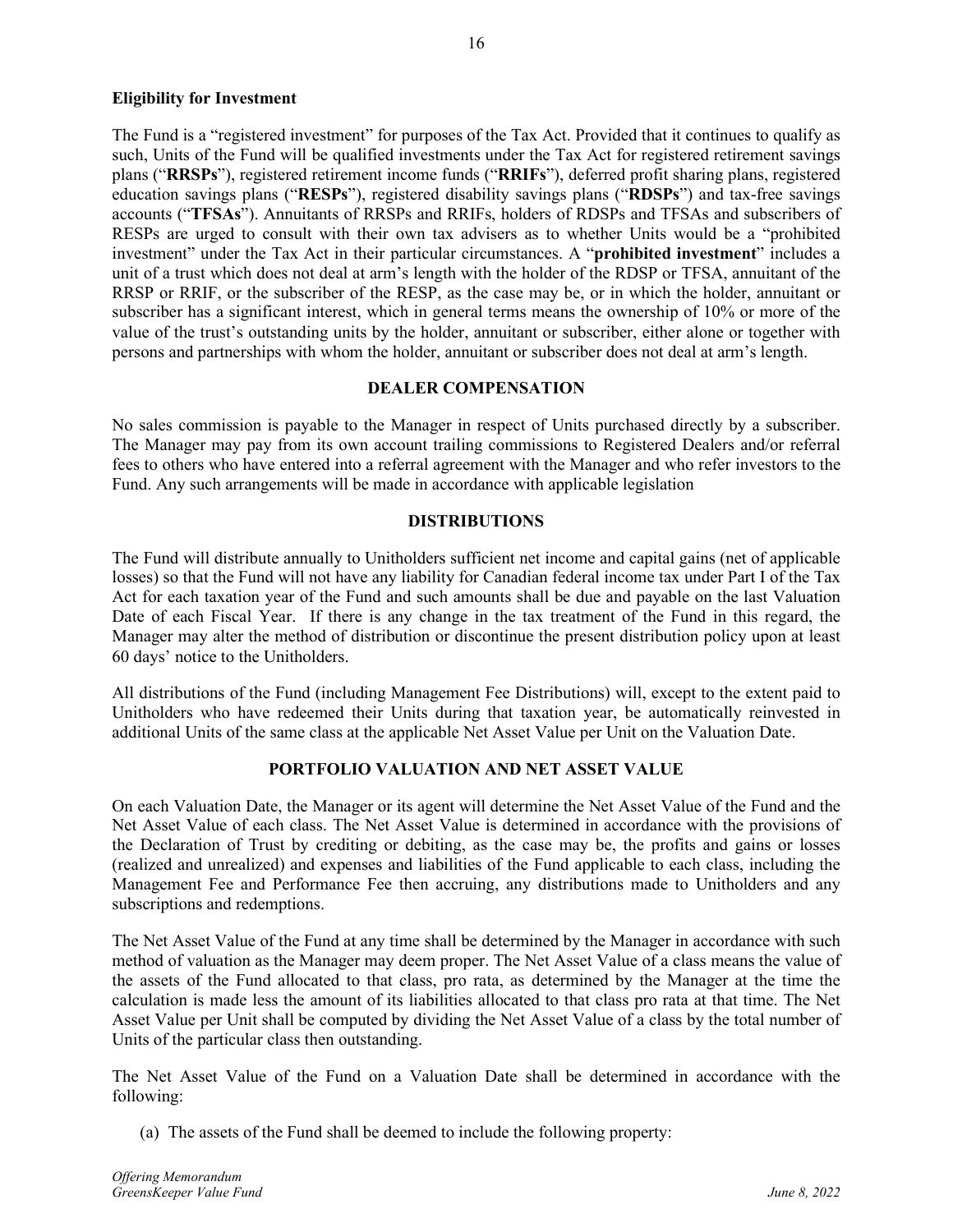- (i) all cash on hand or on deposit, including any interest accrued thereon adjusted for accruals deriving from trades executed but not yet settled;
- (ii) all bills, notes and accounts receivable;
- (iii) all bonds, debentures, shares, subscription rights and other securities owned by or contracted for the Fund;
- (iv) all shares, rights and cash dividends and cash distributions to be received by the Fund and not yet received by it when the Net Asset Value of the Fund is being determined so long as, in the case of cash dividends and cash distributions to be received by the Fund and not yet received by it when the Net Asset Value of the Fund is being determined, the shares are trading ex-dividend;
- (v) all interest accrued on any interest-bearing securities owned by the Fund other than interest, the payment of which is in default; and
- (vi) prepaid expenses.
- (b) The market value of the assets of the Fund shall be determined as follows:
	- (i) the value of any cash on hand or on deposit, bills, demand notes, accounts receivable, prepaid expenses, cash dividends received (or to be received and declared to Unitholders of record on a date before the date as of which the Net Asset Value of the Fund is being determined), and interest accrued and not yet received, shall be deemed to be the full amount thereof unless the Manager shall have determined that any such deposit, bill, demand note, account receivable, prepaid expense, cash dividend received or interest is not worth the full amount thereof, in which event the value thereof shall be deemed to be such value as the Manager shall determine to be the reasonable value thereof;
	- (ii) the value of any security which is listed or dealt in upon a stock exchange shall be determined by (1) in the case of a security which was traded on the day as of which the Net Asset Value of the Fund is being determined, the closing sale price; (2) in the case of a security which was not traded on the day as of which the Net Asset Value of the Fund is being determined, a price which is the average of the closing recorded bid and ask prices; or (3) if no bid or ask quotation is available, the price last determined for such security for the purpose of calculating the Net Asset Value of the Fund. The value of inter-listed securities shall be computed in accordance with directions laid down from time to time by the Manager; provided, however, that if, in the opinion of the Manager, stock exchange or over-the-counter quotations do not properly reflect the prices which would be received by the Fund upon the disposal of securities necessary to effect any redemptions of Units, the Manager may place such value upon such securities as appears to the Manager to most closely reflect the fair value of such securities;
	- (iii) the value of any security, the resale of which is restricted or limited by reason of a representation, undertaking, or agreement by the Fund shall be restricted to the lesser of (1) the value based on reported quotations of that restricted security in common use; and (2) that percentage of the market value of securities of the same class or series of a class of which the restricted security forms part that are not restricted securities, equal to the percentage that the Fund's acquisition cost was of the market value of the securities at the time of acquisition, but taking into account, if appropriate, the amount of time remaining until the restricted securities will cease to be restricted securities;
	- (iv) a long position in an option or a debt-like security shall be valued at the current market value of the position;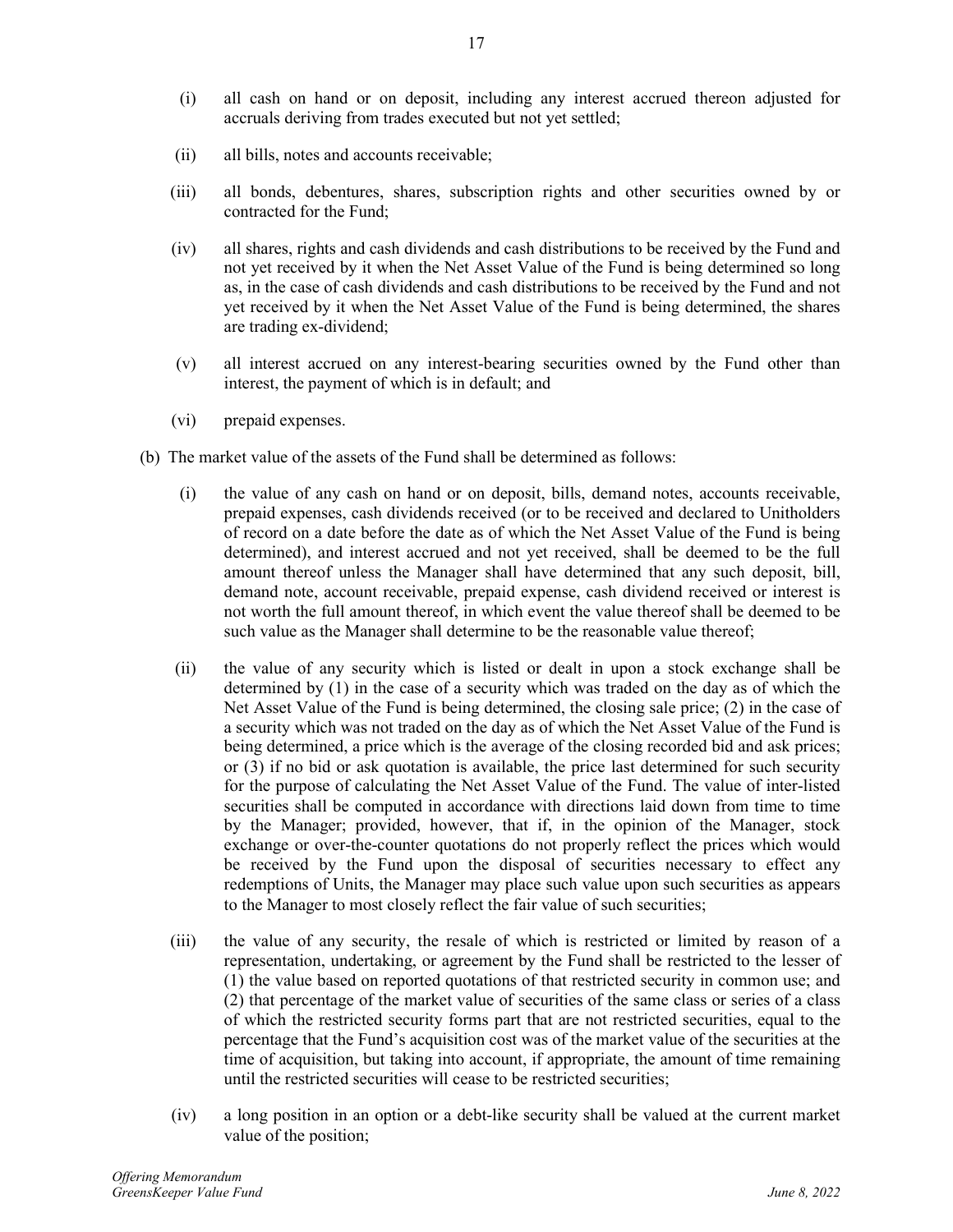- $(v)$  for options written by the Fund  $(1)$  the premium received by the Fund for those options shall be reflected as a deferred credit and the option shall be valued at an amount equal to the current market value of the option that would have the effect of closing the position; (2) any difference resulting from revaluation shall be treated as an unrealized gain or loss on investment; (3) the deferred credit shall be deducted in calculating the Net Asset Value of the Fund; and (4) any securities that are the subject of a written option shall be valued at their current market value;
- (vi) the value of a forward contract or swap shall be the gain or loss on the contract that would be realized if, on the date that valuation is made, the position in the forward contract or swap were to be closed out;
- (vii) the value of gold and other precious metals will be based upon the active spot price;
- (viii) the value of any security or other property for which no price quotations are available or, in the opinion of the Manager, to which the above valuation principles cannot or should not be applied, shall be the fair value thereof determined from time to time in such manner as the Manager shall from time to time provide;
- (ix) the value of all assets and liabilities of the Fund valued in terms of a currency other than the currency used to calculate the Net Asset Value of the Fund shall be converted to the currency used to calculate the Net Asset Value of the Fund by applying the rate of exchange obtained from the best available sources to the Manager;
- (x) the value of standardized futures shall be (1) if daily limits imposed by the futures exchange through which the standardized future was issued are not in effect, the gain or loss on the standardized future that would be realized if, on the date that valuation is made, the position in the standardized future were to be closed out; or (2) if daily limits imposed by the futures exchange through which the standardized future was issued are in effect, based on the current market value of the underlying interest of the standardized future; and
- (xi) margin paid or deposited on standardized futures or forward contracts shall be reflected as an account receivable and, if not in the form of cash, shall be noted as held for margin.
- (c) The liabilities of the Fund shall be calculated on an accrued basis and shall be deemed to include the following:
	- (i) all bills, notes and accounts payable;
	- (ii) all fees (including Management Fees and Performance Fees) and administrative and operating expenses payable and/or accrued by the Fund;
	- (iii) all contractual obligations for the payment of money or property, including distributions of net income and net realized capital gains, if any, declared, accrued or credited to the Unitholders but not yet paid on the day before the day as of which the Net Asset Value of the Fund is being determined;
	- (iv) all allowances authorized or approved by the Manager for taxes or contingencies; and
	- (v) all other liabilities of the Fund of whatever kind and nature, except liabilities represented by outstanding Units.
- (d) Portfolio transactions (investment purchases and sales) will be reflected in the first computation of the Net Asset Value of the Fund made after the date on which the transaction becomes binding.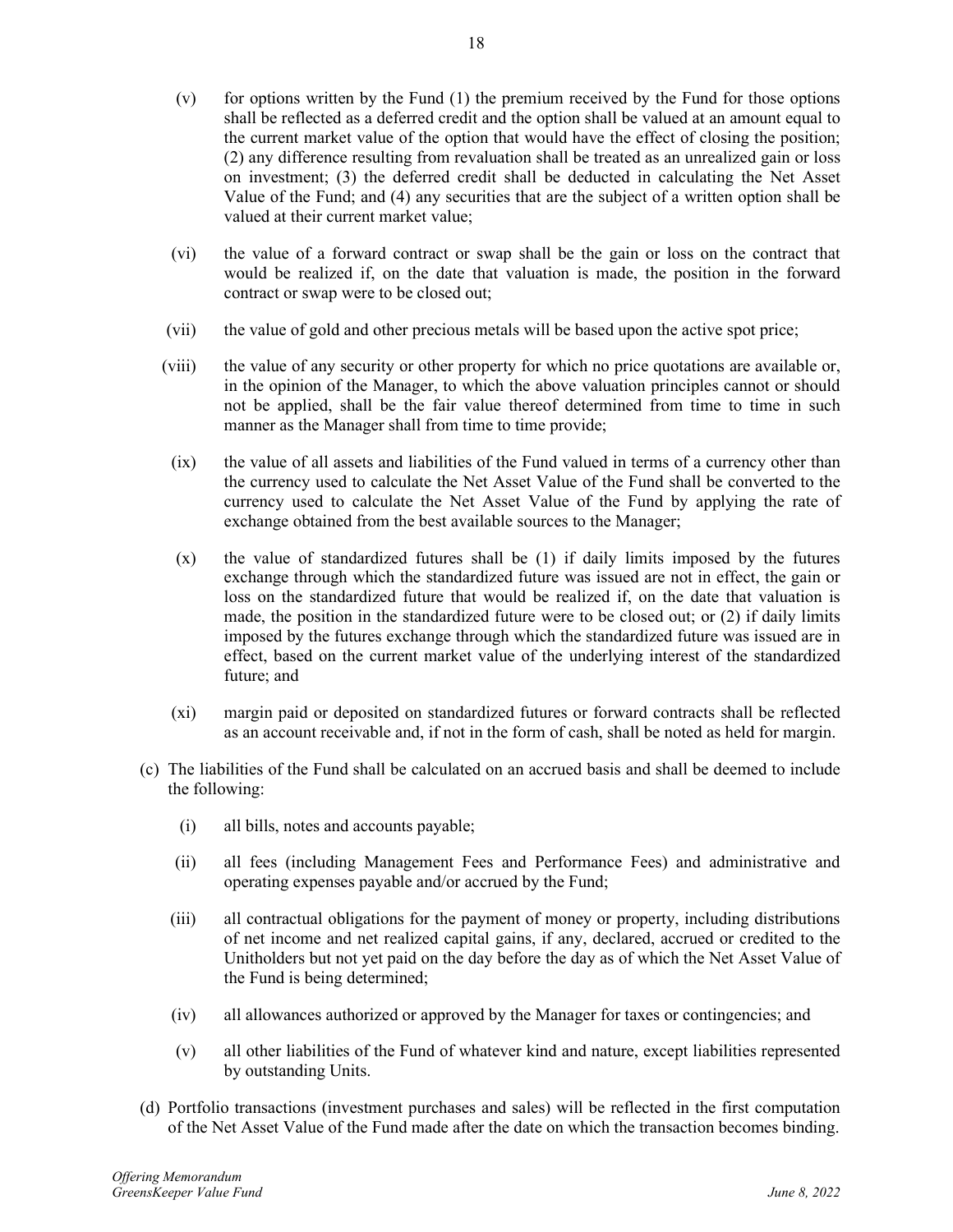- (e) The Net Asset Value of the Fund and Net Asset Value per Unit on the first business day following a Valuation Date shall be deemed to be equal to the Net Asset Value of the Fund (or per Unit, as the case may be) on such Valuation Date after payment of all fees, including administrative fees, Management Fees and Performance Fees, if any, and after processing of all subscriptions and redemptions of Units in respect of such Valuation Date.
- (f) The Net Asset Value of the Fund and the Net Asset Value per Unit established by the Manager in accordance with the provisions of this section shall be conclusive and binding on all Unitholders.
- (g) The Manager may determine such other rules as it deems necessary from time to time, which rules may deviate from International Financial Reporting Standards ("IFRS").

The Net Asset Value of the Fund (or per Unit, as the case may be) calculated in this manner will be used for the purpose of calculating the Manager's and other service providers' fees and will be published net of all paid and payable fees. Such Net Asset Value of the Fund (or per Unit, as the case may be) will be used to determine the subscription price and redemption value of Units. To the extent that such calculations are not in accordance with IFRS, the financial statements of the Fund will include a reconciliation note explaining any difference between such published Net Asset Value of the Fund and Net Asset Value per Unit for financial statement reporting purposes (which must be calculated in accordance with IFRS).

Units will be offered at a price equal to the Net Asset Value per Unit on each Valuation Date (determined in accordance with the Declaration of Trust). The Manager shall be entitled to delegate any of its powers and obligations relating to the calculation of the Net Asset Value of the Fund and the Net Asset Value per Unit on each Valuation Date. As of the date hereof, the Manager has retained SGGG Fund Services Inc., pursuant to a service level agreement to, among other things, provide recordkeeping, valuation, financial reporting and unitholder reporting services to the Fund and to calculate the Net Asset Value of the Fund and the Net Asset Value per Unit on each Valuation Date. See "Fund Administrator". For greater certainty, the calculation of the Net Asset Value of the Fund and the Net Asset Value per Unit pursuant to this section is for the purposes of determining subscription prices and redemption values of Units and not for the purposes of accounting in accordance with IFRS.

# **REDEMPTION OF UNITS**

Unitholders may redeem Units on a Redemption Date. Redemption orders may be made directly to the Fund or through a Unitholder's Registered Dealer by a delivering to the Manager a duly completed Redemption Form or such other request in a form acceptable to the Manager (including a redemption request made through Fundserv). Redemption orders must be received by the Manager prior to 2:00 p.m. (Toronto time) 30 days prior to the Redemption Date on which the Unitholder wishes to redeem the Units. Orders received after that time will be effective on the next Redemption Date. The Manager may shorten such notice period on a case by case basis in its sole discretion.

Redemption orders must be in writing with the Unitholder's signature guaranteed by a Registered Dealer, Canadian chartered bank, trust company, a member of a stock exchange in Canada or otherwise guaranteed to the satisfaction of the Manager. If Units are registered in the name of an intermediary such as a Registered Dealer, clearing agency or its nominee, redemption orders must be made through such intermediary. Any request for redemption may not be revoked without the consent of the Manager.

# **Redemption Amount**

An investment in Units is intended to be a long-term investment. However, Unitholders may request that such Units be redeemed at their Net Asset Value per Unit for the applicable class less an amount which represents an estimate by the Manager of that Unitholder's proportionate share of the costs of disposition, including selling brokerage commissions and such other costs as may be specified in the Declaration of Trust, of the Fund's underlying assets necessary to honour such redemption ("**Redemption Value**") on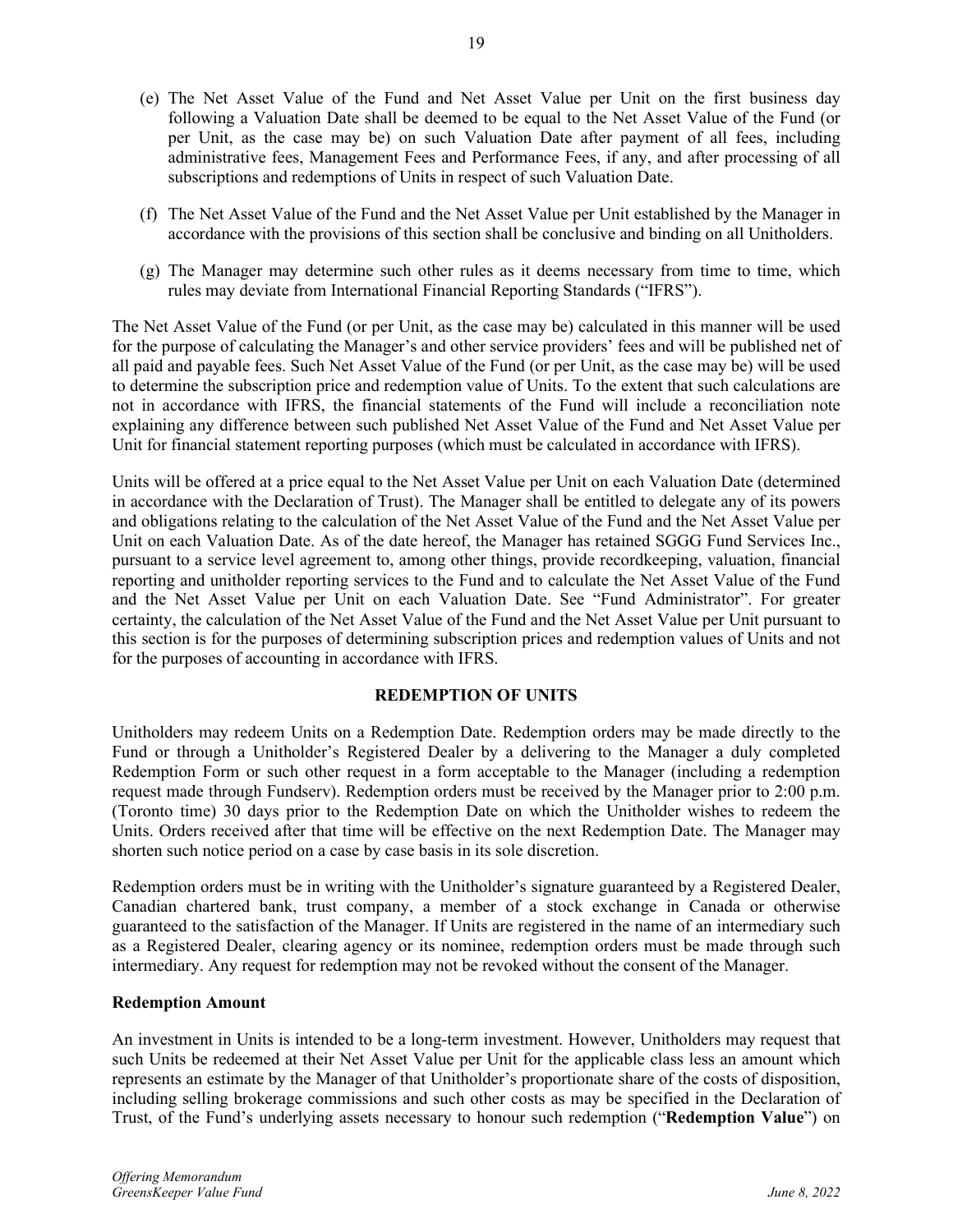any Valuation Date, provided the request for redemption is submitted at least 30 days prior to such Valuation Date.

Payment by the Fund for any Units redeemed shall be made to the holder of record, in Canadian currency or in kind, no later than 30 days following the relevant Valuation Date as of which they are redeemed. A Unitholder shall not be entitled to any interest or income on or appreciation of redeemed Units after the Valuation Date as of which the Redemption Value is determined.

Under the Declaration of Trust, at the discretion of the Manager, all or a portion of the redemption proceeds paid to a particular Unitholder for Units may be considered to be paid out of the net realized capital gains of the Fund for income tax purposes.

# **Early Redemption Deduction**

A redemption of Units within 90 days of their issue may be subject to a deduction of up to 5.00% of the aggregate Net Asset Value per Unit, which amount will be retained by the Fund.

# **Suspension of Redemption**

The Manager may suspend the redemption of Units of a Fund in the following circumstances:

- (a) during any period when normal trading is suspended on any stock exchange, options exchange or futures exchange within or outside Canada on which securities are listed and traded, or on which permitted derivatives are traded, if those securities represent more than 50% by value or underlying market exposure of the total assets of the Fund, without allowance for liabilities; or
- (b) at such other times as the Manager is of the opinion that the Net Asset Value cannot reasonably be determined. In the event of a suspension of redemption, the Manager will give notice to Unitholders of such suspension.

Any suspension shall take effect at such time as the Manager shall declare and thereafter there shall be no redemption of Units until the Manager declares the suspension at an end or the first Business Day after the date on which the circumstances which gave rise to the suspension cease to exist, whichever is earlier. In case of suspension of the right of redemption, a Unitholder may withdraw the redemption request or receive payment based on the Redemption Value of the Units next determined after the termination of the suspension.

# **Compulsory Redemption**

In the event a Unitholder should deliver a notice of redemption the effect of which, on redemption, would be to reduce the aggregate Net Asset Value per Units held by such Unitholder to less than \$25,000, the Manager may, subject to giving 30 days' notice in writing, require such Unitholder to redeem all of such remaining Units as of the Valuation Date immediately following the expiration of such 30-day period of notice.

The right of Unitholders to redeem their Units is contained in the Declaration of Trust. See "Units of the Fund".

The Manager reserves the right to redeem Units held by a Unitholder who in the opinion of the Manager is a non-resident of Canada for purposes of the Tax Act.

# **REPORTING TO UNITHOLDERS**

Audited financial statements for the Fund will be prepared by the Manager as at the end of each Fiscal Year in accordance with industry standards. A copy of the audited financial statements of the Fund for each Fiscal Year together with the report of the auditors thereon, will be forwarded within 90 days of the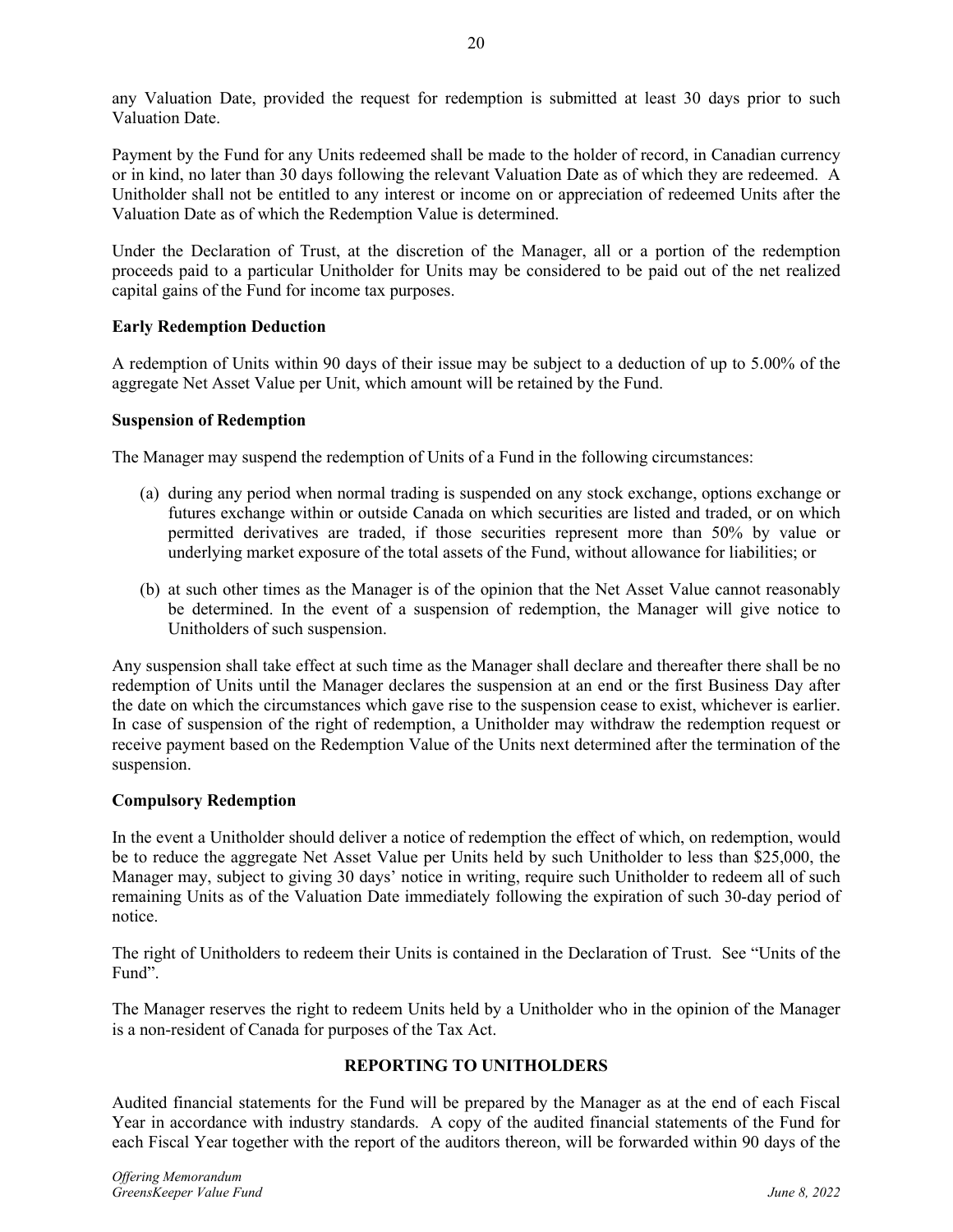end of the Fiscal Year to each Unitholder of record of the Fund as at the close of business on the day preceding the date such statements are sent.

Unaudited financial statements for the six months ending June 30 (the "**interim period**") in each Fiscal Year will be forwarded within 60 days of the end of the interim period to each Unitholder of record of such Fund as at the close of business on the day preceding the date such statements are sent. The Manager may also provide to Unitholders such other periodic reports as it determines. Due to competitive concerns that could hurt investment returns, the Fund will discuss and disclose its activities in marketable securities only to the extent legally required. Therefore, the Fund will not normally disclose or comment on specific investments or ideas.

In the event of the resignation of the Manager or the termination of the Fund, the Manager will, within 90 days of such event, furnish audited financial statements as at the date of such resignation or termination.

Each Unitholder who is not tax exempt will be mailed annually no later than March 31, the information necessary to enable such Unitholder to complete an income tax return with respect to amounts paid or payable by a Fund in the preceding taxation year of the Fund.

# **AMENDMENT OF THE DECLARATION OF TRUST**

# **Amendments by the Manager**

The Manager may amend the Declaration of Trust upon at least 30 days' prior written notice to each Unitholder and without the approval of Unitholders, provided that the Manager determines such amendment to be in the best interests of Unitholders, in order to:

- (a) ensure continuing compliance with applicable laws affecting the Fund;
- (b) provide additional protection to Unitholders;
- (c) establish additional classes or series of Units of a Fund; or
- (d) make a change which in the opinion of the Manager is not materially adverse to affected Unitholders' pecuniary interests.

The Manager may amend the Declaration of Trust without the approval of or notice to Unitholders where the amendment is to remove any conflicts, inconsistencies, typographical or clerical errors or omissions in the Declaration of Trust.

# **Amendments by Unitholders**

Except for amendments that may be made by the Manager with or without notice to Unitholders, the approval of Unitholders will be required to amend the Declaration of Trust.

# **FUND ADMINISTRATOR**

The Manager has retained **SGGG Fund Services Inc.**, whose principal office is located at 60 Yonge Street, Suite 1200, Toronto, Ontario, M5E 1H5, to provide valuation, financial reporting and recordkeeping services to the Fund.

# **CUSTODIAN**

The Manager has retained National Bank Independent Network (**NBIN**), a division of NBF Inc. and an indirect subsidiary of the National Bank of Canada, as custodian of the property of the Fund. The custodian is responsible for the safekeeping of all of the investments and other assets of the Fund delivered to the custodian. The head office of the custodian is located in Toronto.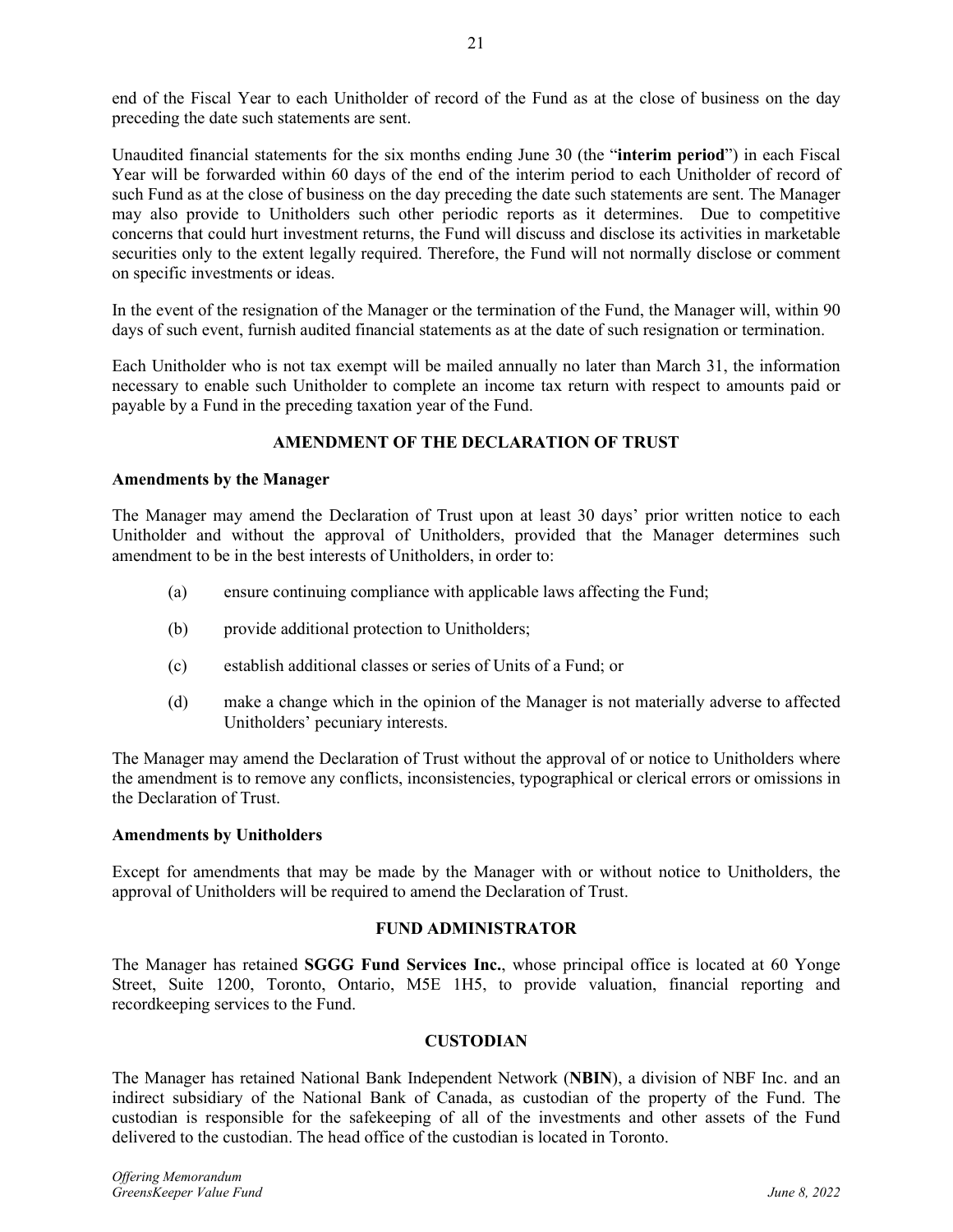The Manager reserves the right, in its discretion, to change the custodial arrangements described above including, but not limited to, the appointment of a replacement custodian.

# **AUDITORS**

The auditors of the Fund are **KPMG LLP** located at Bay Adelaide Centre, 333 Bay Street, Suite 4600, Toronto, Ontario, M5H 2S5. The Manager may replace the auditors at any time at its discretion, without approval of or prior notice to Unitholders. The auditors' remuneration is fixed by the Manager from time to time and is payable out of the assets of the Fund.

# **MATERIAL CONTRACTS**

Copies of the Declaration of Trust and Management Agreement are available upon request from the Manager.

# **LEGAL MATTERS**

### **Purchase and Resale Restrictions**

The Units are being offered on a private placement basis in reliance upon prospectus exemptions under applicable securities legislation in each of the provinces and territories of Canada. Resale of the Units will be subject to restrictions under applicable securities legislation, which will vary depending upon the relevant jurisdiction. Generally, the Units may be resold only pursuant to an exemption from the prospectus requirements of applicable securities legislation, pursuant to an exemption order granted by appropriate securities regulatory authorities or after the expiry of a hold period following the date on which the Fund becomes a reporting issuer under applicable securities legislation. It is not anticipated that the Fund will become a reporting issuer. In addition, Unitholders reselling Units may have reporting and other obligations. Accordingly, Unitholders are advised to seek legal advice with respect to such restrictions. Resale of Units is also restricted under the terms of the Declaration of Trust. **Transfers will generally only be permitted in exceptional circumstances**. Accordingly, each prospective investor must be prepared to bear the economic risk of the investment for an indefinite period.

Each purchaser of Units will be required to deliver to the Fund a Subscription Agreement in which such purchaser will represent to the Fund that such purchaser is entitled under applicable provincial securities laws to purchase such Units without the benefit of a prospectus qualified under such securities laws.

#### **Cooling-off Period**

Securities legislation in certain provinces and territories may give a purchaser certain rights of rescission, against the registered dealer who sold Units to them, but those rights must be exercised within a certain time period as little as forty-eight (48) hours following the purchase of Units.

#### **Rights of Action for Damages or Rescission**

Securities legislation in certain provinces and territories of Canada provides purchasers of Units under this Confidential Offering Memorandum with, in addition to any other right they may have at law, rights of action for rescission or damages, or both, where this Confidential Offering Memorandum, any amendment thereto and, in some cases, advertising, and sales literature used in connection with the offering of Units, contains a misrepresentation. These remedies must be exercised within the prescribed time limits and are described in the attached Schedule "A".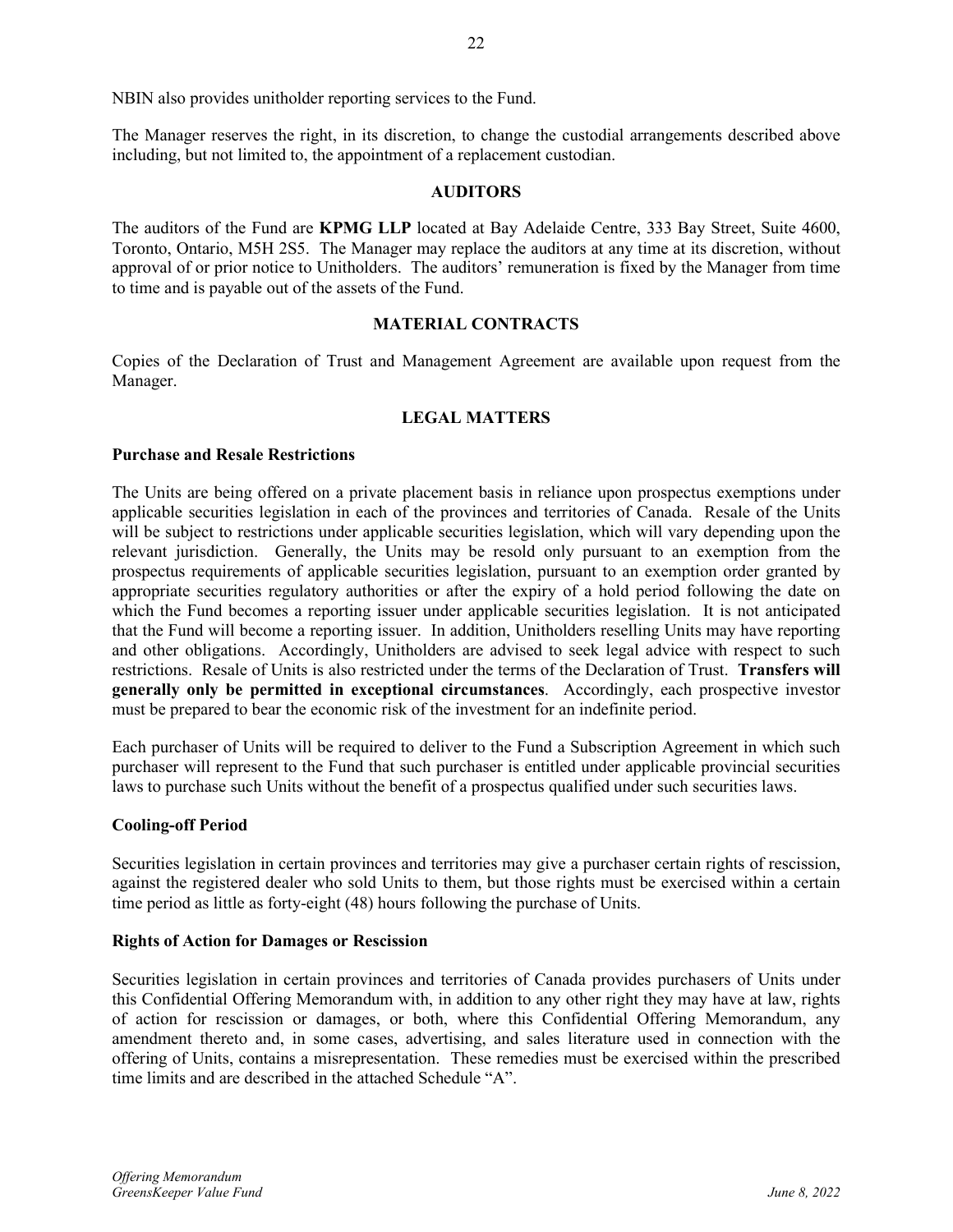### **SCHEDULE "A" PURCHASERS' RIGHTS OF ACTION FOR DAMAGES OR RESCISSION**

Securities legislation in certain of the provinces and territories of Canada provides that a purchaser has rights of rescission or damages, or both, where this Confidential Offering Memorandum and any amendment hereto contains a Misrepresentation. However, such rights and remedies, or notice with respect thereto, must be exercised by the purchaser within the time limits prescribed by the applicable securities legislation.

As used herein, "**Misrepresentation**" means an untrue statement of a material fact or an omission to state a material fact that is required to be stated or that is necessary to make any statement in this Confidential Offering Memorandum or any amendment hereto not misleading in light of the circumstances in which it was made. A "**material fact**" means a fact that significantly affects or would reasonably be expected to have a significant effect on the market price or value of the Units.

The following summaries are subject to the express provisions of the securities legislation in each of the jurisdictions, and the regulations, rules and policy statements under such legislation, and reference is made to such legislation, regulations, rules and policies for the complete text of such provisions. Investors should consult with their legal advisers to determine whether and the extent to which they may have a right of action or rescission in their province or territory of residence. The rights discussed below are in addition to and without derogation from any other rights or remedies available at law to a purchaser of Units.

# *Rights for Purchasers in Ontario*

If this Confidential Offering Memorandum, together with any amendment or supplement hereto, delivered to a purchaser of Units resident in Ontario contains a Misrepresentation and it was a Misrepresentation at the time of purchase of Units by such purchaser, the purchaser will have, without regard to whether the purchaser relied on such Misrepresentation, a right of action against the Fund for damages or, while still the owner of the Units purchased by that purchaser, for rescission (in which case, if the purchaser elects to exercise the right of rescission, the purchaser will have no right of action for damages against the Fund), provided that:

- (a) the Fund shall not be held liable pursuant to either right of action if the Fund proves the purchaser purchased the Units with knowledge of the Misrepresentation;
- (b) in an action for damages, the Fund is not liable for all or any portion of such damages that it proves do not represent the depreciation in value of the Units acquired by the purchaser as a result of the Misrepresentation relied upon;
- (c) the Fund will not be liable for a Misrepresentation in forward-looking information if the Fund proves that:
	- (i) this Confidential Offering Memorandum contains, proximate to the forwardlooking information, reasonable cautionary language identifying the forwardlooking information as such, and identifying material factors that could cause actual results to differ materially from a conclusion, forecast or projection in the forward-looking information, and a statement of material factors or assumptions that were applied in drawing a conclusion or making a forecast or projection set out in the forward-looking information; and
	- (ii) the Fund has a reasonable basis for drawing the conclusion or making the forecasts and projections set out in the forward-looking information;
- (d) in no case shall the amount recoverable pursuant to such right of action exceed the purchase price of the Units acquired; and
- (e) no action may be commenced to enforce such right of action more than: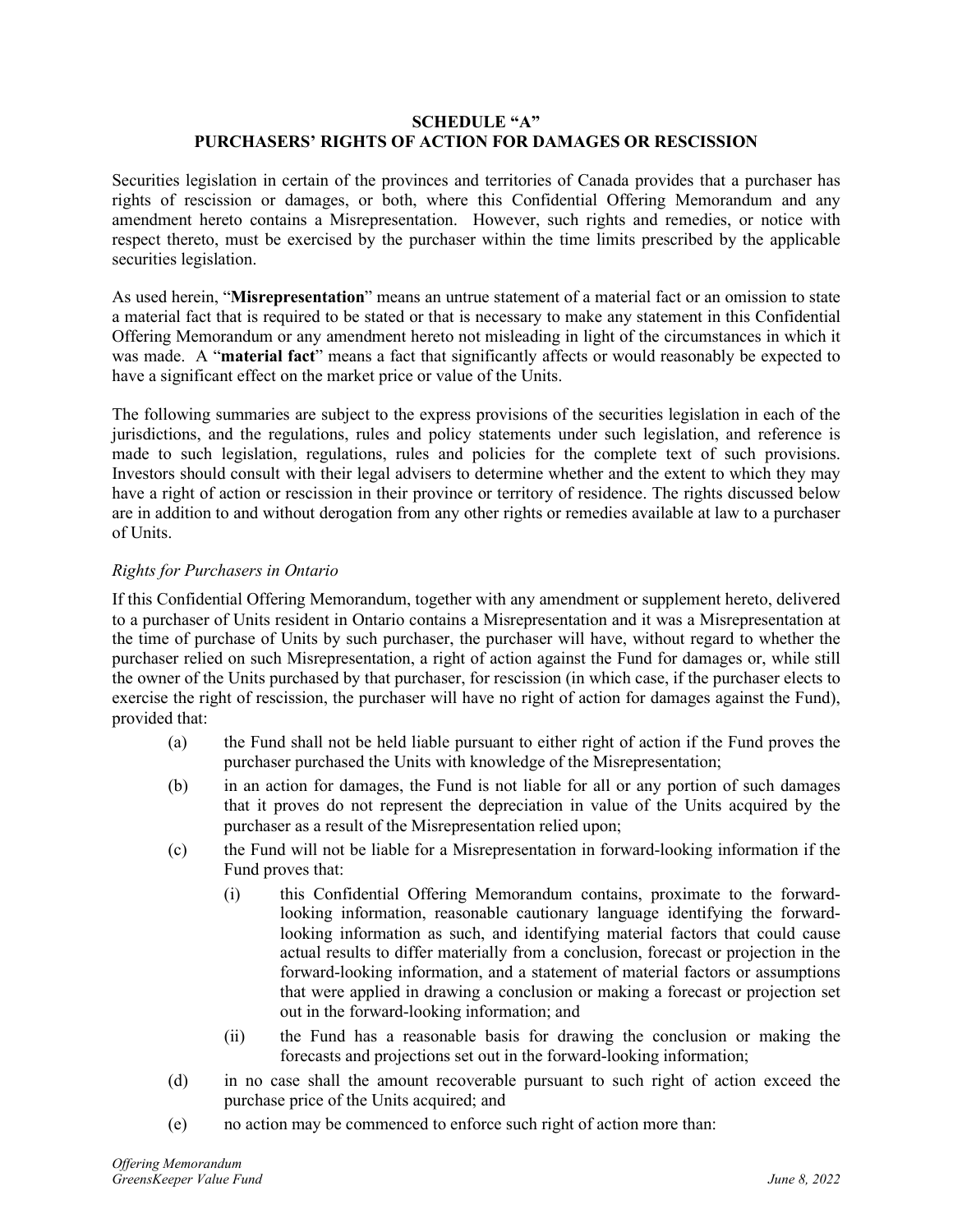- (i) in the case of an action for rescission 180 days after the date of purchase of the Units; or
- (ii) in the case of an action for damages, the earlier of:
	- (a) 180 days after the purchaser first had knowledge of the facts giving rise to the cause of action, or
	- (b) three years after the date of purchase of the Units.

The foregoing rights do not apply if the purchaser purchased Units of the Fund using the "accredited investor" exemption and is:

- (a) an association governed by the *Cooperative Credit Associations Act* (Canada) or a central cooperative credit society for which an order has been made under section 473(1) of that Act;
- (b) a bank, loan corporation, trust company, trust corporation, insurance company, treasury branch, credit union, caisse populaire, financial services cooperative, or league that, in each case, is authorized by an enactment of Canada or a jurisdiction of Canada to carry on business in Canada or a jurisdiction of Canada;
- (c) a Schedule III bank;
- (d) the Business Development Bank of Canada incorporated under the *Business Development Bank of Canada Act* (Canada); or
- (e) a subsidiary of any person referred to in paragraphs (a) to (d), if the person owns all of the voting securities of the subsidiary, except the voting securities required by law to be owned by directors of that subsidiary.

#### *Rights for Purchasers in Manitoba*

If this Confidential Offering Memorandum delivered to a purchaser of Units resident in Manitoba contains a Misrepresentation and it was a Misrepresentation at the time of purchase of Units by such purchaser, the purchaser will be deemed to have relied on such Misrepresentation and will have a right of action against the Fund and every person performing a function or occupying a position with respect to the Fund which is similar to that of a director of a company, for damages or against the Fund for rescission, in which case, if the purchaser elects to exercise the right of rescission, the purchaser will have no right of action for damages against the Fund, provided that among other limitations:

- (a) the Fund will not be liable if it proves that the purchaser purchased the Units with knowledge of the Misrepresentation;
- (b) in the case of an action for damages, the Fund will not be liable for all or any portion of the damages that it proves does not represent the depreciation in value of the Units as a result of the Misrepresentation;
- (c) other than with respect to the Fund, no person or company is liable if the person or company proves:
	- (i) that this Confidential Offering Memorandum was sent to the purchaser without the person's or company's knowledge or consent; and
	- (ii) that, after becoming aware that it was sent, the person or company promptly gave reasonable notice to the Fund that it was sent without the person's or company's knowledge and consent;
- (d) other than with respect to the Fund, no person or company is liable if the person or company proves that, after becoming aware of the Misrepresentation, the person or company withdrew the person's or company's consent to this Confidential Offering Memorandum and gave reasonable notice to the Fund of the withdrawal and the reason for it;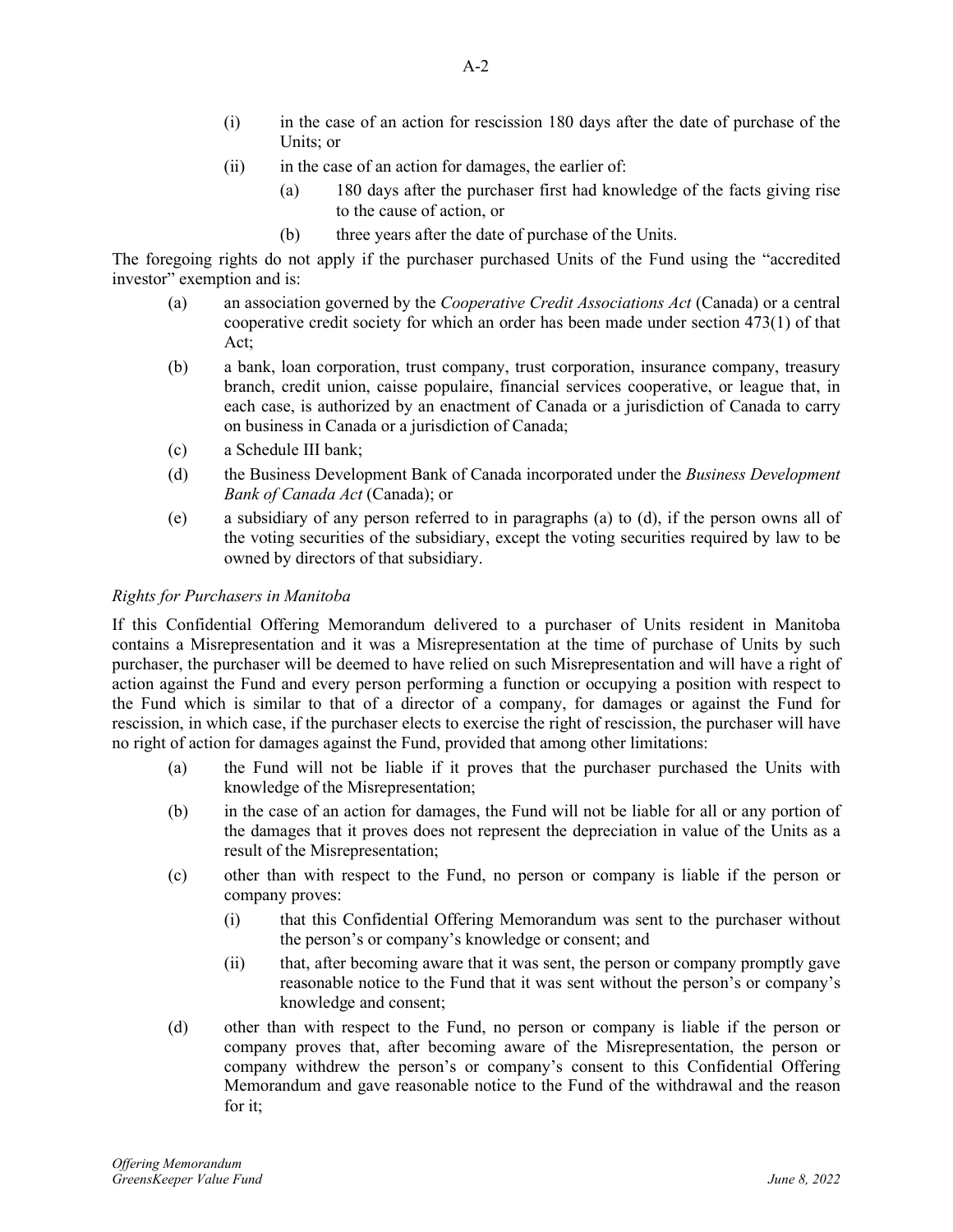- (i) did not conduct an investigation sufficient to provide reasonable grounds for a belief that there had been no Misrepresentation; or
- (ii) believed there had been a Misrepresentation;
- (f) in no case will the amount recoverable in any action exceed the price at which the Units were sold to the purchaser; and
- (g) the right of action for rescission or damages will be exercisable only if the purchaser commences an action to enforce such right, not later than:
	- (i) in the case of an action for rescission, 180 days after the date of purchase of the Units; or
	- (ii) in the case of an action for damages, the earlier of (A) 180 days following the date the purchaser first had knowledge of the Misrepresentation, and (B) two years after the date of purchase of the Units.

A person or company is not liable in an action for a Misrepresentation in forward-looking information if the person or company proves that:

- (a) this Confidential Offering Memorandum contains, proximate to that information,
	- (i) reasonable cautionary language identifying the forward-looking information as such, and identifying material factors that could cause actual results to differ materially from a conclusion, forecast or projection in the forward-looking information, and
	- (ii) a statement of the material factors or assumptions that were applied in drawing a conclusion or making a forecast or projection set out in the forward-looking information; and
- (b) the person or company had a reasonable basis for drawing the conclusions or making the forecasts and projections set out in the forward-looking information.

If a Misrepresentation is contained in a record incorporated by reference in, or is deemed to be incorporated into, this Confidential Offering Memorandum, the Misrepresentation is deemed to be contained in this Confidential Offering Memorandum.

# *Rights for Purchasers in New Brunswick*

Where this Confidential Offering Memorandum, or any amendment hereto, contains a Misrepresentation, a purchaser resident in New Brunswick to whom this Confidential Offering Memorandum has been delivered and who purchases Units shall be deemed to have relied upon such Misrepresentation if it was a Misrepresentation at the time of purchase, and the purchaser has a right of action for damages against the Fund or the purchaser may elect to exercise a right of rescission against the Fund (in which case, if the purchaser elects to exercise the right of rescission, the purchaser will have no right of action for damages), provided that, among other limitations:

- (a) in an action for rescission or damages, the Fund will not be liable if it proves that the purchaser purchased the Units with knowledge of the Misrepresentation;
- (b) in an action for damages, the Fund will not be liable for all or any portion of the damages that it proves do not represent the depreciation in value of the Units as a result of the Misrepresentation;
- (c) in no case will the amount recoverable exceed the price at which the Units were sold to the purchaser;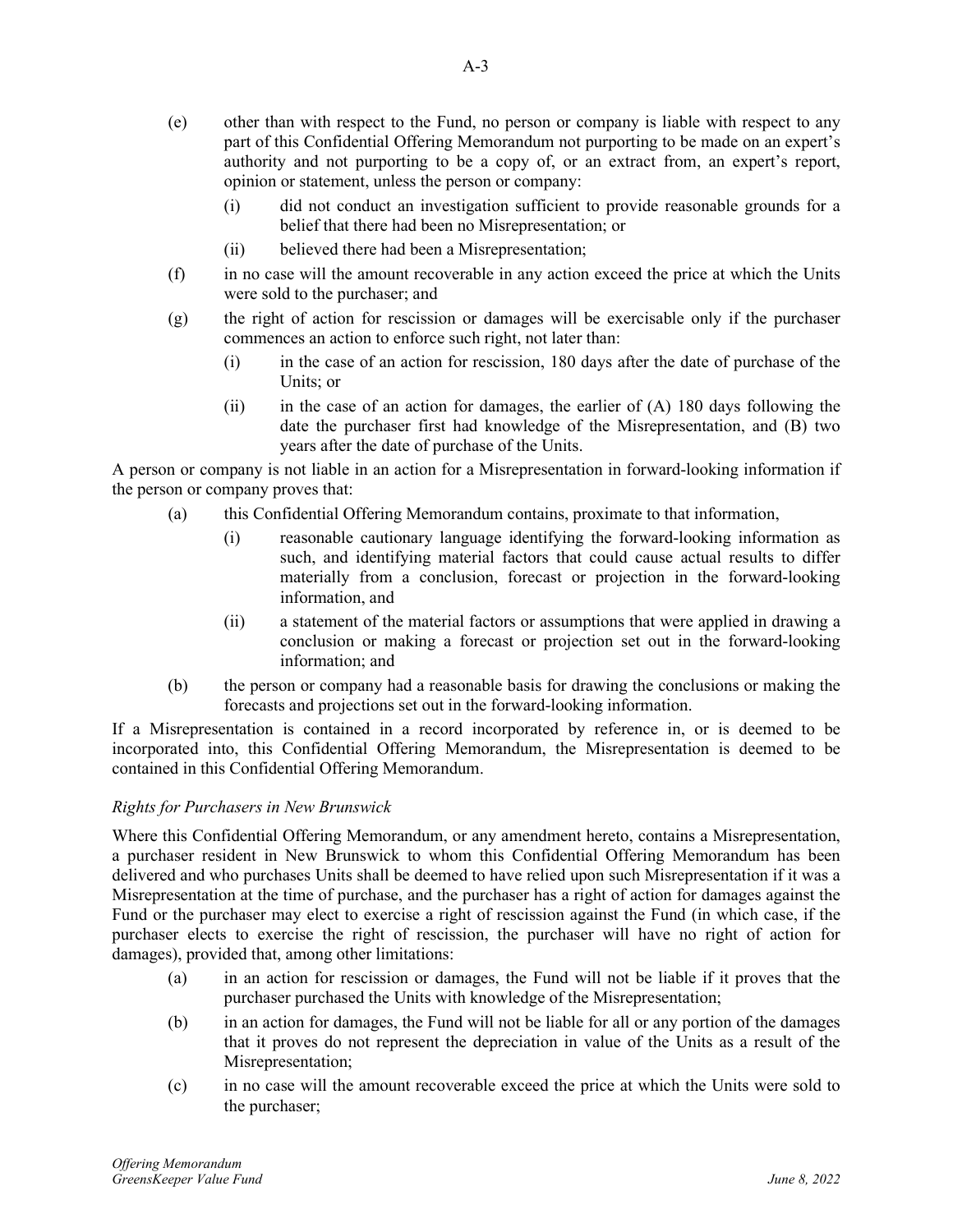- (d) a person is not liable in an action for a Misrepresentation in forward-looking information if the person proves that:
	- (i) this Confidential Offering Memorandum contains, proximate to that information,
		- (1) reasonable cautionary language identifying the forward-looking information as such, and identifying material factors that could cause actual results to differ materially from a conclusion, forecast or projection in the forward-looking information, and
		- (2) a statement of the material factors or assumptions that were applied in drawing a conclusion or making a forecast or projection set out in the forward-looking information, and
	- (ii) that the person had a reasonable basis for drawing the conclusions or making the forecasts and projections set out in the forward-looking information; and
- (e) no action shall be commenced to enforce these statutory rights of action more than:
	- (i) in an action for rescission, 180 days from the date of purchase of Units; or
	- (ii) in an action for damages, the earlier of: (i) one year after the purchaser first had knowledge of the Misrepresentation, or (ii) six years after the date of purchase of Units.

### *Rights for Purchasers in Nova Scotia*

Where this Confidential Offering Memorandum or any amendment hereto contains a Misrepresentation, a purchaser resident in Nova Scotia to whom this Confidential Offering Memorandum has been sent or delivered and who purchases the Units is deemed to have relied upon such Misrepresentation if it was a Misrepresentation at the time of purchase and the purchaser has a right of action for damages against the Fund and, subject to certain additional defences, against every person acting in a capacity with respect to the Fund which is similar to that of a director of a company, or alternatively, may elect to exercise a right of rescission against the Fund (in which case, if the purchaser elects to exercise the right of rescission, the purchaser will have no right of action for damages), provided that, among other limitations:

- (a) in an action for rescission or damages, a person will not be liable if it proves that the purchaser purchased the Units with knowledge of the Misrepresentation;
- (b) no person other than the Fund is liable if the person proves that:
	- (i) this Confidential Offering Memorandum or the amendment to this Confidential Offering Memorandum was sent or delivered to the purchaser without the person's knowledge or consent and that, on becoming aware of its delivery, the person gave reasonable general notice that it was delivered without the person's knowledge or consent;
	- (ii) after delivery of this Confidential Offering Memorandum or the amendment to this Confidential Offering Memorandum and before the purchase of the Units by the purchaser, on becoming aware of any Misrepresentation in this Confidential Offering Memorandum, or amendment to this Confidential Offering Memorandum, the person withdrew the person's consent to this Confidential Offering Memorandum, or the amendment to this Confidential Offering Memorandum, and gave reasonable general notice of the withdrawal and the reason for it; or
	- (iii) with respect to any part of this Confidential Offering Memorandum not purporting to be made on the authority of an expert and not purporting to be a copy of, or an extract from, a report, opinion or statement of an expert, unless the person (A) failed to conduct a reasonable investigation to provide reasonable grounds for a belief that there had been no Misrepresentation; or (B) believed that there had been a Misrepresentation;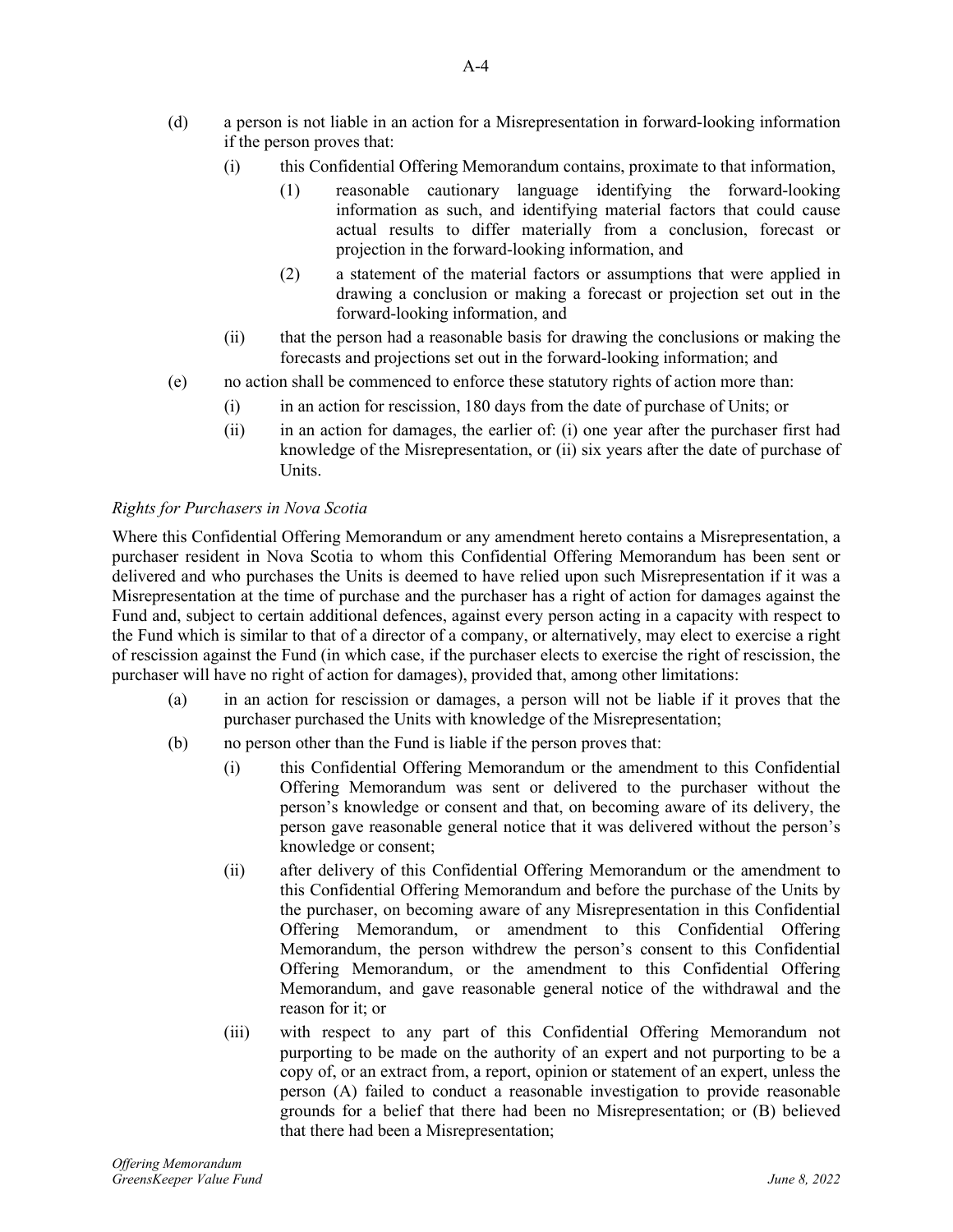- (c) in an action for damages, a person is not liable for all or any portion of the damages that it proves do not represent the depreciation in value of the Units as a result of the Misrepresentation relied upon;
- (d) in no case shall the amount recoverable under the right of action described herein exceed the price at which the Units were offered;
- (e) a person is not liable in an action for a Misrepresentation in forward-looking information if the person proves all of the following things:
	- (i) this Confidential Offering Memorandum contains, proximate to that information,
		- (1) reasonable cautionary language identifying the forward-looking information as such, and identifying material factors that could cause actual results to differ materially from a conclusion, forecast or projection in the forward-looking information, and
		- (2) a statement of the material factors or assumptions that were applied in drawing a conclusion or making a forecast or projection set out in the forward-looking information; and
	- (ii) the person had a reasonable basis for drawing the conclusions or making the forecasts and projections set out in the forward-looking information; and
- (f) no action may be commenced to enforce a right of action more than 120 days:
	- (i) after the date on which payment was made for the Units; or
	- (ii) after the date on which the initial payment was made for Units where payments subsequent to the initial payment are made pursuant to a contractual commitment assumed prior to, or concurrently with, the initial payment.

If a Misrepresentation is contained in a record incorporated by reference in, or deemed incorporated into, this Confidential Offering Memorandum or an amendment to this Confidential Offering Memorandum, the Misrepresentation is deemed to be contained in this Confidential Offering Memorandum or an amendment to this Confidential Offering Memorandum.

# *Rights for Purchasers in Prince Edward Island*

If this Confidential Offering Memorandum, together with any amendment to this Confidential Offering Memorandum, delivered to a purchaser resident in Prince Edward Island contains a Misrepresentation and it was a Misrepresentation at the time of purchase, the purchaser has, without regard to whether the purchaser relied on the Misrepresentation, a right of action for damages against the Fund, and every person performing a function or occupying a position with respect to the Fund which is similar to that of a director of a company at the date of this Confidential Offering Memorandum, or, alternatively, while still the owner of the Units, for rescission against the Fund (in which case, if the purchaser elects to exercise the right of rescission, the purchaser will have no right of action for damages), provided that:

- (a) no person will be liable if the person proves that the purchased the Units with knowledge of the Misrepresentation;
- (b) no person (other than the Fund) will be liable if it proves that (i) the Confidential Offering Memorandum was sent to the purchaser without the person's knowledge or consent and that, on becoming aware of its being sent, the person had promptly given reasonable notice to the Fund that it had been sent without the person's knowledge or consent, or (ii) on becoming aware of the Misrepresentation in the Confidential Offering Memorandum, the person had withdrawn the person's consent to the Confidential Offering Memorandum and gave reasonable notice to the Fund of the withdrawal and the reason for it;
- (c) no person (other than the Fund) will be liable with respect to any part of the Confidential Offering Memorandum not purporting to be made on the authority of an expert and not purporting to be a copy of, or an extract from, a report, statement or opinion of an expert,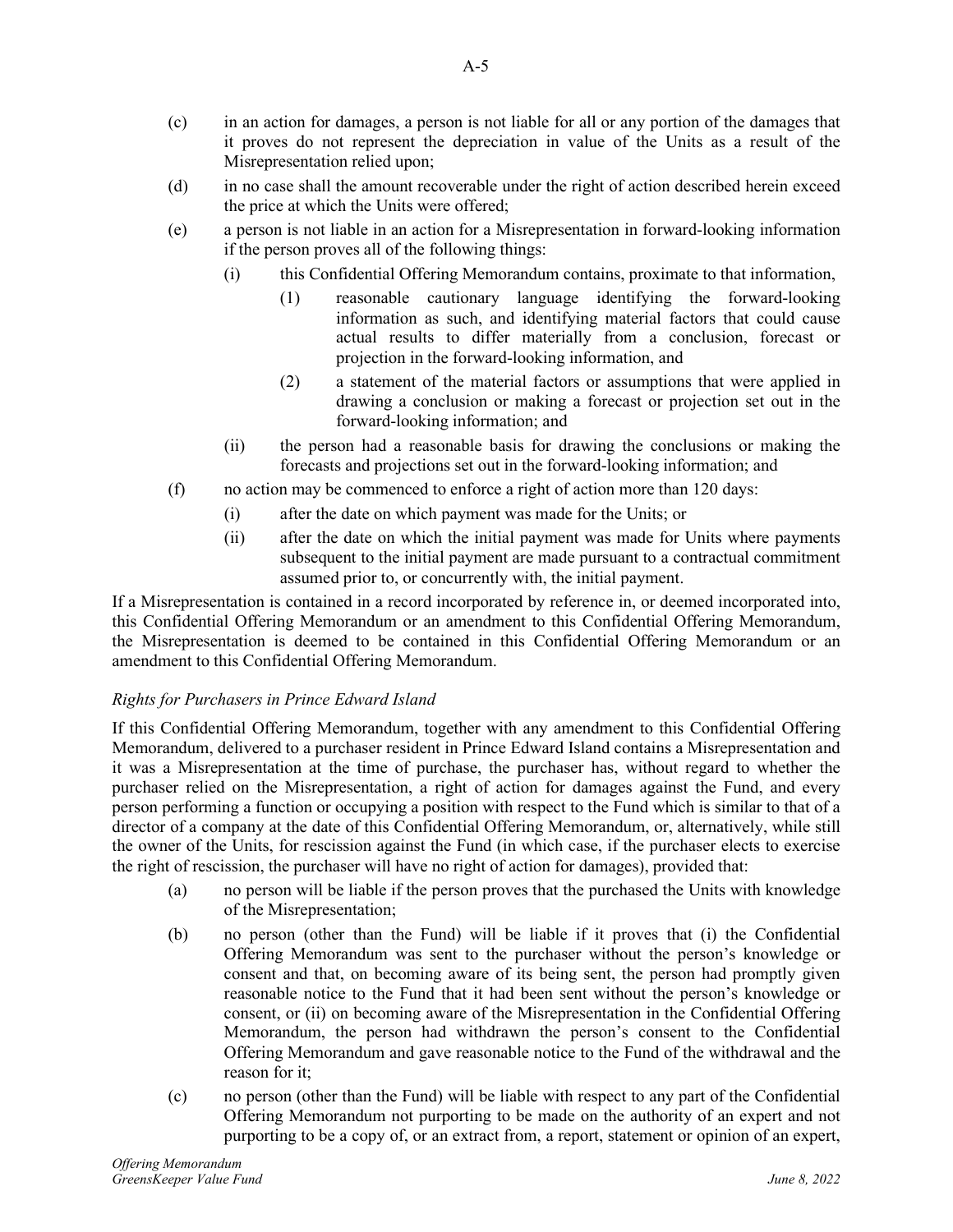unless the person (i) failed to conduct a reasonable investigation to provide reasonable grounds for a belief that there had been no Misrepresentation or (ii) believed that there had been a Misrepresentation;

- (d) a person is not liable in an action for a Misrepresentation in forward-looking information if:
	- (i) this Confidential Offering Memorandum contains, proximate to that information:
		- (1) reasonable cautionary language identifying the forward-looking information as such, and identifying material factors that could cause actual results to differ materially from a conclusion, forecast or projection in the forward-looking information; and
		- (2) a statement of the material factors or assumptions that were applied in drawing a conclusion or making a forecast or projection set out in the forward-looking information; and
	- (ii) the person had a reasonable basis for drawing the conclusions or making the forecasts and projections set out in the forward-looking information;
- (e) in an action for damages, the defendant will not be liable for all or any portion of the damages that it proves do not represent the depreciation in value of the Units as a result of the Misrepresentation relied upon;
- (f) in no case shall the amount recoverable exceed the price at which the Units were offered to the purchaser under this Confidential Offering Memorandum; and
- (a) no action shall be commenced to enforce the foregoing rights:
	- (i) in the case of an action for rescission, more than 180 days after the date of the purchase of Units; or
	- (ii) in the case of any action, other than an action for rescission, the earlier of (i) 180 days after the purchaser first had knowledge of the Misrepresentation, or (ii) three years after the date of the purchase of Units.

# *Rights for Purchasers in Saskatchewan*

If this Confidential Offering Memorandum together with any amendment hereto or advertising or sales literature used in connection herewith delivered to a purchaser of Units resident in Saskatchewan contains a Misrepresentation, the purchaser has, without regard to whether the purchaser relied on the Misrepresentation, a right of action for damages against the Fund, every person acting in a capacity with respect to the Fund which is similar to that of a director or promoter of the Fund, and every person who or company that sells the Units on behalf of the Fund under this Confidential Offering Memorandum or amendment thereto, or, alternatively, a purchaser may elect to exercise a right of rescission against the Fund, provided that among other limitations:

- (a) no person or company is liable, nor does a right of rescission exist, where the person or company proves that the purchaser purchased the Units with knowledge of the Misrepresentation;
- (b) in an action for damages, no person or company will be liable for all or any portion of the damages that it proves do not represent the depreciation in value of the Units as a result of the Misrepresentation relied on;
- (c) in no case shall the amount recoverable exceed the price at which the Units were sold to the purchaser; and
- (d) no action shall be commenced to enforce these rights more than:
	- (i) in the case of an action for rescission, 180 days after the date of purchase of the Units; or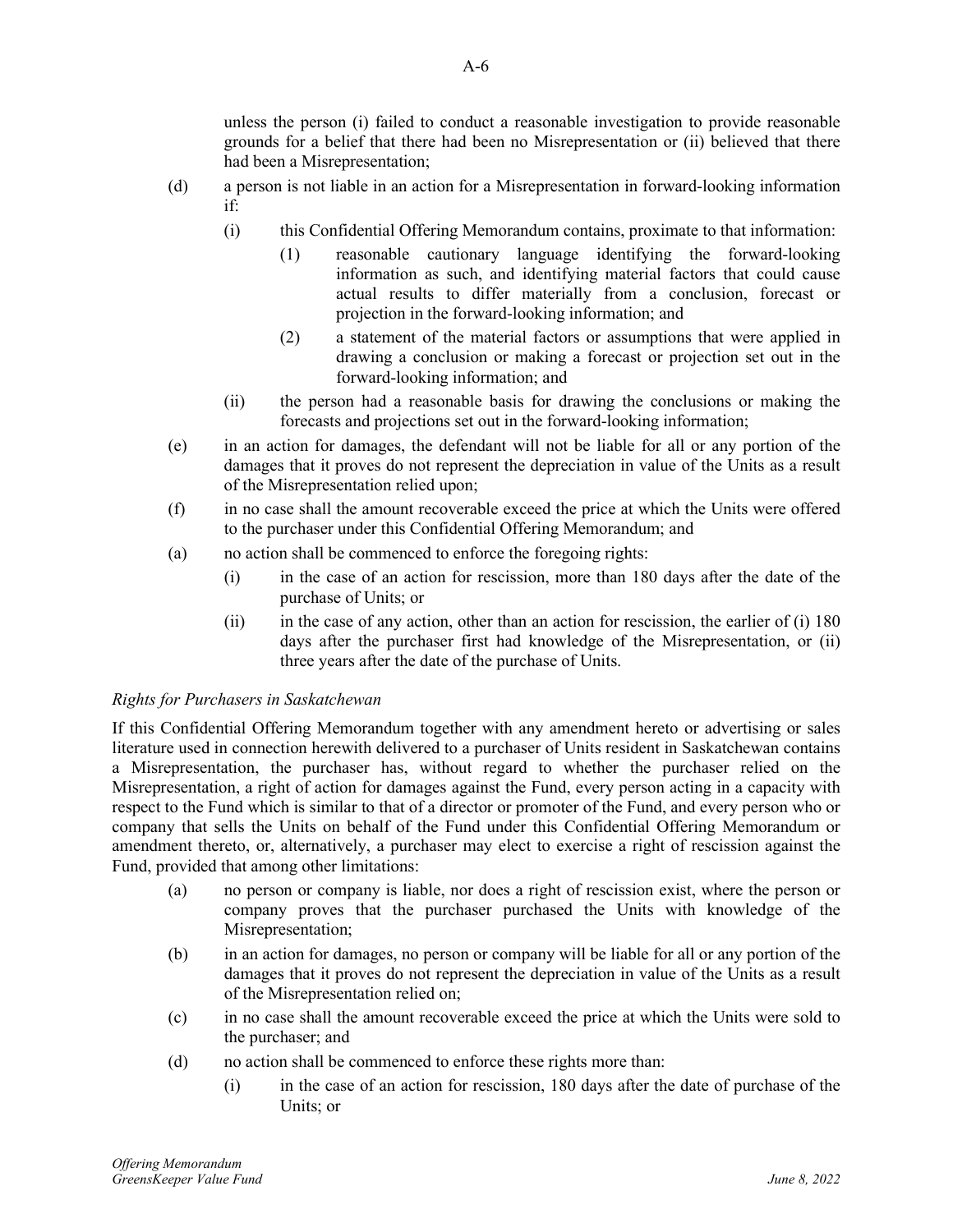(ii) in the case of any action, other than an action for rescission, the earlier of one year after the purchaser first had knowledge of the facts giving rise to the cause of action or six years after the date of purchase of the Units.

A person or company is not liable in an action for a Misrepresentation in forward-looking information if the person or company proves that:

- (a) this Confidential Offering Memorandum contains, proximate to that information:
	- (i) reasonable cautionary language identifying the forward-looking information as such, and identifying material factors that could cause actual results to differ materially from a conclusion, forecast or projection in the forward-looking information; and
	- (ii) a statement of the material factors or assumptions that were applied in drawing a conclusion or making a forecast or projection set out in the forward-looking information; and
- (b) the person had a reasonable basis for drawing the conclusions or making the forecasts and projections set out in the forward-looking information.

These rights are subject to more defences as more particularly described in The Securities Act, 1988 (Saskatchewan).

### *Rights for Purchasers in the Yukon, Northwest Territories and Nunavut*

If this Confidential Offering Memorandum, together with any amendment to this Confidential Offering Memorandum, delivered to a purchaser resident in the Yukon, Northwest Territories or Nunavut contains a Misrepresentation and it was a Misrepresentation at the time of purchase, the purchaser will have, without regard to whether the purchaser relied on the Misrepresentation, a right of action for damages against the Fund and against every person performing a function or occupying a position with respect to the Fund which is similar to that of a director of a corporation at the date of this Confidential Offering Memorandum or, alternatively, while still the owner of the Units, for rescission against the Fund (in which case, if the purchaser elects to exercise the right of rescission, the purchaser will have no right of action for damages), provided that:

- (a) no person or company will be liable if the person or company proves that the purchaser purchased the Units with knowledge of the Misrepresentation;
- (b) no person (other than the Fund) will be liable if the person proves that (i) the Confidential Offering Memorandum was delivered to the purchaser without the person's knowledge or consent and that, on becoming aware of its being sent, the person promptly gave reasonable notice to the Fund that it was sent without the person's knowledge or consent, and (ii) on becoming aware of any Misrepresentation in the Confidential Offering Memorandum, the person withdrew the person's consent to the Confidential Offering Memorandum and gave reasonable notice to the Fund of the withdrawal and the reason for it;
- (c) no person (other than the Fund) will be liable with respect to any part of the Confidential Offering Memorandum unless the person (i) failed to conduct a reasonable investigation to provide reasonable grounds for a belief that there had been no Misrepresentation or (ii) believed that there had been a Misrepresentation;
- (d) no person will be liable for a Misrepresentation in forward-looking information if:
	- (i) this Confidential Offering Memorandum contains, proximate to the forwardlooking information, (A) reasonable cautionary language identifying the forwardlooking information as such, and identifying material factors that could cause actual results to differ materially from a conclusion, forecast or projection in the forward-looking information, and (B) a statement of material factors or